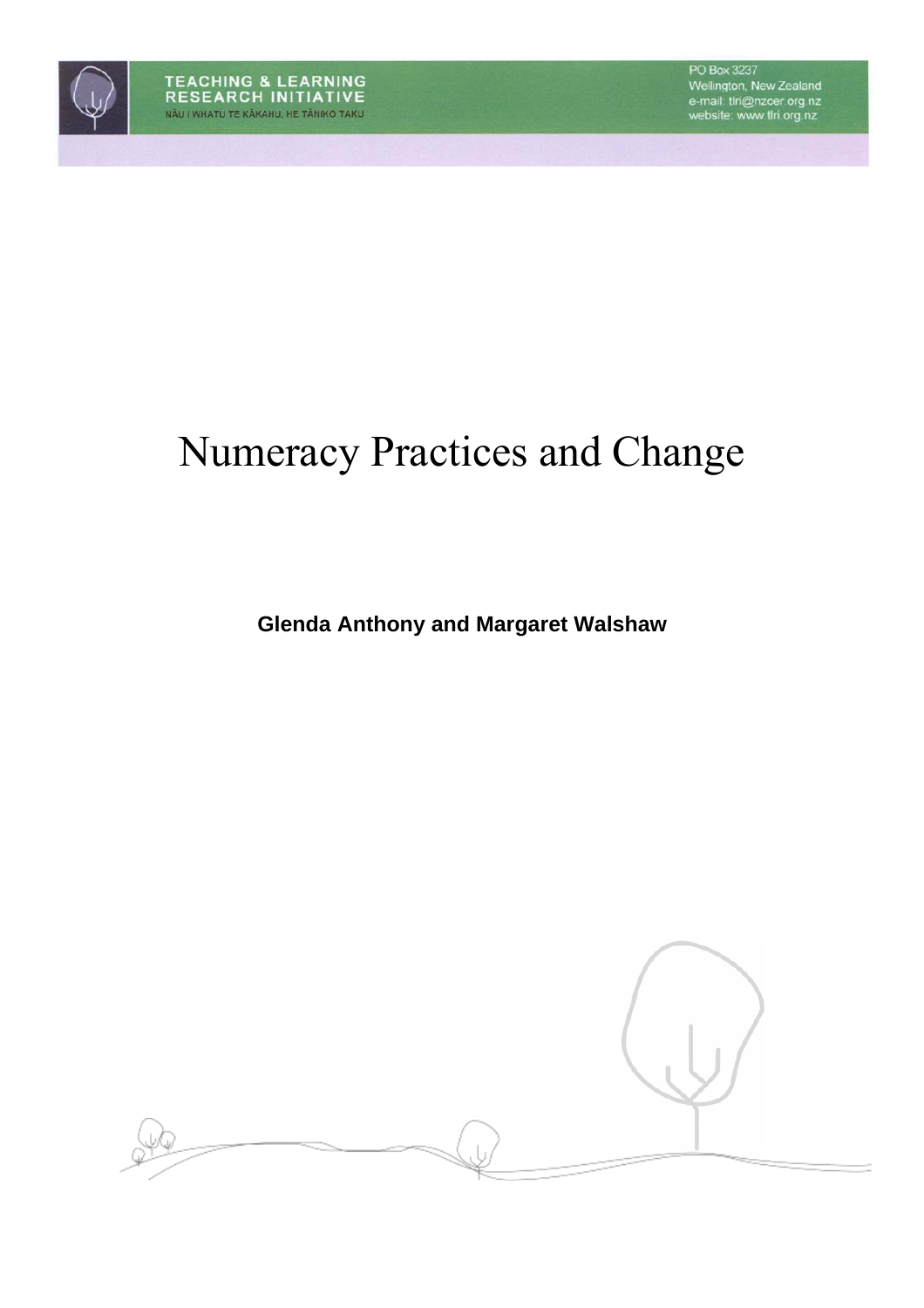# Numeracy Practices and Change

# **Final Project Report**

**Associate Professor Glenda Anthony Dr Margaret Walshaw** 

**School of Curriculum and Pedagogy, Massey University**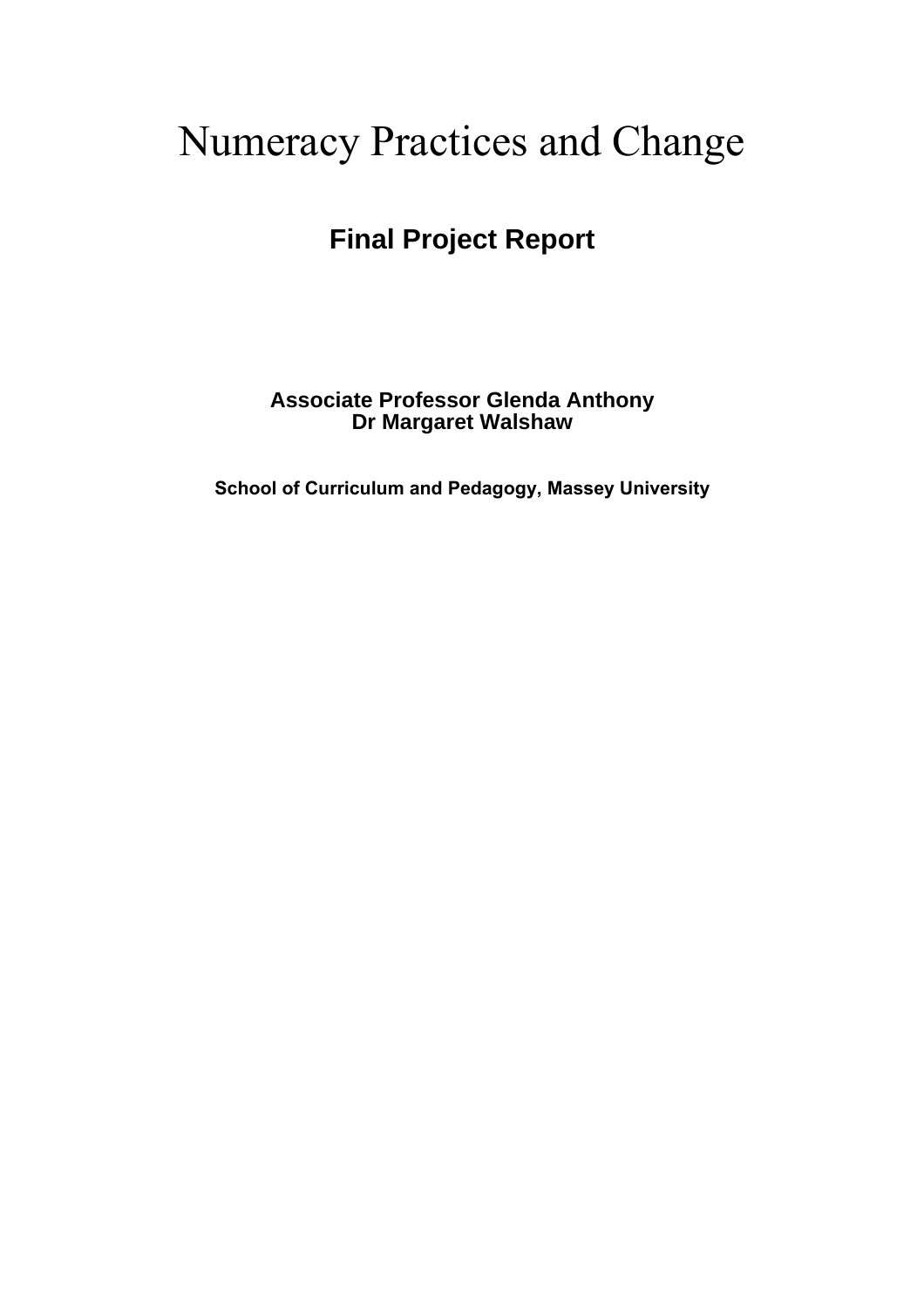Teaching and Learning Research Initiative P O Box 3237 Wellington New Zealand www.tlri.org.nz

© Crown, 2006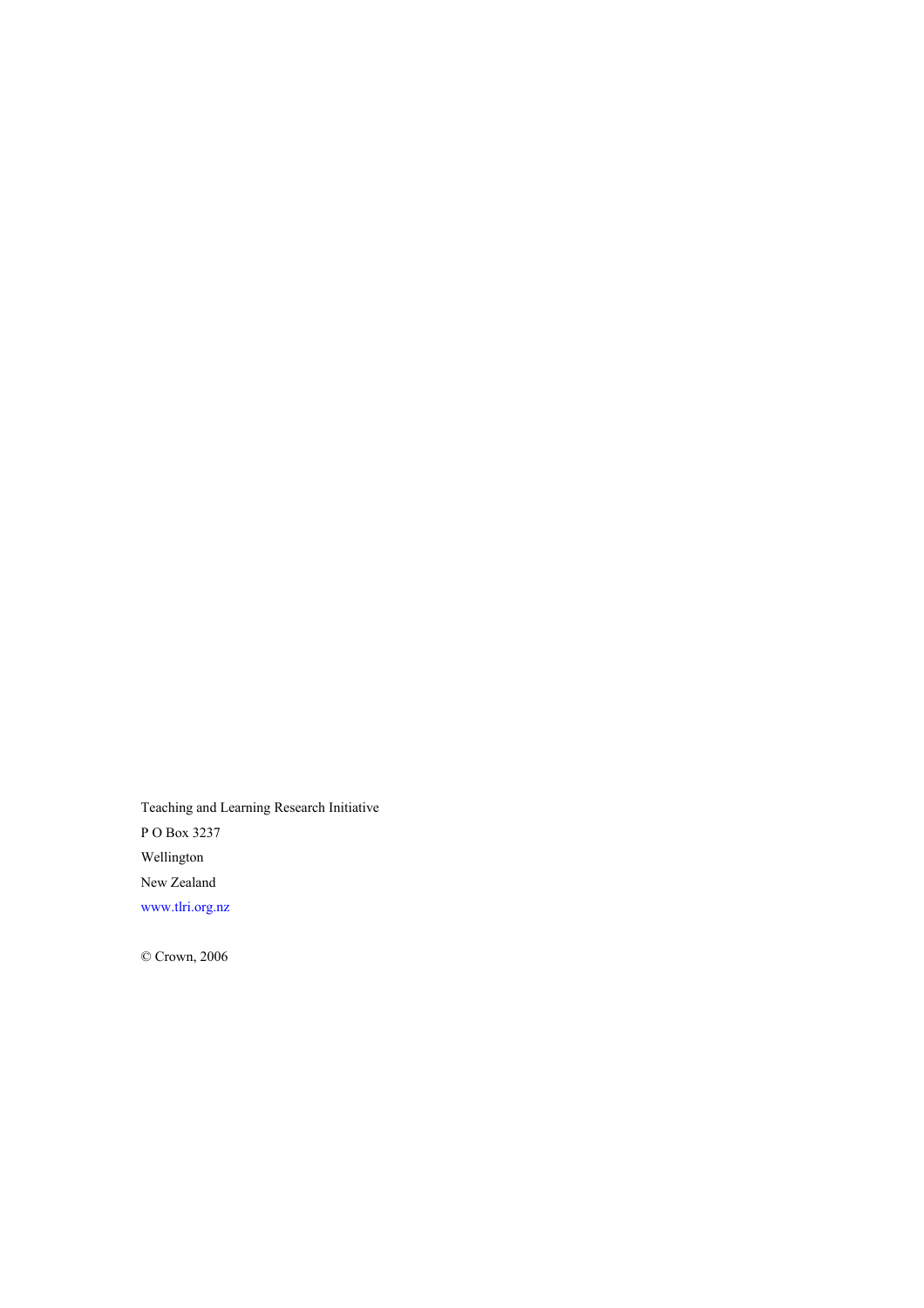# Acknowledgements

The three schools in nested project 1

The one school in nested project 2

The 12 schools in nested projects 3 & 4

Associate researchers: Ngaire Davies, Roberta Hunter, and Karen Walker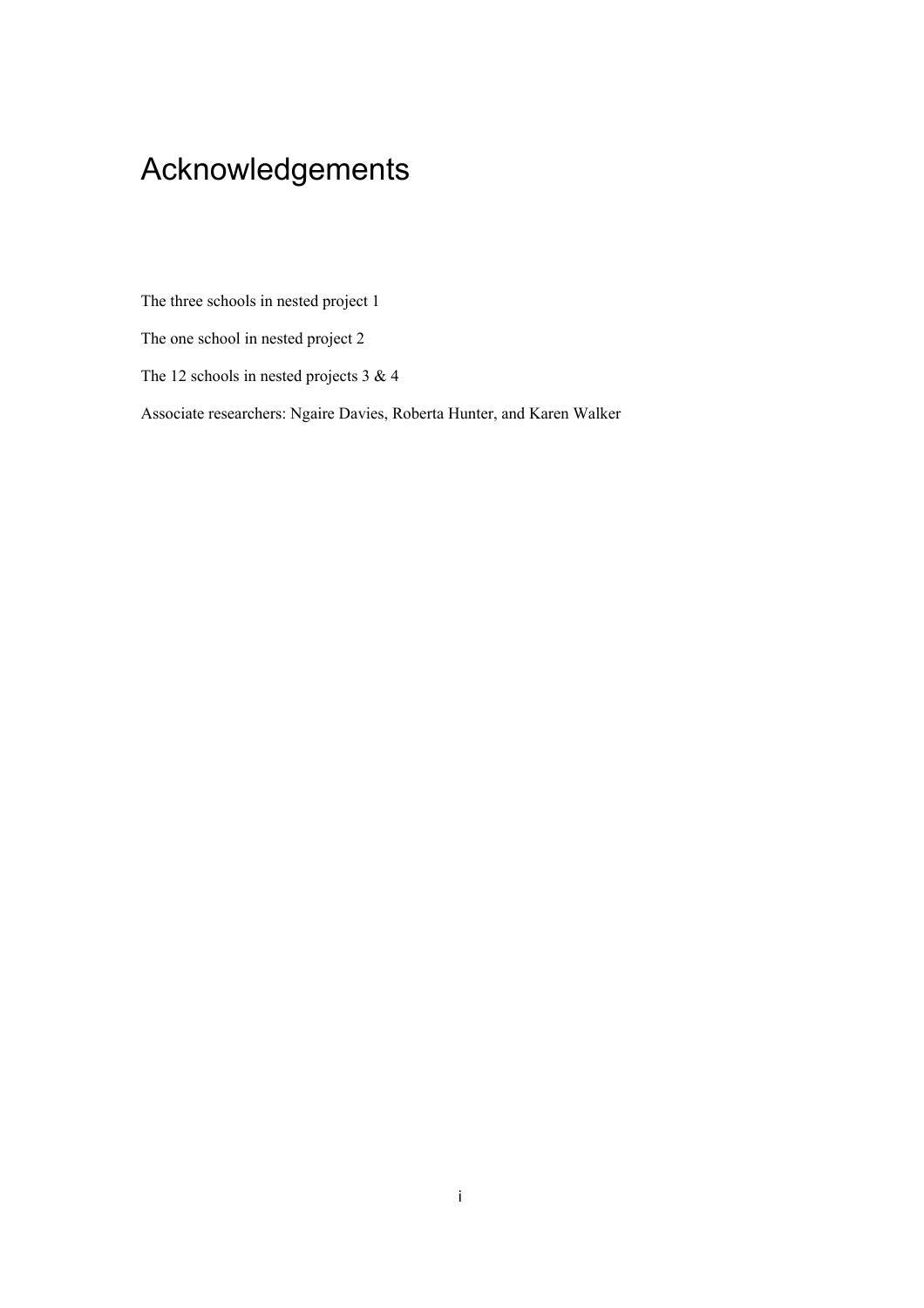# Table of Contents

| <b>Acknowledgements</b> |                                                                     |                |  |  |
|-------------------------|---------------------------------------------------------------------|----------------|--|--|
|                         | 1. Aims, objectives, and research questions                         | 1              |  |  |
|                         | Overview of project                                                 | 1              |  |  |
|                         | Aims and objectives of the research                                 | 1              |  |  |
|                         | Nested project 1: Teacher knowledge                                 | $\overline{c}$ |  |  |
|                         | Nested project 2: Mathematical practices                            | 3              |  |  |
|                         | Nested project 3: Numeracy practices from the learner's perspective | $\overline{4}$ |  |  |
|                         | Nested project 4: Teacher change                                    | 4              |  |  |
|                         | 2. Research design                                                  | 6              |  |  |
|                         | Nested project 1: Teacher knowledge                                 | 6              |  |  |
|                         | Nested project 2: Mathematical practices                            | 8              |  |  |
|                         | Nested project 3: Numeracy practices from the learner's perspective | 11             |  |  |
|                         | Nested Project 4: Teacher change                                    | 12             |  |  |
|                         | Ethics approval                                                     | 13             |  |  |
|                         | 3. Building capability and capacity                                 | 14             |  |  |
|                         | The project team                                                    | 14             |  |  |
|                         | Researcher capability development                                   | 14             |  |  |
|                         | Teacher capability development                                      | 15             |  |  |
|                         | 4. Project findings                                                 | 16             |  |  |
|                         | Project 1: Teacher knowledge                                        | 16             |  |  |
|                         | Summary of major findings                                           | 16             |  |  |
|                         | Conclusion                                                          | 18             |  |  |
|                         | Project 2: Mathematical practices                                   | 19             |  |  |
|                         | Summary of major findings                                           | 19             |  |  |
|                         | Conclusion                                                          | 21             |  |  |
|                         | Project 3: Numeracy practices from the learner's perspective        | 22             |  |  |
|                         | Conclusion                                                          | 25             |  |  |
|                         | Project 4: Teacher change                                           | 26             |  |  |
|                         | Summary of major findings                                           | 26             |  |  |
|                         | The teachers                                                        | 26             |  |  |
|                         | The schools and principals                                          | 27             |  |  |
|                         | Lead mathematics teachers                                           | 28             |  |  |
|                         | The new vocabulary                                                  | 29             |  |  |
|                         | Conclusions                                                         | 29             |  |  |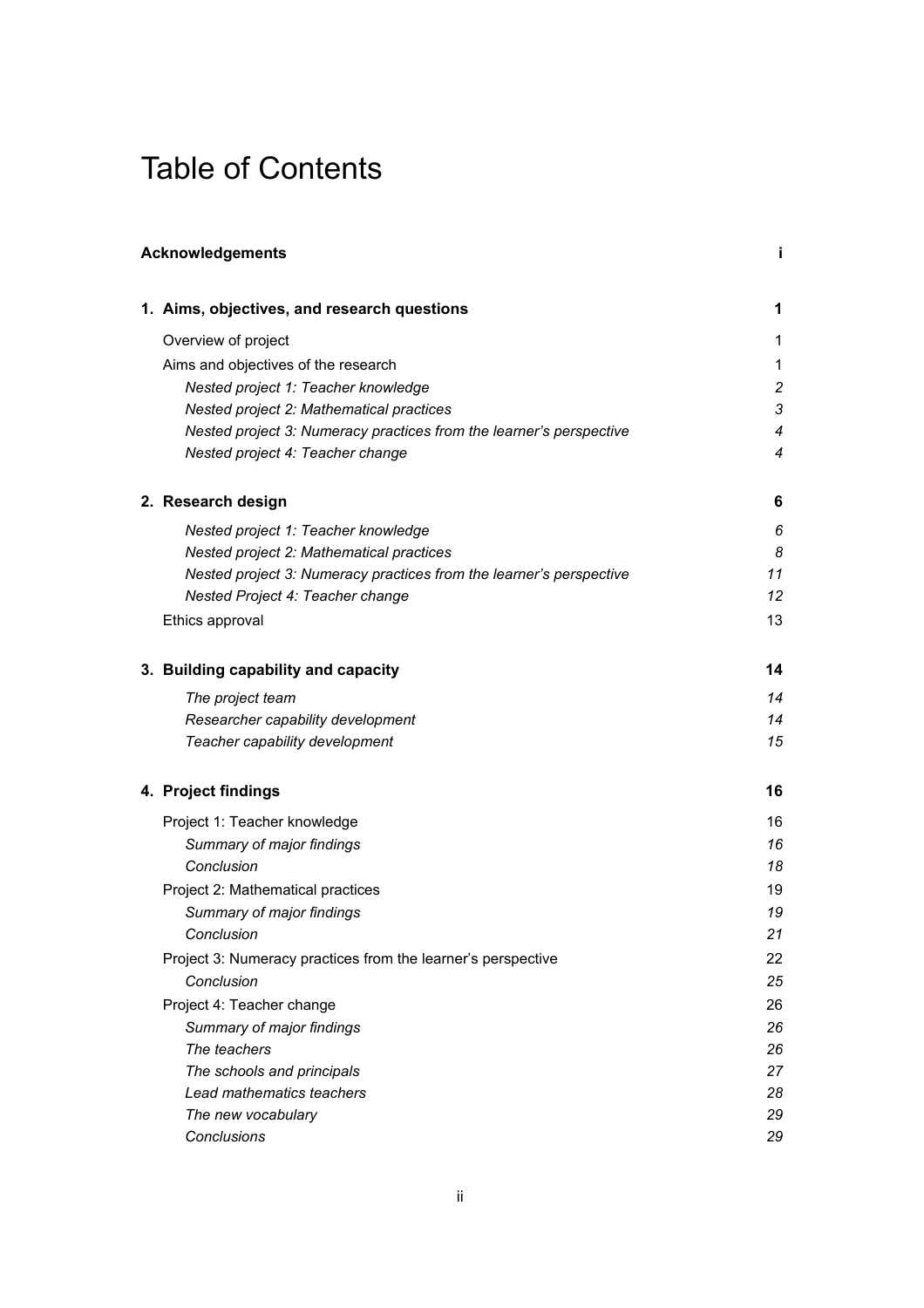| 5. Overall conclusions        | 30 |
|-------------------------------|----|
| 6. Limitations of the project | 32 |
| Problems encountered          | 32 |
| 7. Dissemination of Findings  | 33 |
| Presentations                 | 33 |
| Publications                  | 34 |
| <b>References</b>             | 35 |

# **Tables**

Table 1 Hypothetical communication and participation trajectory example to the system of 9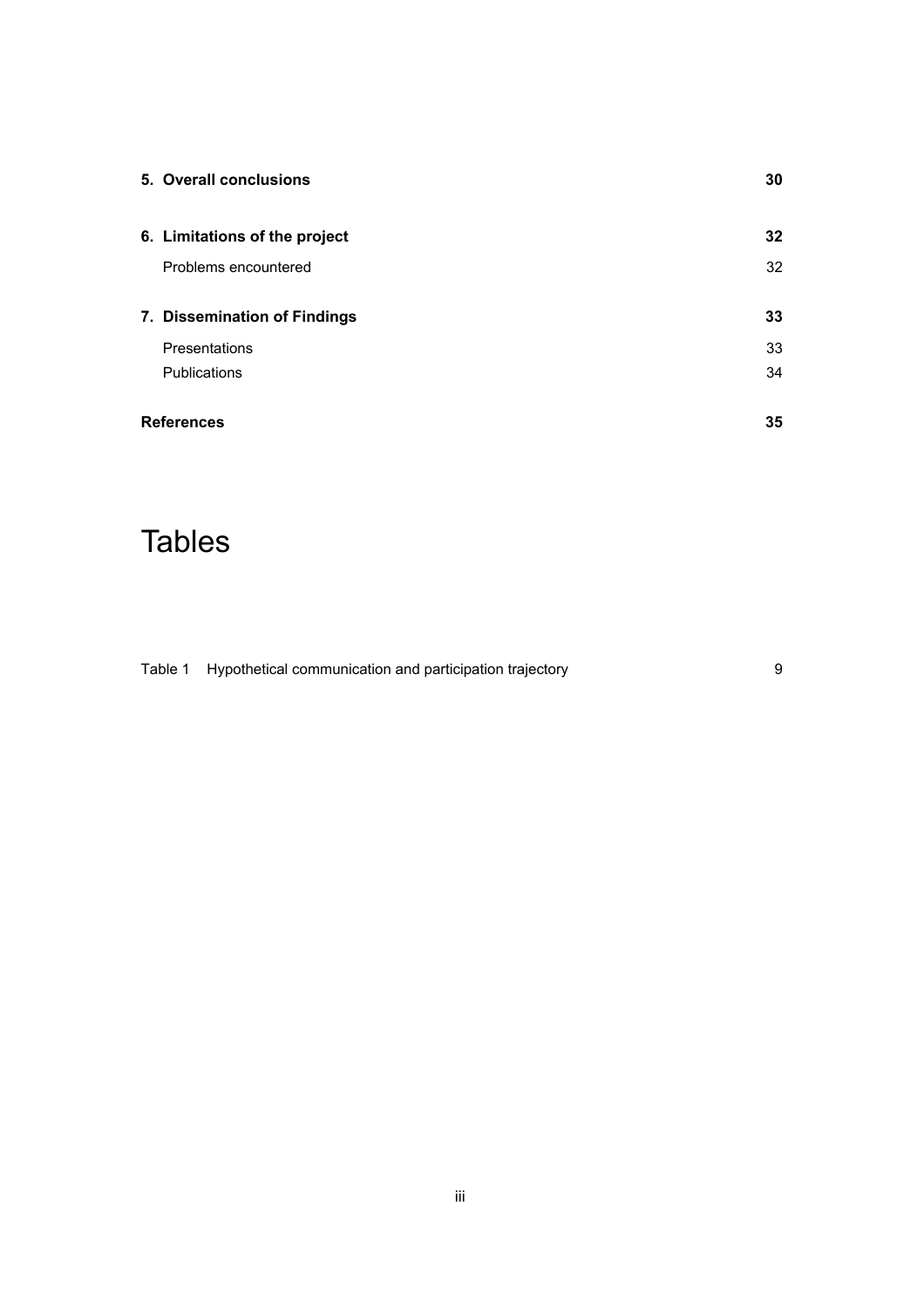# 1. Aims, objectives, and research questions

### **Overview of project**

Late in 2003 the Teaching and Learning Research Initiative granted funding to Massey University's Department of Technology, Science, and Mathematics for a two-year study of numeracy practices in New Zealand schools. Central issues to be addressed were those of equity, proficiency, and sustainable practice in relation to the introduction of mathematics reforms in the primary school sector.

Key research partners for Massey University in planning and implementing the research were the principals, lead mathematics teachers, numeracy teachers, and students from 16 schools. Prior to the application for funding, discussions had taken place with these schools and they gave a strong commitment to the proposed research. The project was seen as a collaborative venture between researchers and schools, and everyone involved worked hard to ensure the individual projects provided a rigorous insights into the effects of large-scale reform in the teaching and learning of mathematics.

The research drew upon the diversity of the teachers and students in the 16 schools. Nested under the project's overall intent, four projects each addressed a specific aspect relating to numeracy practices and change. This multi-faceted approach enabled an in-depth investigation of the sorts of personal, school-wide, and community capacities, and student voice, that are fundamental for learning about *reconstructing* teaching and learning. These nested projects explored teacher knowledge, mathematical practices, the perspectives of the learner, and teacher change.

### **Aims and objectives of the research**

The overall aim behind this project on numeracy practices and change was to develop a better understanding of the issues surrounding reform in the teaching and learning of mathematics in New Zealand primary schools. The basis for research in this area arose initially from a landmark political statement a few years ago. In that statement the New Zealand Government announced that by 2005 every child turning nine would be able to do mathematics for success. At the same time as the announcement, a model of citizenship emerged that was committed to the understanding that numerical capabilities make a difference to personal and collective progress. Numeracy in this country, just as it is in others (Askew, 2001; Department of Education Training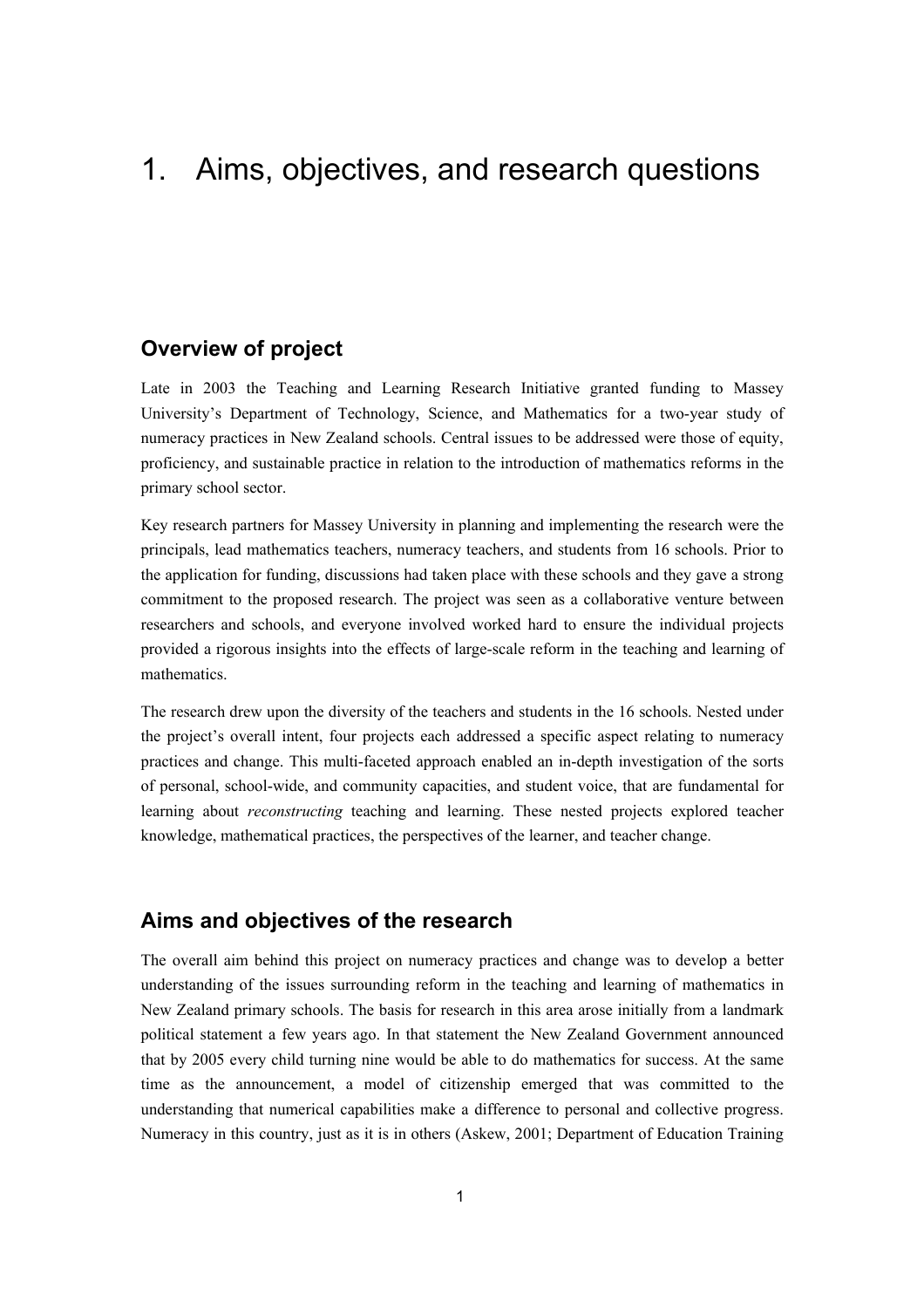and Youth Affairs, 2000; Steen, 1999; van den Heuvel-Panhuizen, 2001), had become a buzzword for what it means to succeed in a faster and smarter world.

The research team wanted to know more about numeracy. They already knew that reform efforts in this country<sup>1</sup> aimed at "improving student performance in mathematics through improving the professional capability of teachers" (Ministry of Education, 2002, p. 1). They knew that the reforms created teaching and learning experiences that were different from those experiences traditionally offered in mathematics classrooms. Evaluation reports of the Numeracy Development Project (Ministry of Education, 2005) highlighted enhanced teacher capability and attained higher student proficiency levels for those involved with the Number Framework<sup>2</sup> (Higgins, Bonne, & Fraser, 2004; Irwin & Niederer, 2002; Thomas & Tagg, 2005; Trinick & Stevenson, 2006).

There was, however, more to learn about numeracy. There were richer stories to be told about how numeracy reforms affect the teaching and learning process in disproportionate ways, how they influence classroom mathematical practices, and how they change beliefs about mathematics itself. The team believed that a broader investigation would tell us more than student achievements and enhanced teacher practice.

The project was double edged: it involved an investigation into the equitable effects of numeracy and an exploration of those factors associated with sustained changed practice. Building knowledge about what being numerate entails would enable more precise development of programme goals and a more precise definition of mathematical proficiency itself. In order to maximise educational, social, and pedagogical potential four projects were formed.

### Nested project 1: Teacher knowledge

<u>.</u>

**Aim:** To investigate teachers' numeracy knowledge and explore how teachers enact that knowledge in their classrooms.

Project 1 focused on teacher knowledge and explored how teachers become learners within their own classrooms. Teacher knowledge, according to a major international report, is a major research priority for mathematics education (Rand Report, 2003). In expanding on that priority, Ball, Lubienski, and Mewborn (2001), among others, have argued that teachers' interpretation of any reform, their management of the challenge of reform change, their use of curriculum

<sup>&</sup>lt;sup>1</sup> The numeracy initiative in New Zealand comprises three MOE professional development programmes for teachers: the Early Numeracy Project (Years 0–3), the Advanced Numeracy Project Years (4–6), and the Numeracy Project for Years 7–10. It is proposed that by 2005 some 9000 teachers and 230, 000 students will have participated in the project.

<sup>&</sup>lt;sup>2</sup> The Number Framework is an initiative within the Numeracy Development Project to assist teachers, parents, and students in understanding aspects to do with number.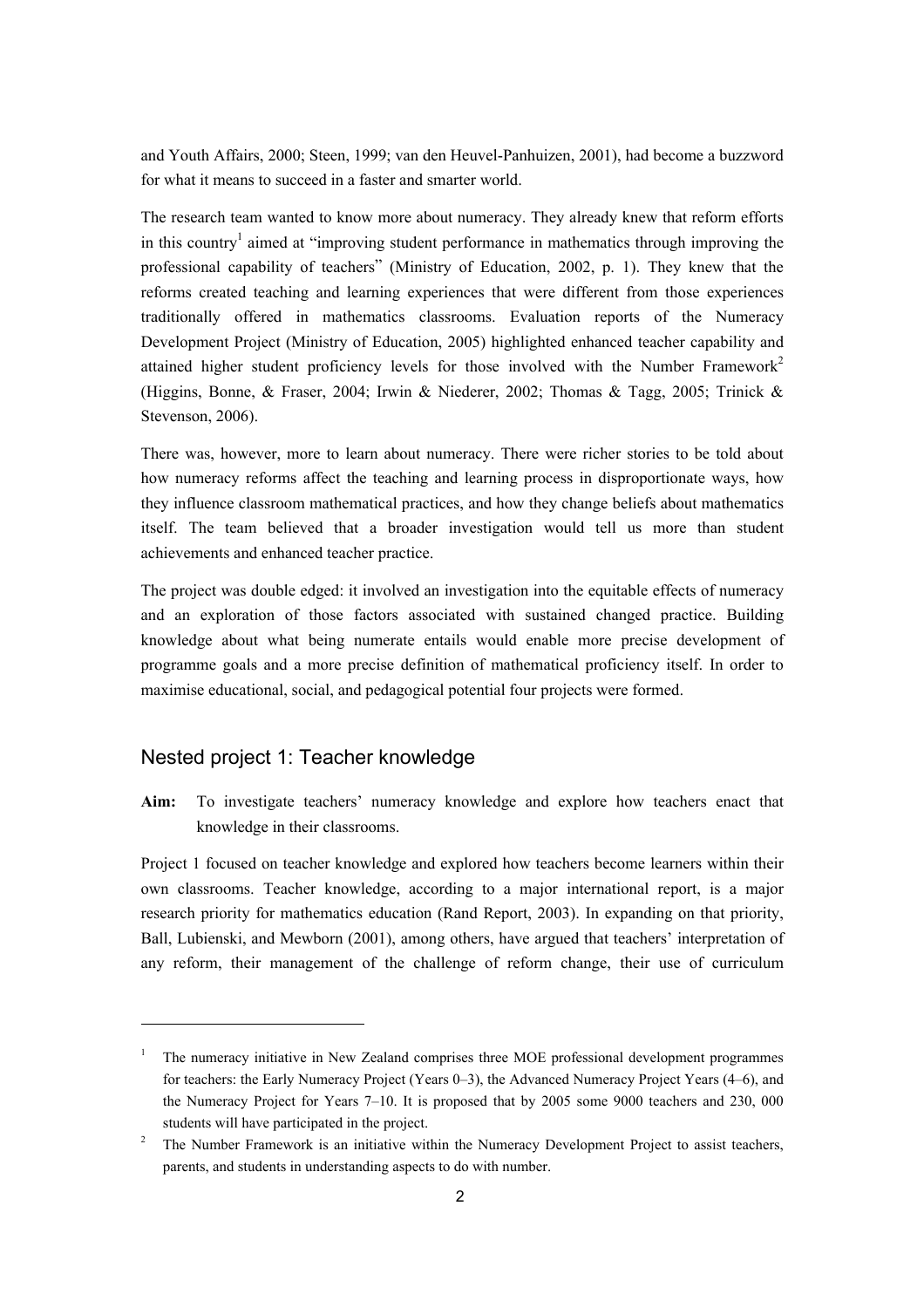materials, their enactment of new practices, and their teaching of new content, all, to some extent, rely on their knowledge of mathematics and pedagogical content knowledge.

In this project, we looked carefully at teacher knowledge to find out what teachers actually do in their classrooms. We analysed the sorts of challenges to which numeracy teachers respond in the course of their everyday practice. In particular, we investigated teachers' understanding of the subject matter and how they arrived at that understanding; their view of how to apply that understanding to their teaching practice; and their knowledge about their students' mathematical development. All these were explored through the questions:

- What content knowledges are demanded of numeracy teaching?
- How is such knowledge "held" and used in teachers' practice?

### Nested project 2: Mathematical practices

**Aim:** To investigate the development of students' mathematical practices through a teaching experiment designed to foster an environment of inquiry in the classroom.

Project 2 focused on understanding mathematical practices and how those practices are developed by teachers and learned by students. "Mathematical practices" means more than what is normally thought of as mathematical pedagogical knowledge. Competent mathematical practice depends on the ways in which people approach, think about, and work with mathematical tools and ideas (Ball & Bass, 2000; Boaler, 2003). It refers to what successful mathematical learners and users actually do; for example, modelling, justifying claims, using symbolic notations efficiently, defining terms precisely, and making generalisations.

Research (e.g., Boaler, 2003) has shown that the kinds of classroom practices with which a teacher engages during the course of the professional development programme are often not systematically cultivated; and, if cultivated, they are often not sustained in the classroom. Any attempt to build personal and school growth and develop student proficiency must tap into the complex factors which characterise the teaching community of the school. The research team wanted to capture this complexity and identify and account for successive patterns in teacher practice development. This was carried out by responding to the question:

How can teachers support of their students' mathematical practices be developed through a collaborative team effort, that involves initiation of an issue by a teacher or by teachers, and the facilitation and resolution of the issue by the researcher and the other group members?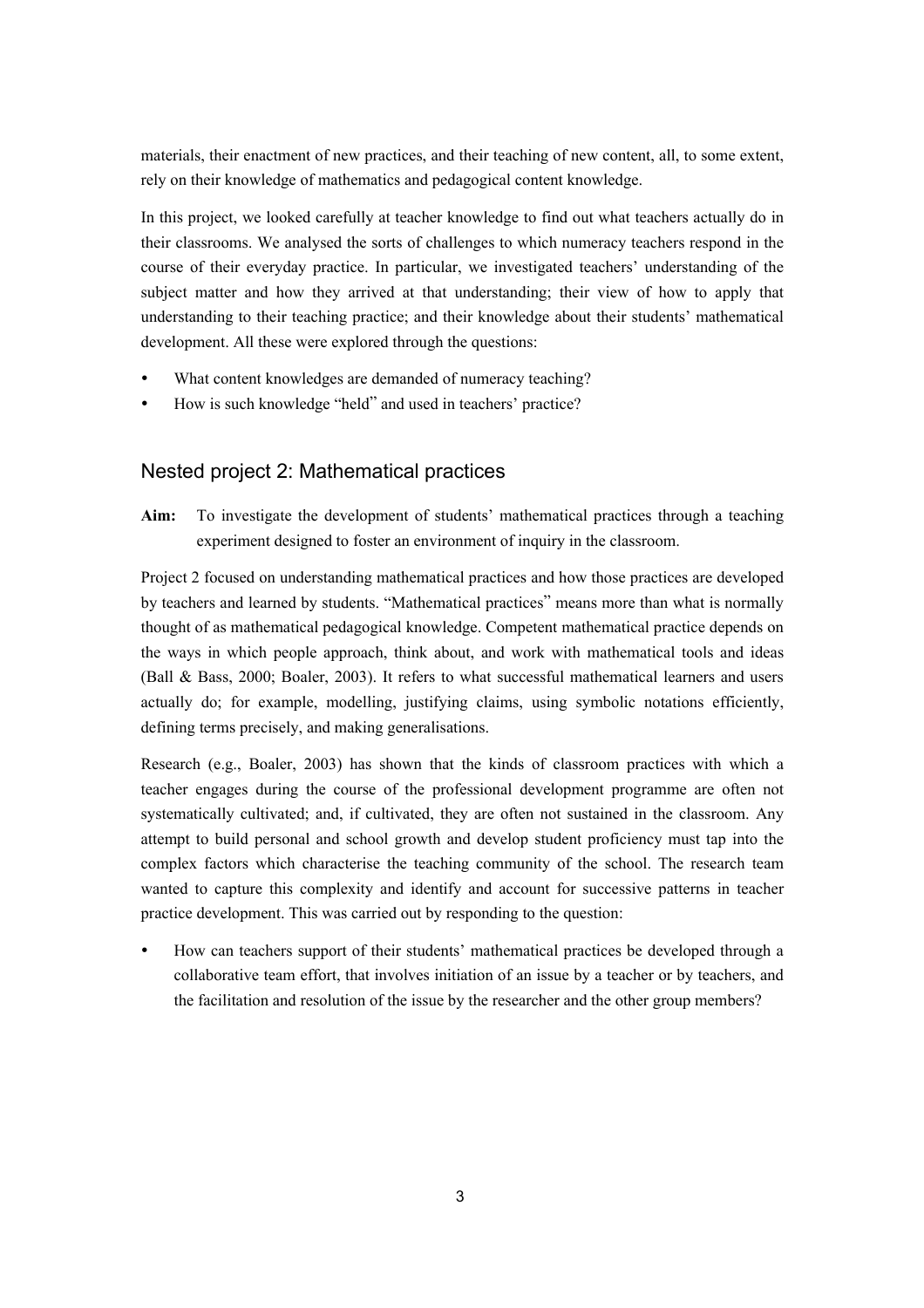#### Nested project 3: Numeracy practices from the learner's perspective

**Aim:** To investigate what numeracy means for the learner.

Nested project 3 focused on students' interpretations of numeracy in the classroom. Nationwide mathematics reforms have been the subject of extensive investigation (e.g., Askew et al., 1997; Simon, 1995) and although many of those investigations have included students, almost all of those studies have assumed an outsider's perspective. Until very recently (e.g., Young-Loveridge, 2005) the voice of the student in the reform movement has largely been ignored. There has been virtually no literature which engages directly with the perspectives of mathematics students (Lubienski, 2000). This is a regrettable omission because numeracy classroom reforms implicate students' subjectivities in crucial ways. For example, in the reforms, students are considered active participants of mathematical creation (Jacobs & Ambrose, 2003; Wood, Scott-Nelson, Warfield, 2001). Given that students' ways of knowing mathematics are related to the interactions within the learning environment, it was timely to examine how the numeracy classroom practices position students as appropriately numerate for the 21st century. This was explored through the question: How are students' identities and knowledges being reconceptualised and reformed through new classroom practice?

### Nested project 4: Teacher change

**Aim:** To identify school community factors, and teacher-related factors that appear to facilitate or inhibit the development of teaching practices as described through the Numeracy Development Project.

Project 4 focused on factors that relate to individual teachers themselves, to the community of teachers with whom they work closely, and to their wider school community. Given the substantial professional development and supporting curriculum materials provided to teachers, it was expected that teachers would adopt teaching strategies aligned with recommended changes in the reforms. Recommended practices include student grouping according to strategies, increased expectations for student active participation, enhanced levels of student communication, and so forth. However, research (e.g., Spillane, 1999) into large-scale mathematics curriculum reforms present mixed findings as to whether short-term changes translate readily to long-term changes in teaching practices and whether or not such changes make a difference to student outcomes. Bobis (2004) has found that teachers who implement reforms as they were intended, were supported both practically and emotionally in their change efforts and worked within a professional context of shared knowledge and shared thinking about what counted as numeracy teaching.

The exploration looked carefully at the interplay between teachers' personal resources and "external" support and incentives in the reform efforts. Specifically, it investigated how those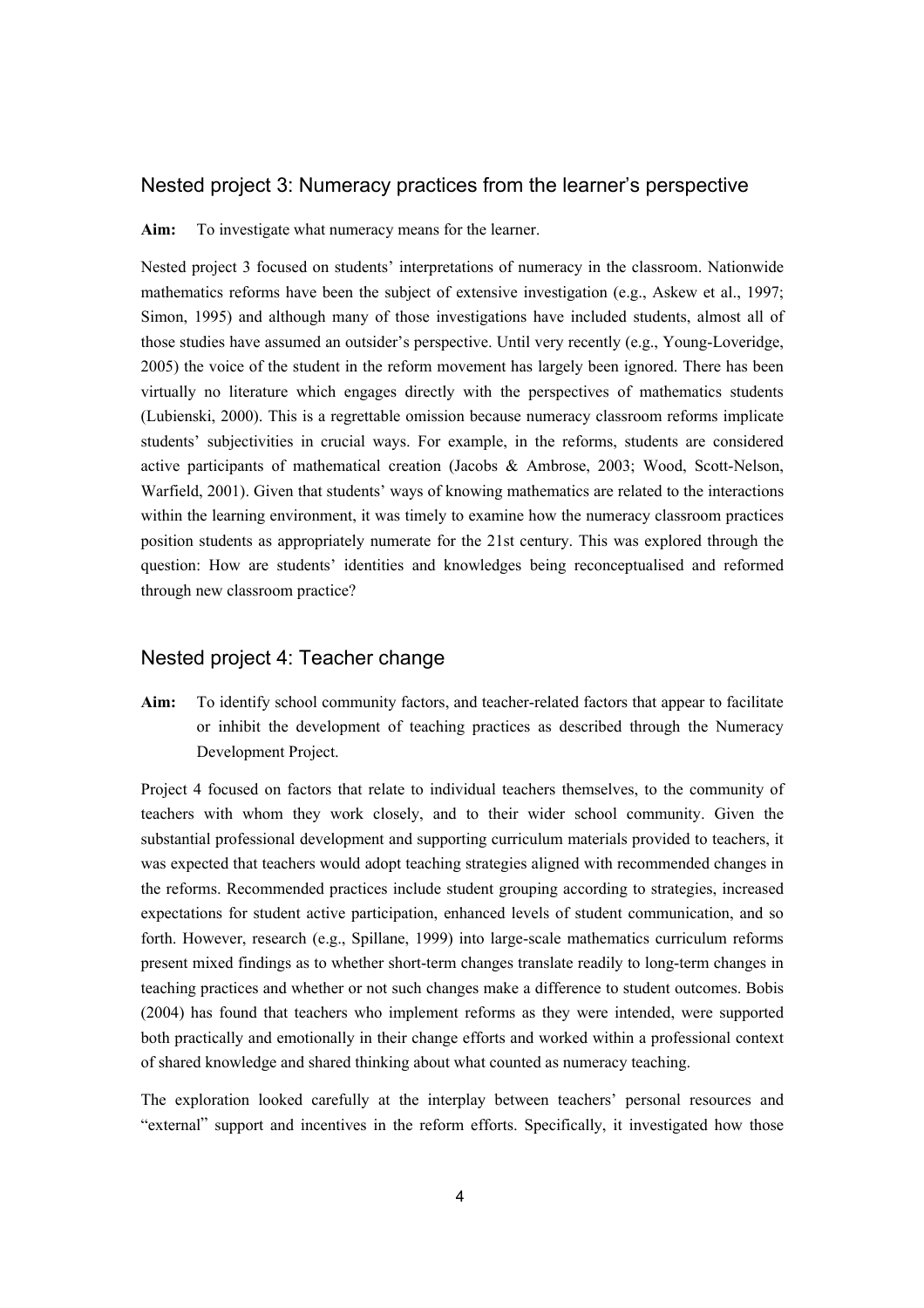factors merged to contribute to implementing and sustaining the Numeracy Development Project. It did this through the questions:

- y What changes to practice, beliefs, knowledge, values, and ideas about teaching and learning are evident in the short term and in the long term?
- What programme and personal factors initiated those changes?
- What teacher and school community factors contribute to the classroom teacher's ability to sustain those changes?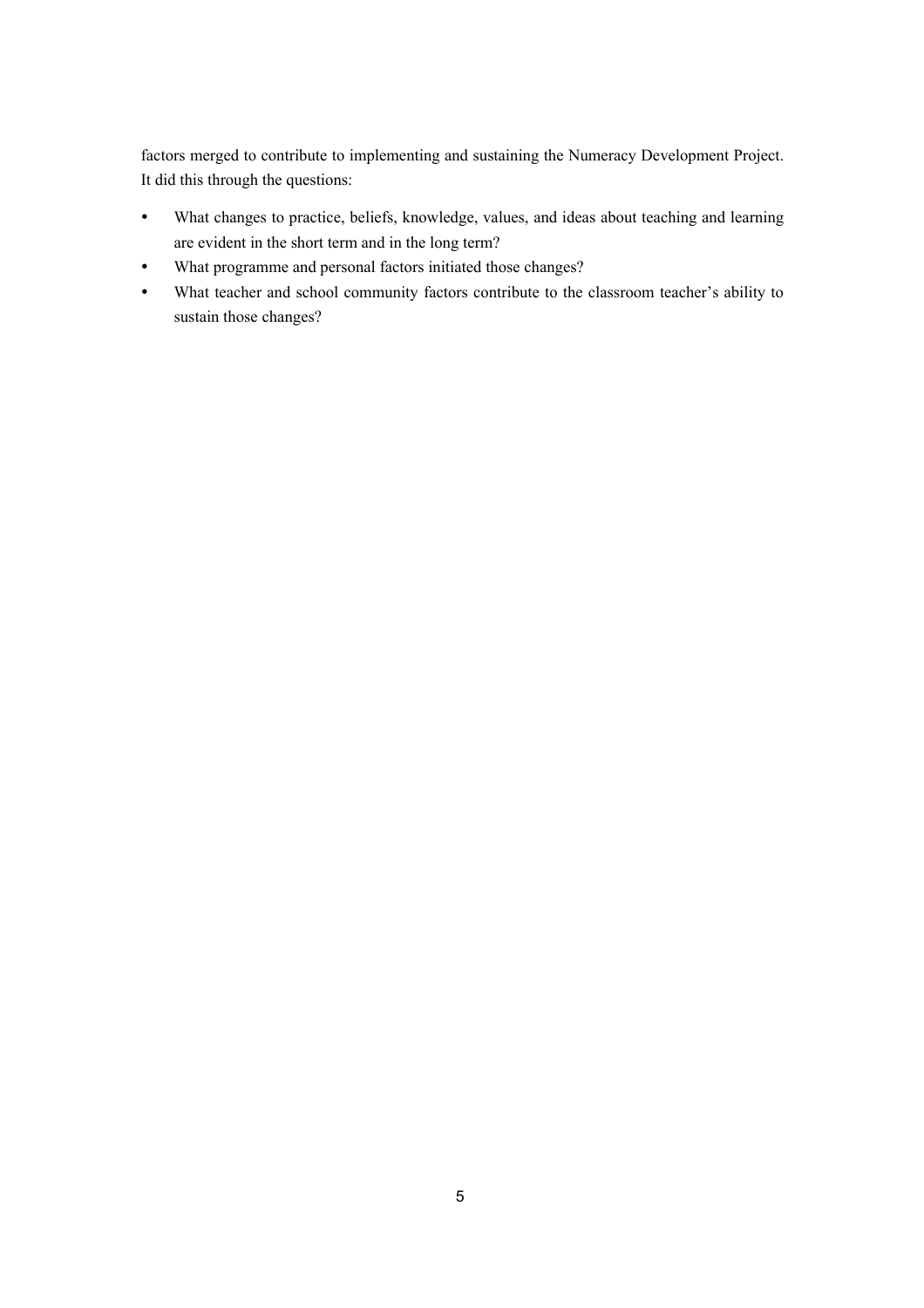# 2. Research design

The four nested projects formed an interactive "research ecology" (Cobb, Confrey, diSessa, Lehrer, & Schauble, 2003) to explore teaching and learning effects resulting from the implementation of the Numeracy Development Project. The research ecology involved several aspects concerned with the implementation of the Numeracy Development Project. The projects employed a range of research methods to generate data and involved a multi-focused analysis of classroom practices to assess the extent to which they engaged teachers and students, and whether they were sustainable.

The four projects were:

- Project 1:Teacher knowledge. This teaching experiment (Cobb, 2000) focused on a cluster of eight teachers from three different schools examining, modifying and developing new knowledge in relation to numeracy teaching. In this project, two researchers worked with teachers.
- Project 2: Mathematical practices. This teaching experiment began with seven teachers and was successively refined to develop case studies of four teachers from the same school working with the researcher to investigate communication practices and patterns of interactions in the numeracy classroom. In this project one researcher worked with teachers.
- Project 3: The learners' perspective. This exploration looked at the perceptions of 60 students about numeracy classrooms, using both a collective and individual interview data. In this project two researchers shared the interviewing of students.
- Project 4: Teacher change. This project involved case studies of 12 schools which identified changes in mathematics teaching practices. We explored the personal and external factors which appeared to inhibit or facilitate the development of numeracy teaching practices. In this project, two researchers shared the interviewing of school personnel.

### Nested project 1: Teacher knowledge

The research directors approached several schools to gauge interest in project 1. Because a number of schools were heavily committed in other areas, it took some time before the directors located schools able to commit to the time frame for the collaborative research.

The principals and lead mathematics teachers of each of the three schools consulted with their numeracy teachers and from those discussions three teachers each from two schools and two teachers from the third school agreed to participate in the research. This group of eight teachers formed a cluster group and, in time, became a supportive learning community. The group met with two researchers on several occasions both at the university and in their schools. Specifically,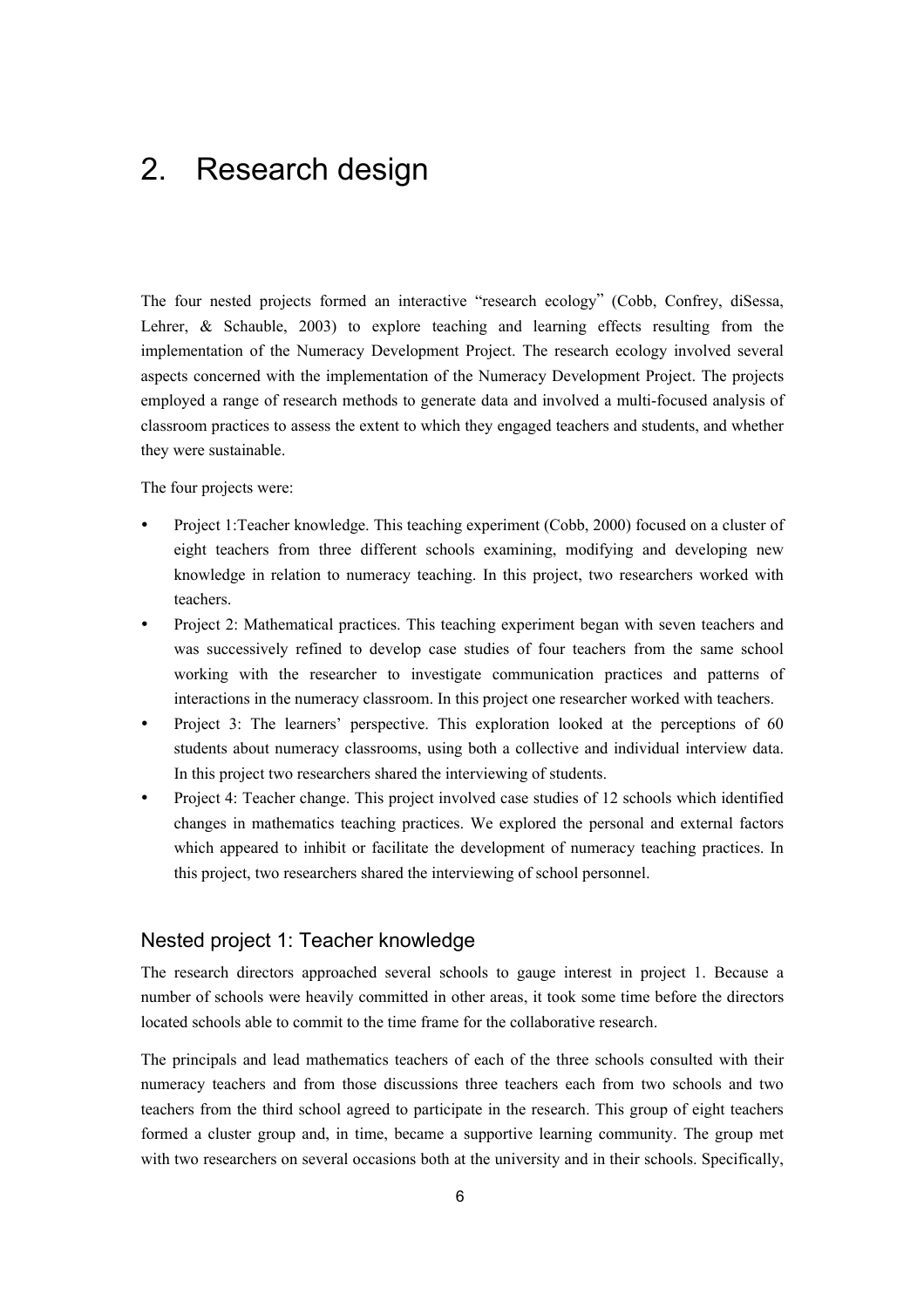the whole team met for 2 full days and 7 full afternoons, as well as after school at the end of the first year's programme. During the second year the programme of research consolidated and the researchers worked with two schools and four of the teachers from the first year's programme.

The purpose of the first year's cluster group was twofold:

- to enable teachers to examine their current knowledge
- to explore how teachers can modify or develop new mathematical knowledge in relation to their numeracy teaching through examining their students' thinking.

These purposes arose from the understanding that numeracy reforms require changes not only in the ways that teachers assist students to learn, but also for changes in teachers' own understanding of mathematics. The project involved designing a method to assist teachers to modify their knowledge.

The researchers and teachers met in March of the first year to plan and design the programme for the year and to establish both immediate and long-term goals. Each meeting included the following elements:

- journal writing and discussions of significant moments in teaching and "learning to notice"
- learning to notice the mathematics involved in learning through the use of three of the teachers' video clips
- distribution of topical readings from research provided by the researchers
- sharing of mathematically rich tasks to use in schools as the focus of teacher videoing.

The focus of the mathematical content and pedagogical knowledge in these sessions included, in turn: place value, addition and subtraction, fractions, decimals, and proportional reasoning. Two sessions were devoted to place value and two were set aside for fractions. The researchers initiated discussion with the cluster group at each session by focusing on a range of tasks, investigations, and assessment activities relevant to the content knowledge in question. Teachers then shared video case studies from their own teaching with their own students to explore the mathematics content under consideration. The ensuing discussion was facilitated by the researchers and centred on the concepts underpinning classroom mathematics, the representations used to explore the concepts, and specific student questions or strategies evidenced. Instructional strategies were analysed and assessed by the cluster group for effectiveness, in relation to the criteria that evolved during the preceding discussions.

During the second year the researchers met initially with the four teachers to plan the research. They then undertook two trials, videotaping two lessons and interviewing the teachers immediately following the lessons. During the research, each of the four teachers was videotaped four times and each watched and discussed the clips of their teaching, with a researcher. All of the discussions from Year 1 and Year 2 were audiotaped. Some of the discussion from Year 1 was also videotaped.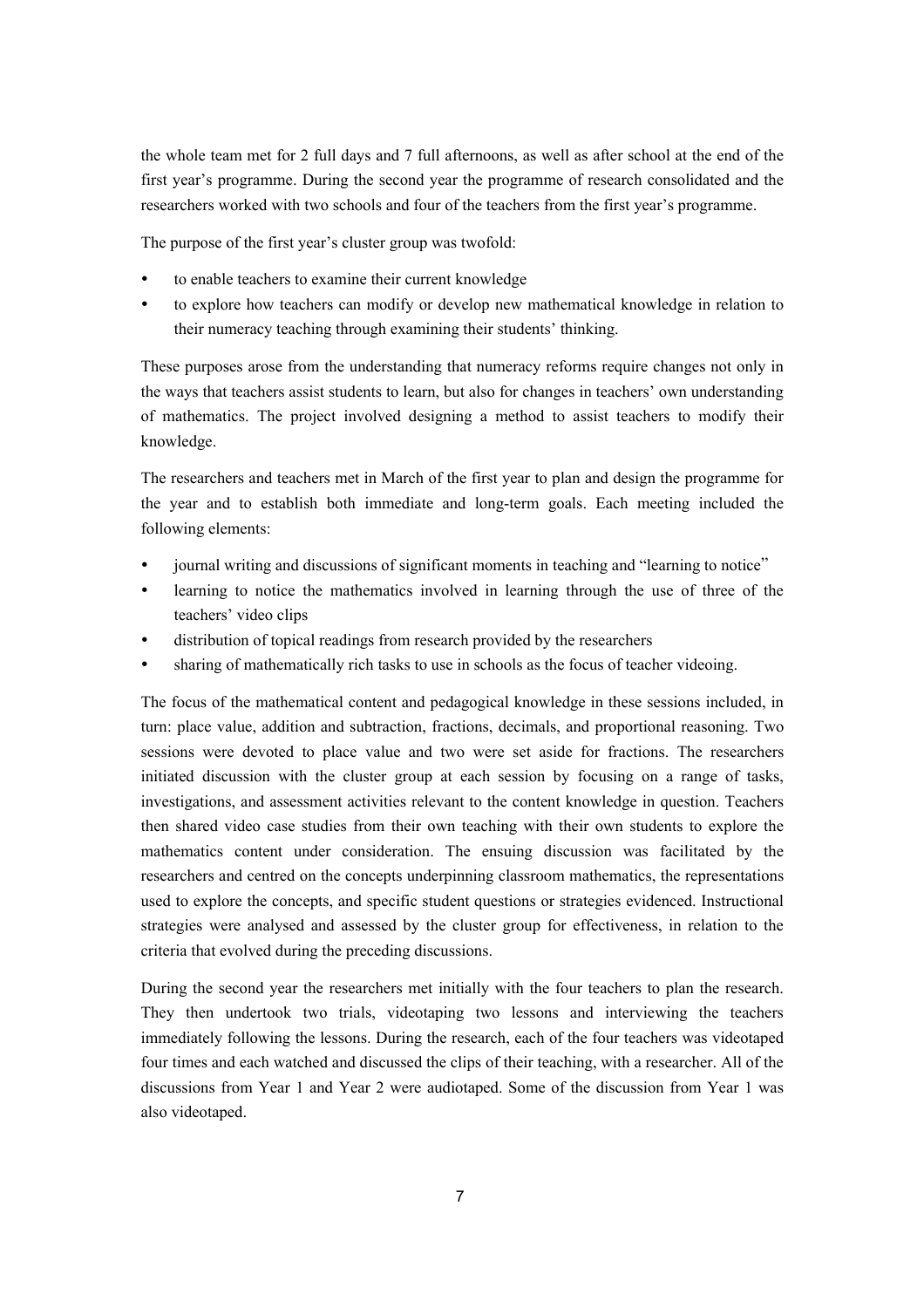The sources of data were:

- audiotaping of discussions at the meetings
- teachers' journal entries of significant mathematical moments between meetings
- y videotapes of classroom episodes as provided by the teachers and the researchers
- researchers' field notes
- y group discussion following written questionnaire
- taped individual interviews at the completion of the research.

These exposed the content knowledge demands associated with teaching numeracy and enabled the researchers to track and analyse instances of change in teachers' content knowledge, both mathematical and pedagogical, over time. Sherin's (2002) framework for understanding what effective teachers do in the process of change assisted analysis of how individual teacher's content knowledge is transformed, adapted, and negotiated. Franke et al. (2001) levels of engagement with children's mathematical thinking were also used to examine teacher changes in relation to beliefs.

#### Nested project 2: Mathematical practices

The researcher's previous links with the school and principal contributed to this school's ready involvement in nested project 2. Students at the low decile school were predominantly from New Zealand Māori and Pasifika ethnic groupings.

In Term 1, the researcher and teachers focused on shaping the project objectives and on building collaborative relationships. This involved the researcher working in class alongside teachers, and sometimes taking parts of a lesson, using the numeracy teaching model and numeracy material. The researcher and the principal agreed that all members of the teaching staff would have an opportunity to be involved in the early stages of the project, before the *initial* research group of seven teachers in the middle and upper school was established through self-selection.

All teachers participated in reading and discussing informally research articles on mathematics numeracy teaching, provided by the researcher. The selected articles offered possible models of classroom communication and participation structures. Some articles provided evidence of how teachers had developed inquiry-model classrooms, others described how to structure communication and participation patterns for inquiry and argumentation, while yet others explored activities, questioning, and interactional strategies which led to students engaging in the various mathematical practices (e.g., Sherin Mendez, & Louis, 2004; Wood & McNeal, 2003). The teachers also viewed and discussed the DVD *Powerful Practices* (Carpenter & Romberg, 2004) which illustrated how students engaged successfully in mathematical practices.

Since the particular focus was on the development of communication practices, and the creation of discourse norms and patterns of interaction in the classroom, the readings, together with the researcher's facilitation of them, guided the research teams (which comprised two syndicates: one middle school and the other senior school) in planning their own communication trajectory as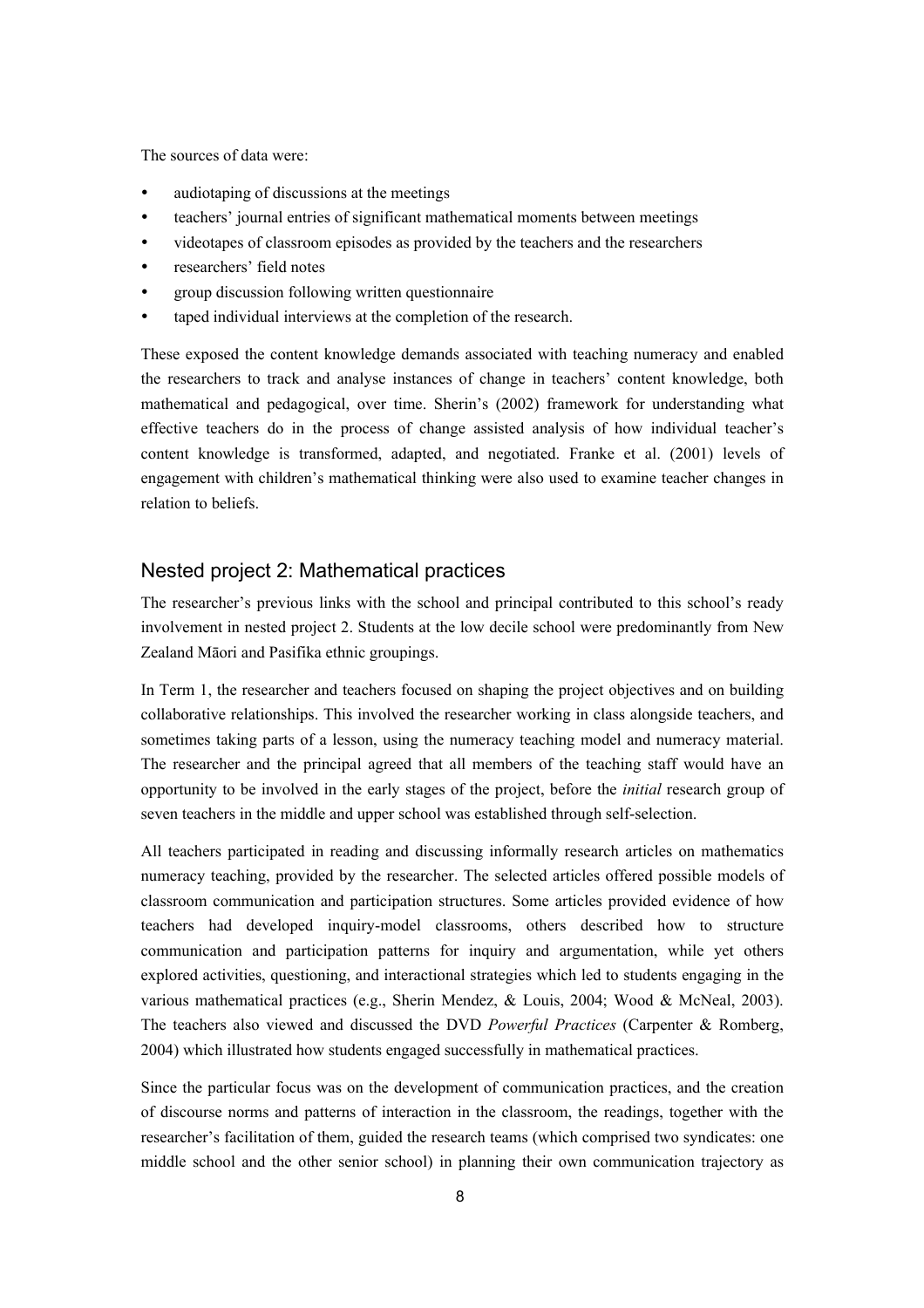they worked at implementing numeracy reforms. This trajectory (see Table 1 ) took the form of a Table and was composed of teacher actions matched with student actions. It mapped the various communication/participation strategies for development of various mathematical practices. It illustrated an envisioned developmental route by which teachers' practices and students' mathematical discourse and activity might evolve in the classroom. Since the table mapped out their short-term communication goals for the classroom, the trajectory was continually being revised.

| <b>Mathematical</b><br><b>Practice</b>     | <b>Stage One</b>                                                                                                                                                                                                                                                                                                                                                                                                                                            | <b>Stage Two</b>                                                                                                                                                                                                                                                                                                                                                                                                                 | <b>Stage Three</b>                                                                                                                                                                                                                                                                        | <b>Stage Four</b>                                                                                                                                                                                                                                   |
|--------------------------------------------|-------------------------------------------------------------------------------------------------------------------------------------------------------------------------------------------------------------------------------------------------------------------------------------------------------------------------------------------------------------------------------------------------------------------------------------------------------------|----------------------------------------------------------------------------------------------------------------------------------------------------------------------------------------------------------------------------------------------------------------------------------------------------------------------------------------------------------------------------------------------------------------------------------|-------------------------------------------------------------------------------------------------------------------------------------------------------------------------------------------------------------------------------------------------------------------------------------------|-----------------------------------------------------------------------------------------------------------------------------------------------------------------------------------------------------------------------------------------------------|
| Interactional<br><b>Strategies</b>         | Establish active listening<br>Establish the concept of a<br>collaborative learning<br>community where all<br>members need to<br>participate in shared<br>construction of explanation<br>and communication of<br>mathematical reasoning<br>Establish the concept of a<br>safe learning environment<br>where the students know<br>that they are safe to take<br>risks in asking questions,<br>making explanations and<br>stating own lack of<br>understanding | Establish the concept of<br>a wait time or a<br>think time for students<br>before answering<br>questions or making<br>conjectures<br>Establish the use of a<br>wait time or a think time<br>for students to support<br>them reflectively<br>analysing and<br>reconstructing<br>reasoning, answer<br>questions or prepare<br>justification<br>Facilitate space in<br>explanations to allow for<br>questioning and<br>sense making | Students paired to<br>collaboratively support<br>each other, rehearse<br>explanations,<br>justifications and<br>practise questioning<br>the reasoning used in<br>the explanation<br>Teacher revoicing of<br>explanations<br>justifications to make<br>them accessible to all<br>listeners |                                                                                                                                                                                                                                                     |
| Developing<br>explanatory<br>reasoning     | Explain mathematical<br>reasoning conceptually<br>using the problem context.<br>Make the explanations<br>experientially real for the<br>audience<br>Use a range of questions<br>(what, where, is that, can<br>you show us, explain what<br>you did) which clarify a<br>section of an explanation or<br>provide further information<br>about the reasoning used                                                                                              | Make explanations<br>which focus on<br>explaining the reasoning<br>and strategy and not the<br>answer<br>Describe strategies fully<br>and be able to provide<br>further explanation if<br>required                                                                                                                                                                                                                               | Use rich relational<br>knowledge to revise<br>and/or extend<br>explanations in<br>response to further<br>questioning related to<br>the reasoning used<br>Provide alternative<br>explanations                                                                                              |                                                                                                                                                                                                                                                     |
| Developing<br>explanatory<br>justification | Indicate agreement or<br>disagreement with an<br>explanation                                                                                                                                                                                                                                                                                                                                                                                                | Provide logical reasons<br>for either agreeing or<br>disagreeing<br>Use a range of<br>questions (but how do<br>you know it works, why,<br>how, show me,<br>convince us, so what<br>happens if, are you<br>sure) which challenge<br>an explanation<br>mathematically and<br>which require<br>justification of the<br>reasoning used                                                                                               | Explain and justify an<br>explanation or solution<br>logically<br>Respond to<br>questioning and<br>challenge and provide<br>further justification<br>including alternative<br>strategies                                                                                                  | Describe own<br>means (not<br>teacher, text,<br>technology,<br>algorithmic rule,<br>more<br>knowledgeable<br>other) to justify or<br>validate reasoning<br>Resolve<br>disagreement by<br>discussing the<br>viability of various<br>solution methods |

Table 1 **Hypothetical communication and participation trajectory**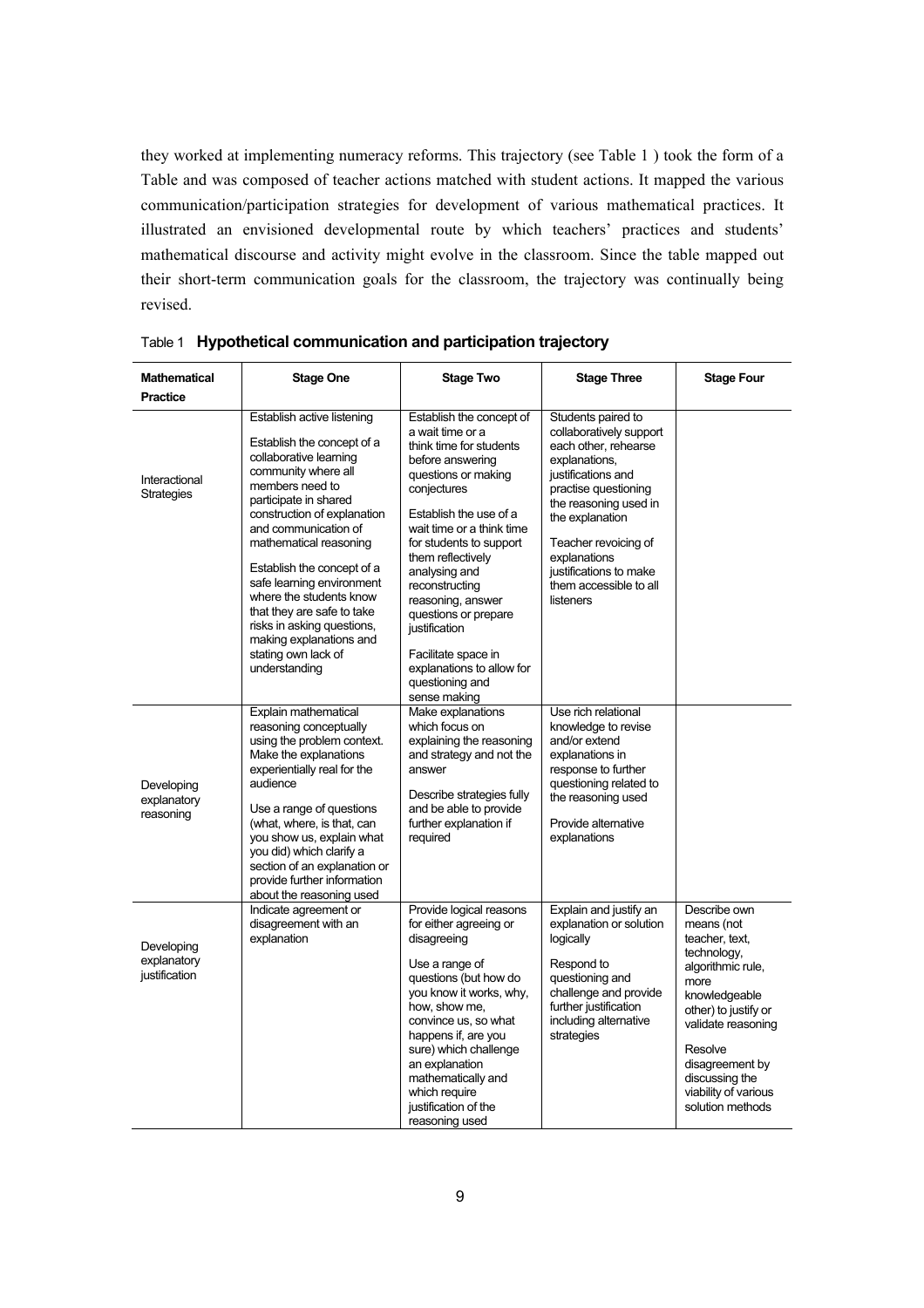#### Table 1 (contd.)

| Developing<br>modelling and<br>autonomous<br>problem solving                               | Discuss, interpret and<br>reinterpret problems to<br>make them easier to<br>understand                                            | Make conjectures of<br>possible solution<br>pathways and discuss<br>the results of testing<br>them                                                                                                                                                                                                                               | Formulate models of<br>and models for the<br>ideas or situations in<br>problems.<br>Revise and refine<br>conjectured strategies<br>through discussion<br>before and after<br>application.                                                                                                   |                                                                                                                                                                                                                                                                                             |
|--------------------------------------------------------------------------------------------|-----------------------------------------------------------------------------------------------------------------------------------|----------------------------------------------------------------------------------------------------------------------------------------------------------------------------------------------------------------------------------------------------------------------------------------------------------------------------------|---------------------------------------------------------------------------------------------------------------------------------------------------------------------------------------------------------------------------------------------------------------------------------------------|---------------------------------------------------------------------------------------------------------------------------------------------------------------------------------------------------------------------------------------------------------------------------------------------|
| Developing<br>making<br>generalisations                                                    | Discuss and make links<br>with own prior knowledge.<br>Compare and contrast own<br>mathematical reasoning<br>with that of others. | Make hypotheses<br>about, and begin to<br>describe mathematical<br>patterns and<br>connections as cases of<br>something                                                                                                                                                                                                          | Analyse and make<br>comparisons between<br>explanations.<br>Explain and justify a<br>mathematically<br>different, or more<br>efficient or<br>sophisticated<br>explanation<br>Discuss, explore and<br>analyse mathematical<br>patterns and<br>connections and<br>provide further<br>examples | Use questions (so<br>why is it, does it<br>always work, does<br>it work for all<br>numbers, is it<br>always true, why<br>does that happen,<br>is there a different<br>way) which result<br>in generalising<br>from one model for<br>the situation to<br>multiple models of<br>the situation |
| Developing<br>using inscriptions<br>(symbols,<br>diagrams) and<br>other<br>representations | Discuss and describe the<br>use of a range of<br>representations which<br>support an explanation                                  | Discuss and describe<br>the models used for<br>explanations clearly and<br>conceptually as actions<br>on quantities not<br>manipulation of symbols<br>using appropriate<br>inscriptions or<br>representation<br>Ask clarifying questions<br>if representations or<br>inscriptions used to<br>model explanations are<br>not clear | Describe and use<br>alternative inscriptions<br>or representations to<br>further justify reasoning<br>Interpret and discuss<br>inscriptions and<br>representations used<br>by others and compare<br>and contrast with own<br>use                                                            | Be able to explain<br>and use translation<br>across<br>representations as<br>needed to clarify or<br>justify reasoning                                                                                                                                                                      |
| Developing<br>defining strategies<br>and mathematical<br>terms                             | Use correct language to<br>describe actions in<br>explanations                                                                    | Asks questions which<br>elicit further examples or<br>explanation and<br>clarification of strategy<br>or term if not understood                                                                                                                                                                                                  | Provide clear<br>explanations using<br>appropriate<br>mathematical<br>language with<br>strategies and terms<br>appropriately used or<br>clearly defined<br>Reword and re-explain<br>mathematical terms or<br>strategies using<br>examples to illustrate                                     |                                                                                                                                                                                                                                                                                             |

Term 2 involved the researcher working collaboratively with a smaller group of five teachers. These teachers engaged in regular study group meetings in which research literature and material from the Numeracy Professional Development Project books were examined and discussed. The teachers used their trajectories to map their progress. Their pathways were unique to individual teacher's development of the different practices in accord with the content they were teaching in the classrooms and also what matched their students' current needs.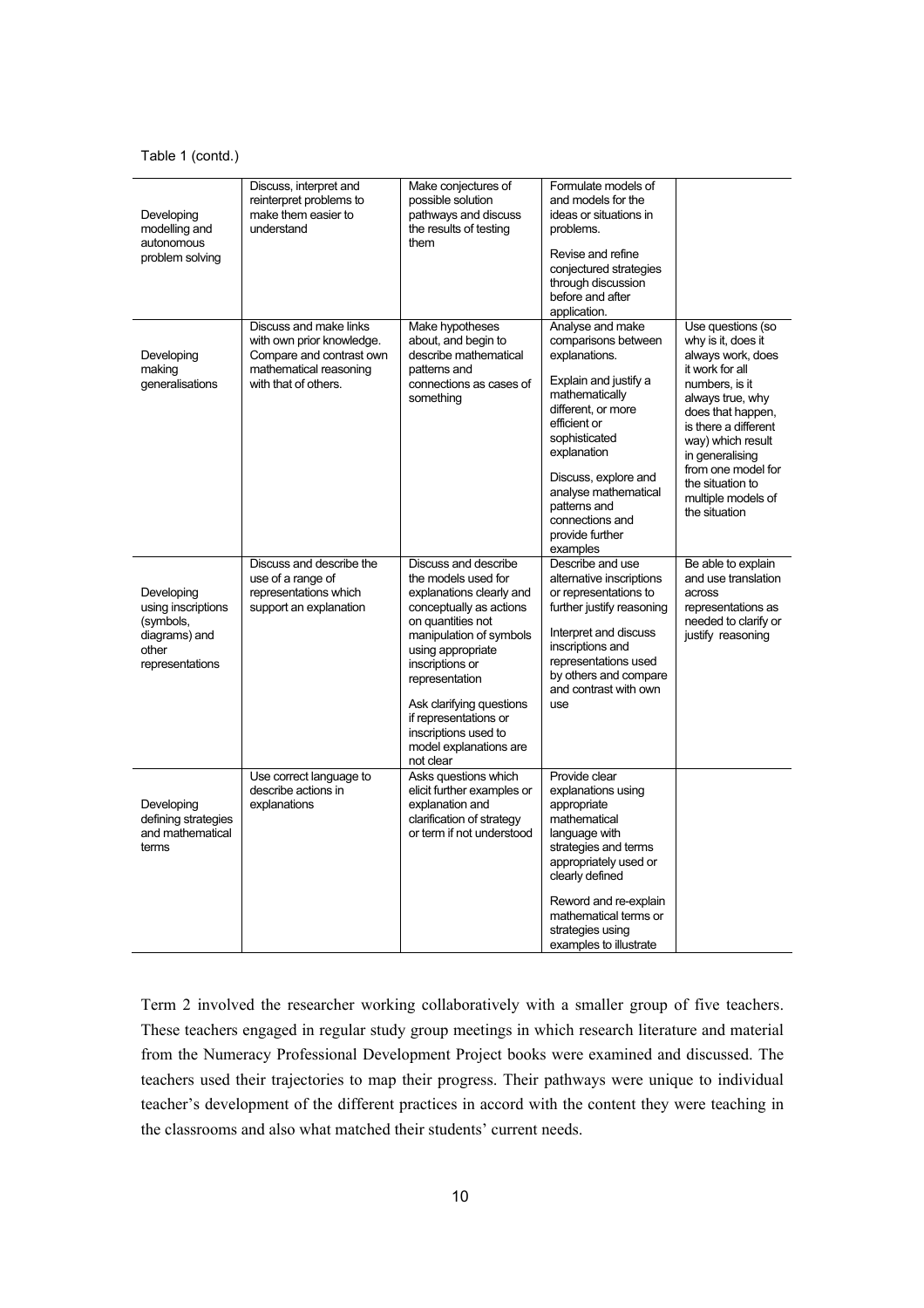Video clips of their classroom teaching were critiqued collaboratively. The communication and participation trajectory was continually reviewed and revised as a result of the teachers' observations and reflections of their mathematical practices in their own classrooms. The relationship between the learning trajectory and teachers' day-to-day judgements in the classroom served as an important means of support for teachers in their development of, and students' active participation in, mathematical practices.

In Term 3, study group meetings continued with a smaller group of four case study teachers and data were generated from video observations and subsequent critiques a teaching peer. Data collection was completed in the middle of the last term, Term 4. A final study group meeting was held to examine the teachers' respective journeys within their mathematical classrooms.

Analysis of data took place chronologically by creating codes, categories, patterns and themes. The teachers and the researcher, in collaborative partnership, identified critical incidents where members of the classroom community appeared to be negotiating new ways to communicate and engage in mathematical practices. Ongoing analysis provided insight about how communication patterns develop and how students' engagement in mathematical practices is enhanced.

### Nested project 3: Numeracy practices from the learner's perspective

Nested project 3 explored what students have to say about themselves as learners in a numeracy project school. The principal research method involved interviews in which 60 students from 12 primary schools talked about learning numeracy in their classrooms. The data generation built on the method of group and individual interviewing as reported by Reay and Wiliam (1999) in their numeracy learners' views.

Cluster groups of four to eight students, forming a representative spread of Years 4–6 students, from the 12 schools met with the researcher and provided a collective voice about what numeracy means for them. The group arrived at a collective experience, prompted by a discussion of what numeracy would be like for a fictional student in the numeracy classroom. The "collective voice" approach was chosen over the questionnaire, or an exclusively individual method, for two reasons: first, to manage the data, and, second, to retain some of the richness of what the students said. The researcher focused the interview questions on the fictional character, chosen by the students. For example, one group of students chose to talk of "Kim".

Typically, the researcher asked a range of questions including:

- What is maths like for Kim?
- What sort of things does Kim like to do most in maths?
- What group is Kim in? Are the other people in Kim's group about the same maths level?
- What happens if Kim gets stuck in maths?
- What strategies has Kim been learning in maths lately?
- When you are listening to other people's strategies, do you find it interesting or confusing?
- What does Kim feel about talking to the class?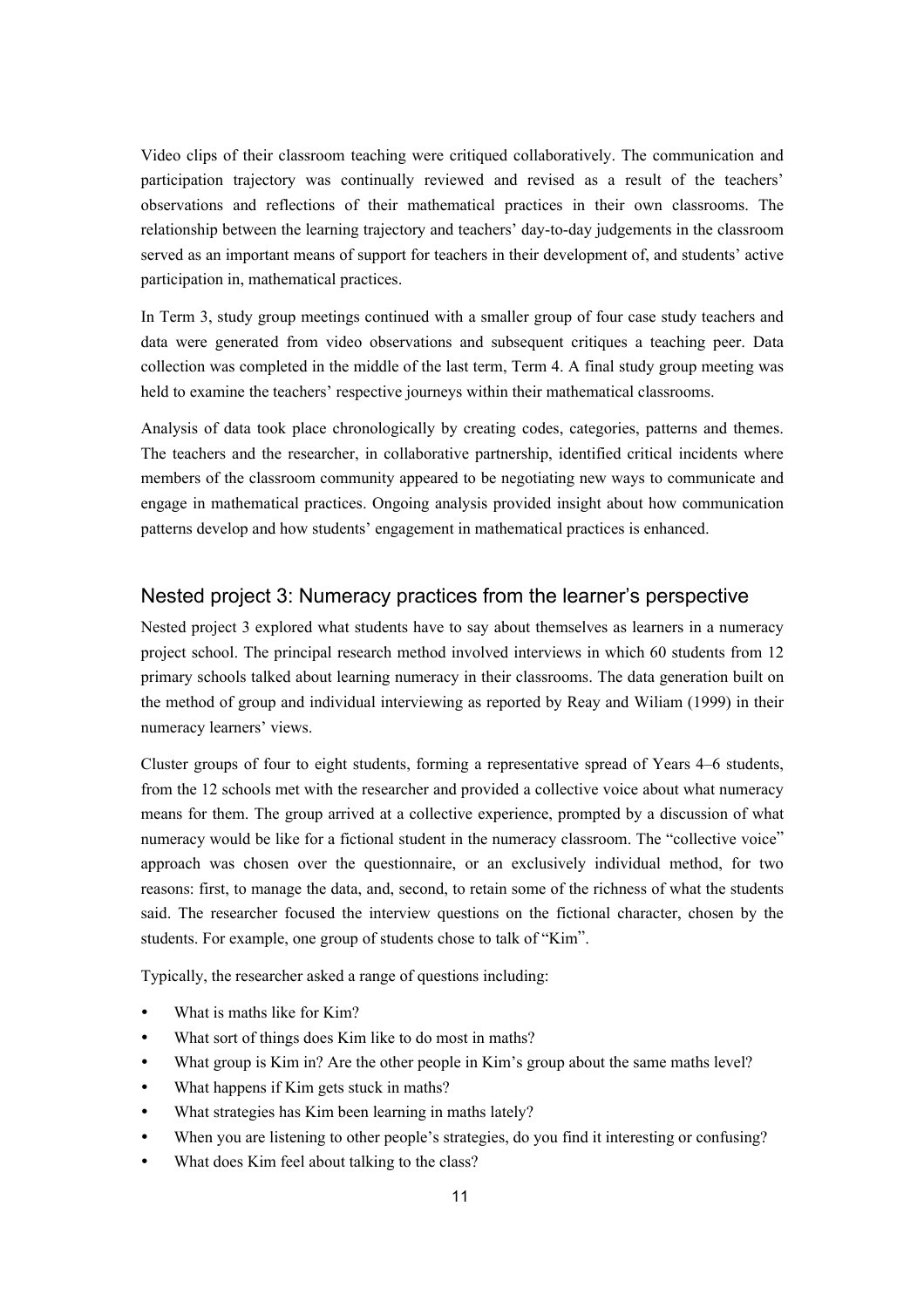The "fictional student" strategy had been used successfully in earlier work by Barton, Anthony, and colleagues (1995) in their investigation into learners' ideas about the 1992 mathematics curriculum change. The strategy provided students with a sense of anonymity—a sense that their own feelings and experiences were someone else's.

In six of the schools, students were also interviewed individually. Four students from each school answered reasonably structured questions. Their responses provided a complementary element to the collective voice and offered rich detail about experience as a student in a numeracy classroom.

### Nested Project 4: Teacher change

Teacher change was explored through a case study approach within each of 12 schools previously involved in the Numeracy Development Project. Given that the focus in this project was on the identification of factors that appear to facilitate or inhibit the development of numeracy teaching practices, we talked with individual school personnel within the schools. The main method for collecting data was individual interviews with principals, lead mathematics teachers, numeracy teachers, and new teachers within each of the schools. Each interview took at least half of an hour. A sample of the interview questions is as follows:

#### *Principal*

What did you hope would be the most significant outcomes of the numeracy project in your school?

To what extent have these been met? What barriers to successful implementation did your school experience? How is your school monitoring the project?

#### *Lead mathematics teacher*

As lead mathematics teacher what was your role during the implementation of the project? In your experience have some teachers adopted some aspects of the project more than others? Do you think all teachers have changed their mathematics teaching practices? What do you think are the most important factors in sustaining the project?

#### *Numeracy teacher*

What incentives or obligations were there for you to change your mathematics teaching practices? Could you outline any changes to school organisation or your own practices as a result of the project?

What changes did you make in the short term but haven't continued?

What are the major things about maths or maths teaching that you know now that you didn't know before?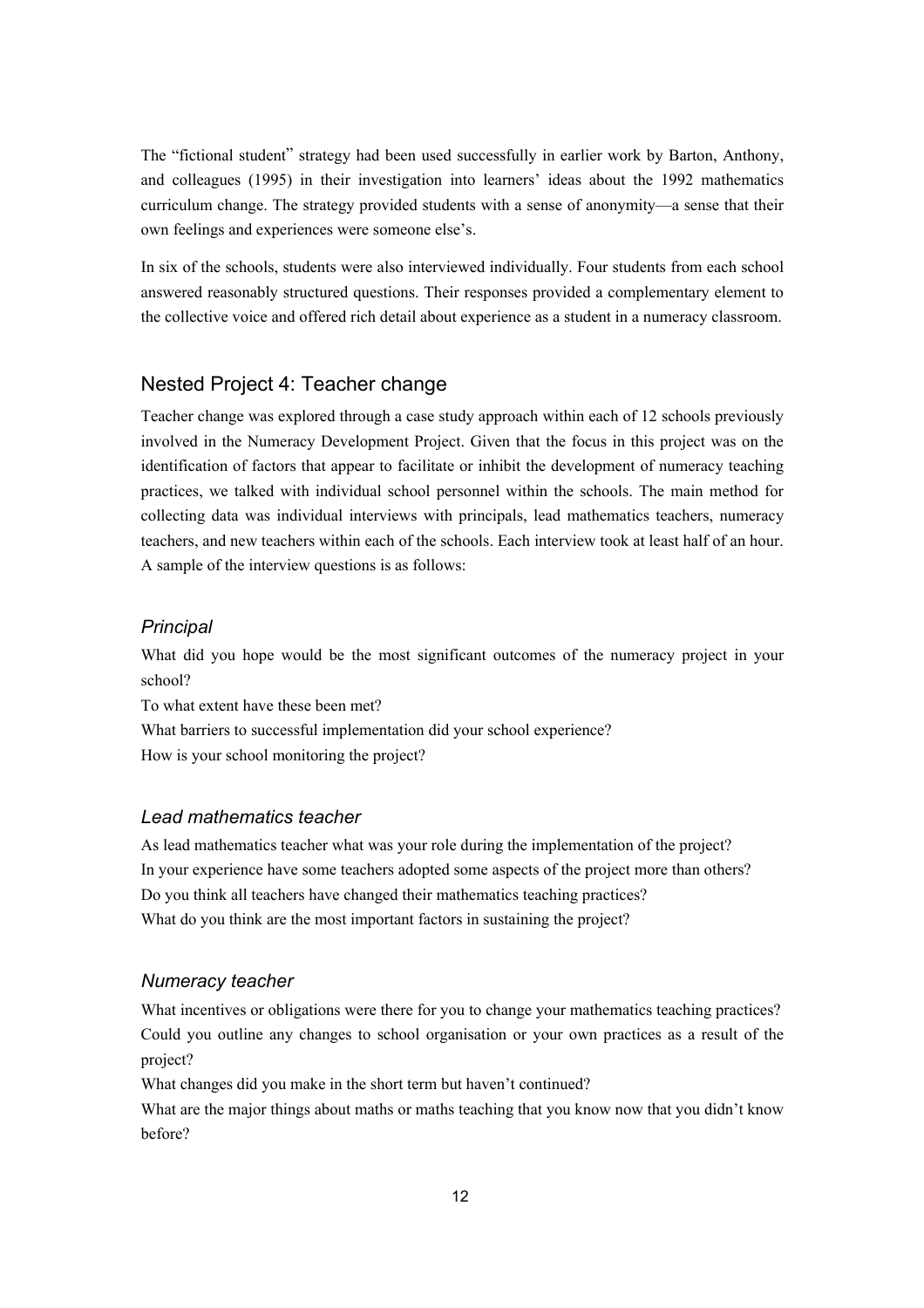Analysis of the audiotaped interview data allowed an investigation of the interplay between teachers' and schools' personal resources and the "external" incentives that enabled them to engage with the opportunities developed from the Numeracy Development project. Spillane's (1999) work of "enactment zones" was drawn upon to guide the analysis. In particular, it guided the analysis of teacher beliefs and knowledge; clarity and valuing of the programme's vision; coherence, consistency and immediacy of support within the school; and priority of resourcing of the programme.

### **Ethics approval**

The project leaders made three successful applications to the Massey University Human Ethics Committee for project ethical approval. Projects 1 and 2 were applied for separately. Projects 3 and 4 were applied for jointly.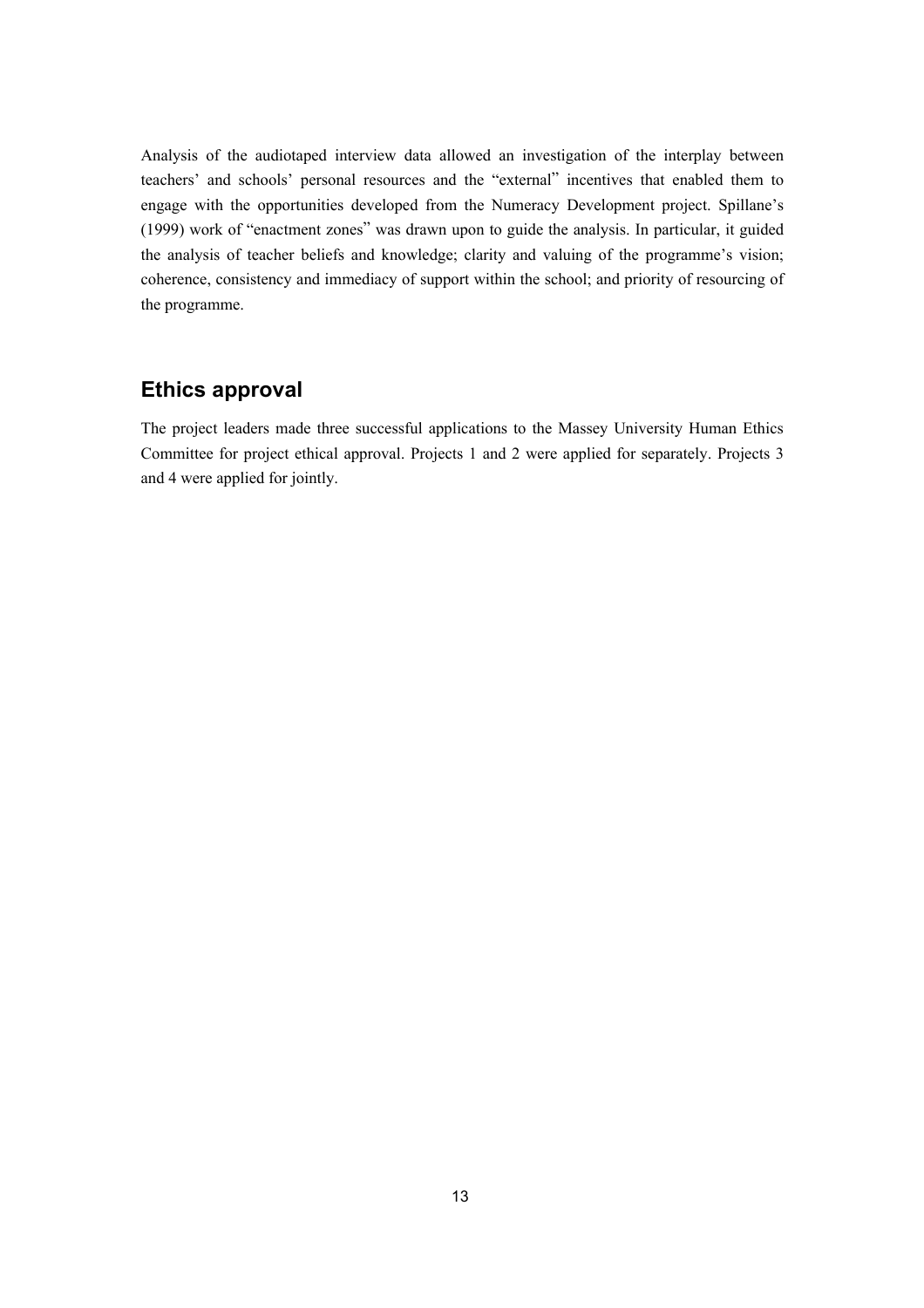# 3. Building capability and capacity

### The project team

The project team comprised:

- coprincipal investigators
	- − Associate Professor Glenda Anthony and Dr Margaret Walshaw (Massey University)
- associate researchers
	- Bobbie Hunter, Ngaire Davies, and Karen Walker (Massey University)
- the schools and teachers and students
	- Nested project 1: Takaro School, St Mary's School, and Ashhurst School
	- − Nested project 2: Don Buck Primary School
	- − Nested projects 3 and 4 (12 schools from the Wellington, Manawatu, Hawkes Bay regions)

### Researcher capability development

The research team met formally several times as a whole group, initially to establish priorities and later to discuss work-in-progress of the individual nested projects. Through these formal as well as informal meetings, not only did researchers' capabilities expand, but their knowledge about teaching and learning was significantly enhanced. The project 2 researcher, based in another city, was in regular email contact with the project leaders to share views on the programme of working with teachers, to ask for advice and feedback, to share literature, and to inform on progress of the teaching experiment in the school. The project leaders also visited this research school, completing interviews with three students, attending a teacher cluster group meeting and meeting with the principal to discuss the outcomes of the project and seek her views about the impact on teachers and student learning.

Individual researchers within the team had the requisite skills and expertise, at differing levels of experience, to accomplish the functions associated with conducting the investigations and for carrying out a systematic analysis. For the programme leaders, the research provided a unique opportunity to build the strengths of new researchers involved with project 1 and the researcher involved with project 2. This capability building evolved through mentoring processes. The more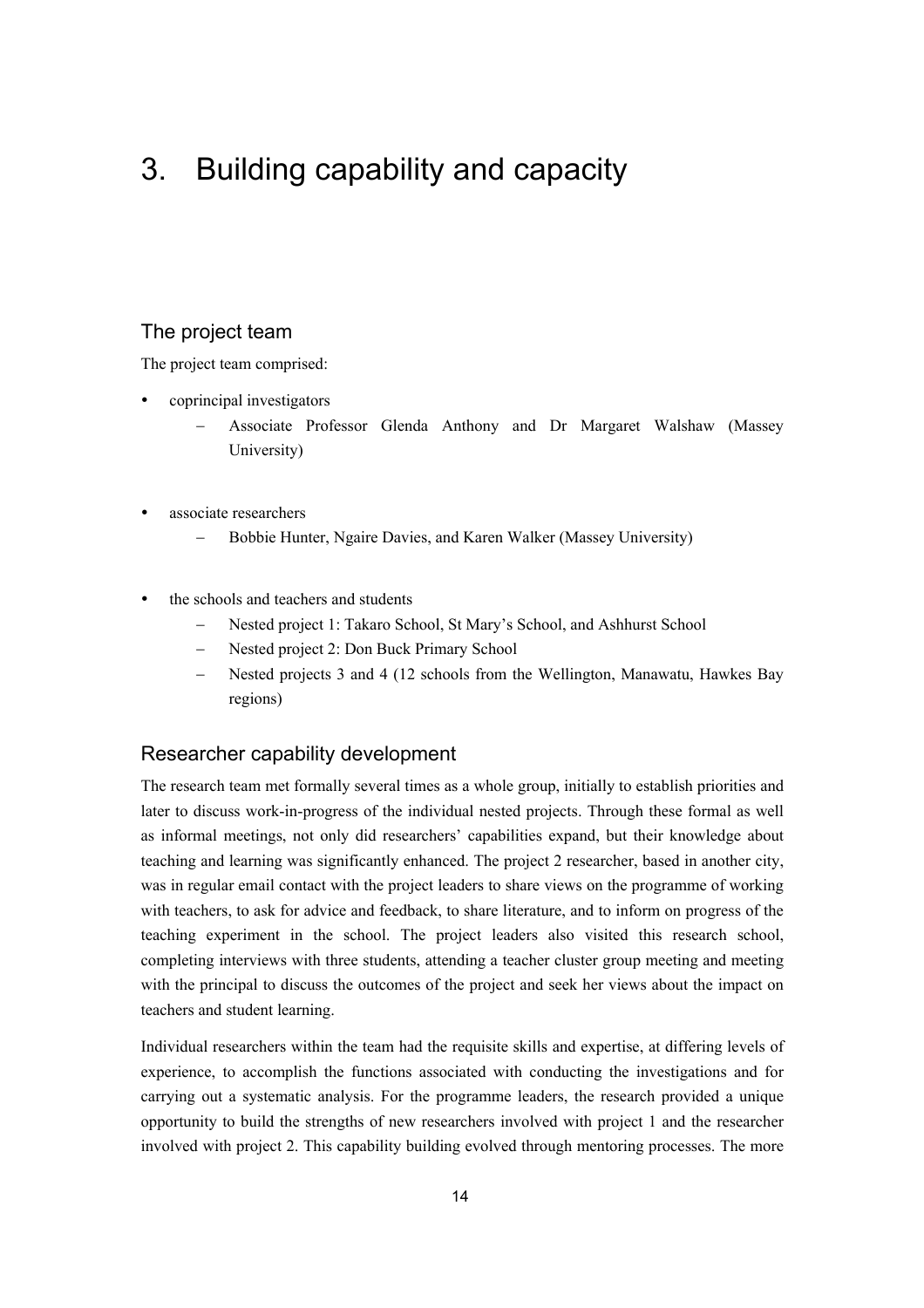experienced researchers involved with projects 3 and 4 developed a wider set of skills and important networks with teachers and schools all of which are crucial to the breaking down old divides between teachers and researchers and between practice and theory. The skills and networks also contributed to an expansion of the knowledge base on the effects of national initiatives.

#### Teacher capability development

The project represented a strategic programme of research and development, appropriate for the needs of teachers and learners within New Zealand numeracy classrooms. Changing core dimensions of teaching for better learning, as is advocated in the Numeracy Development Project, is difficult and complex work. The project directly impacted on teachers, and enabled them to gain expertise as they researched their own practice. Teachers became learners as they planned and reflected, as well as enacting moment-to-moment work while in the process of engaging and sustaining those forms of practice advocated in numeracy reforms. Teachers were assisted to recognise teaching and learning opportunities by uncovering practices involved in learning, doing, and using mathematics. By making mathematical practice more visible to teachers, by articulating more clearly the intellectual tools needed by teachers and students to engage more successfully with numeracy ideas, and by providing the support of a professional learning community, teachers' numeracy focus, their classroom tasks, discourse patterns, roles, and responsibilities changed as their knowledge was transformed.

The teachers within projects 1 and 2 attributed their growth in numeracy pedagogical effectiveness, to many factors, but of particular note was their recognition that it took considerable time to change their beliefs about how they should teach mathematics and how their diverse groups of students should learn mathematics. These changes were supported through viewing video evidence of their own interactions with their students and documenting evidence that their students were achieving at levels beyond which they had expected.

Project 2 teachers became active contributors in the local mathematics community. One joined the researcher at the New Zealand Numeracy hui in 2005 to present her perspective on how she had used the hypothetical trajectory to shift her students toward engaging in quality mathematical practices. Two teachers have presented a mathematical workshop at the local Mathematics Association meeting. The researchers involved with projects 1 and 2 have had three papers accepted for publication in the Australasian researchers' conference on aspects of their Teaching and Learning Research Initiative findings and have made several presentations on findings at local and national mathematics teacher workshops.

Findings from project 3 were also used successfully on several occasions with groups of numeracy facilitators to challenge their understandings of change within numeracy classrooms. Video clips of students from current numeracy classes, assembled alongside parallel clips from students 10 years ago provided much stimulus to explore what has changed and what has stayed the same for young learners in mathematics classes.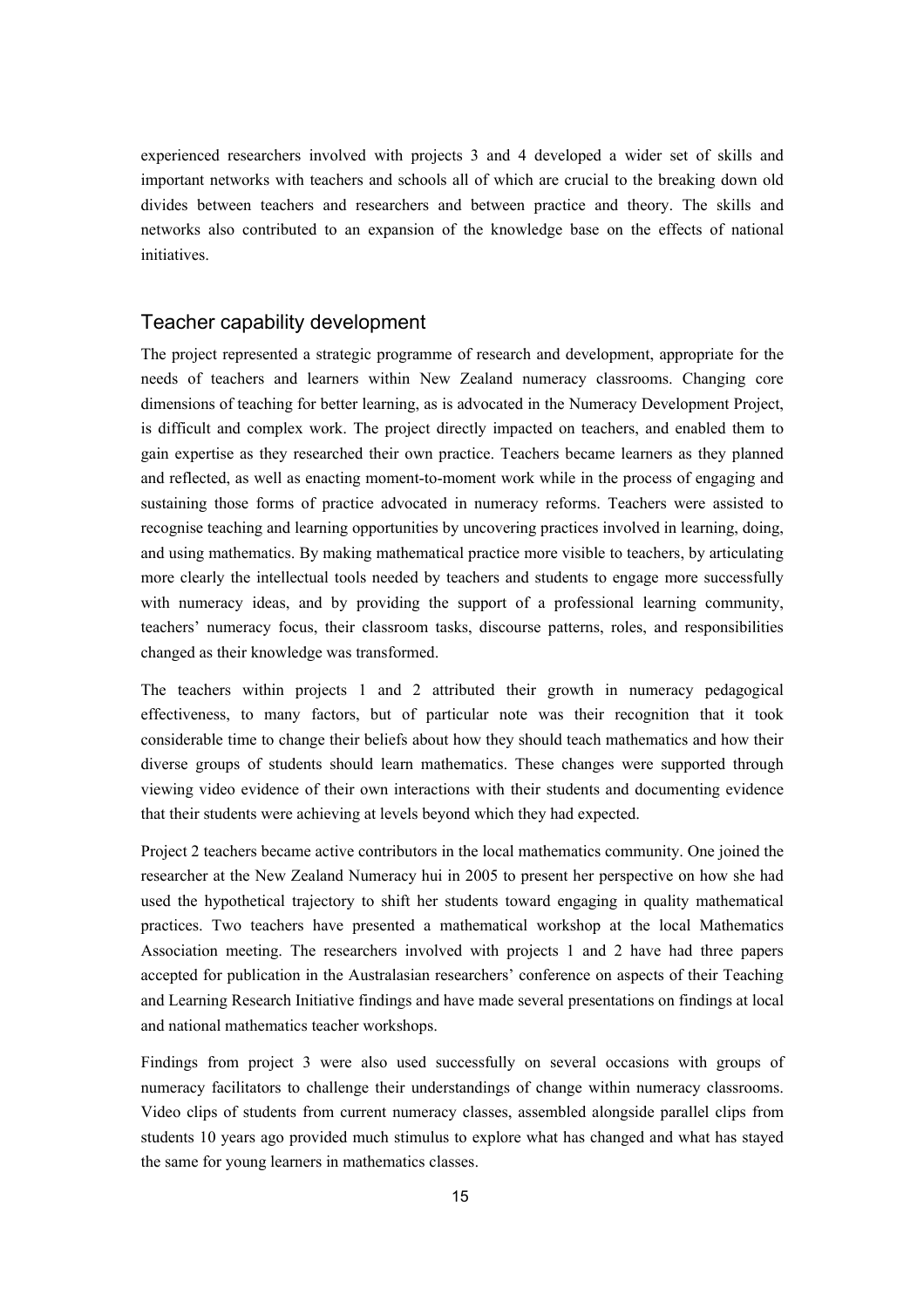# 4. Project findings

Making teaching and learning the focal point enabled the research project team to connect mathematics and teaching more closely in ways that contribute to the improvement of teacher education, policy, and practice.

## **Project 1: Teacher knowledge**

### Summary of major findings

We found that as a result of their participation in the research, teachers' content knowledge improved and this had significant impact on their classroom practice. In particular:

- Teachers benefited significantly from their participation within a small community of learners that provided the support and mentoring necessary to allow them to develop new pedagogical knowledge.
- During the change process teachers transformed, adapted, or negotiated content knowledge in practice (Sherin, 2002).
- The Numeracy Development Project brought a new language. Getting to grips with the vocabulary was not easy for some teachers.
- Teachers' experimentation with high-quality problem-based tasks helped them see how to use the instructional material in their classrooms and helped change their beliefs about learning mathematics.

We provide a snapshot of cases here to highlight the changes in the ways that the teachers noticed mathematics in their students' learning. "Learning to notice" is a key teaching characteristic in promoting changes in content knowledge (Sherin, 2002). At the beginning of the year, the teachers tended to focus on children's behaviour and procedural mathematics when viewing videos supplied both by us and their own teaching episodes. As the year progressed, teachers became more aware of the significant mathematical moments as evidenced in their teaching videos and when reviewing the videos of others. This is illustrated by a comment from Mike:

> Having a look at the video and seeing how much talking I'm actually doing. I'm definitely learning from watching myself in action. I used to think this was a great lesson the kids are getting the things out of it, but then when you just mention that now … hell, you know, I did jump in a bit too much. I needed to shut up and let the kids do the talking, they would have learnt a lot more instead of saying YES YES YES and me thinking I've done a good lesson. And what had they learned? I hadn't even asked them! And didn't even talk about them.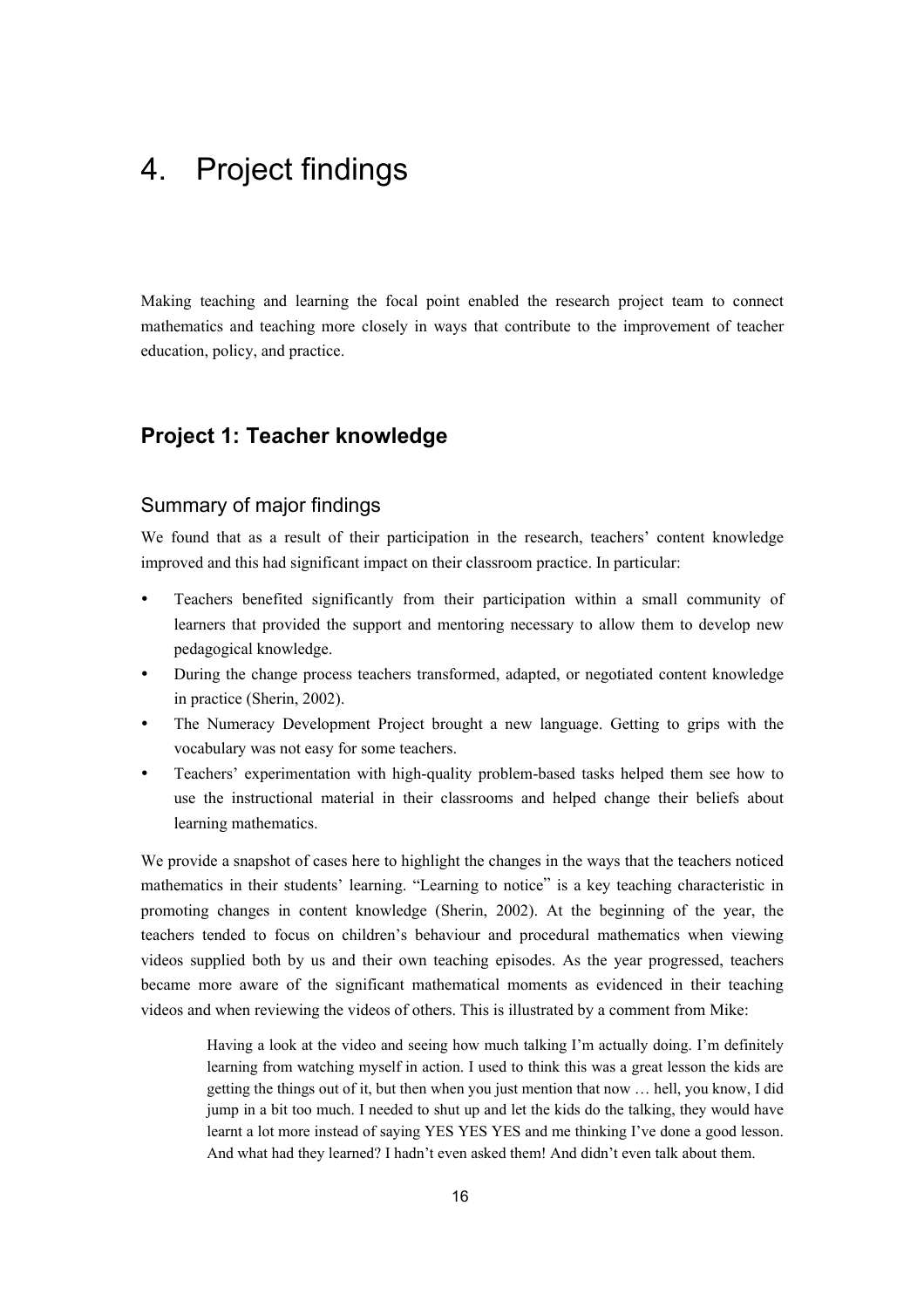As a result of their own listening and questioning, teachers began to notice changes in their teaching behaviours as they transformed, adapted, and negotiated their mathematical knowledge within the context of their own mathematics teaching. Responses from the initial interview provided an insight into the degree of change brought about by the Numeracy Development Project for one teacher. Joe appeared to be very much transforming new materials into his existing practices. When asked to describe his mathematics teaching at the beginning of the year, Joe responded:

> The last two years that I have been teaching I was fortunate enough to go through the Numeracy Project so that gave me a grounding on the Numeracy Project. I was using numeracy in the classroom and the numeracy way of teaching but at the start of the year I guess I was using a balance of pulling out stuff from the Numeracy Project and using it in conjunction with what had been done previously.

All teachers improved their ability to notice. As the project progressed some improved more than others. This was often dependent on the cognitive demands made on their content knowledge. Teachers' awareness of the types of questions they asked also changed. Teachers were noticing changes in their teaching as they implemented their lessons. They were beginning to ask fewer directive questions. When Joe was asked to clarify a comment he made about "better questions" his response was:

> Because in a lot of ways, my questioning was directly leading the student to the right answer. I was in some ways influencing their answer and it wasn't giving them a chance to think about the … Asking better questions and more open-ended questions. So why did you think that? What made you think that? Why are you doing that? How are you doing that? How do you know that's right? Does anyone else see that, can you explain it again so everyone else can see what you're doing?

Linked closely to this change in questioning was the change in *wait time.* The teachers noticed when reflecting on their maths teaching an increase in the time they waited for a student to respond. As they became more confident questioners, teachers became more comfortable with allowing the students more time to think about and formulate their responses. Joe responded:

> Pause time, giving kids time to answer the questions. Cause I'm noticing a lot more what they are doing with hands, and don't just give them the answer to push them along. It is often important for the groups learning to actually stop and listen and give them time to figure it out and talk about what they are doing.

All teachers volunteered that their planning had to change. Teachers became more adaptable in their teaching and no longer needed to adhere strictly to formal planning and lesson delivery of the past. This recognition illustrates a progression towards a more adaptable approach to teaching, with teachers allowing themselves scope to negotiate, rather than transform new material into an existing teaching approach. Mike commented: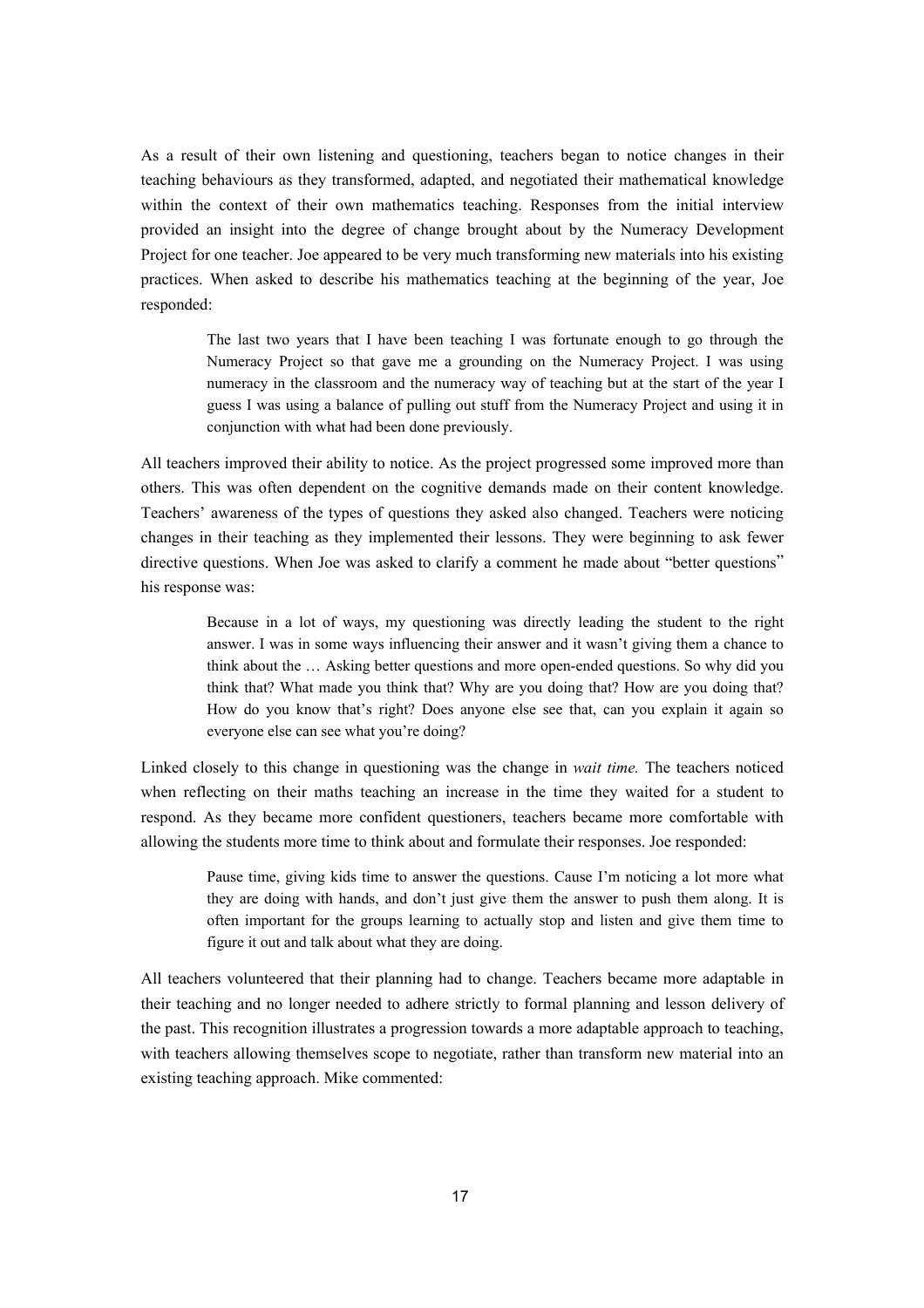I won't plan the whole week now. I'll just plan today, and I will have an outline of what we will focus on for the week, but I'll just plan a day and then after we've done that I'll look at what we'll do the next day ... I still actually use the numeracy books, more as guidance now, where as before I was using them more like a programme. We have a lot more problems and use that as a guide, what things can I do with different groups.

However, all teachers expressed an uncertainty from not knowing "where to next?" To negotiate successfully teachers need to demonstrate a significant change in the direction of the lesson (Sherin, 2002). This uncertainty of "where to next?" indicates that perhaps very few of the teachers in the study were fully negotiating their way through this mathematical reform.

> It is probably my skill of knowing "where to next?" They will come up with something and I will think that isn't in my lesson plan, but where shall we take that next? Kind of thing. Because it is not prescriptive as such, being aware and conscious of what questions I am going to ask, and if they come up with something else what am I going to do after that? Especially if they go out on a tangent, it is quite good learning to go on that tangent. Also, where are we going to go to next if we have learned that key concept we might learn it in a different way or use different numbers and I am thinking what are we going to do after that? (Rachel)

Rachel's concern indicated a possible lack of depth in her content knowledge, both subject knowledge and pedagogical content knowledge. She realised she did not understand the teaching pathway. Yet she had made great strides in that pathway by learning to notice in the classroom.

Joe summed the change he said:

Something that I've learned this year is that you can let the children guide a lot of the learning, it's OK to stop and smell the roses a little bit. If something comes up, that's a great little teaching moment—go for it—grab it—even if it goes off on a tangent somewhere, rather than having to just stick to the book—close the book—someone's brought up that idea so let's talk about that.

#### Conclusion

If teachers are going to provide students with appropriate mathematical challenges and assist the students to gain meaning, they need to be able to access their own content knowledge whilst engaged in the act of teaching. It is crucial teachers are able to notice the significant mathematical moments and respond appropriately. As the teachers involved in this research learnt to notice, it became clear that this impacted on other aspects of their mathematics teaching. All commented on how their questioning had become more open ended and how this in turn affected their planning. Teachers changed their planning to highlight the major concepts to be developed and increasingly they were able to adapt instructional materials to support learning rather to direct it. Their interactions with students reflected an increased flexibility and openness to student ideas. During teaching, the teachers allowed students more time to think and whilst involved in this wait time, they were actively watching the students to gain clues into their thinking and understanding.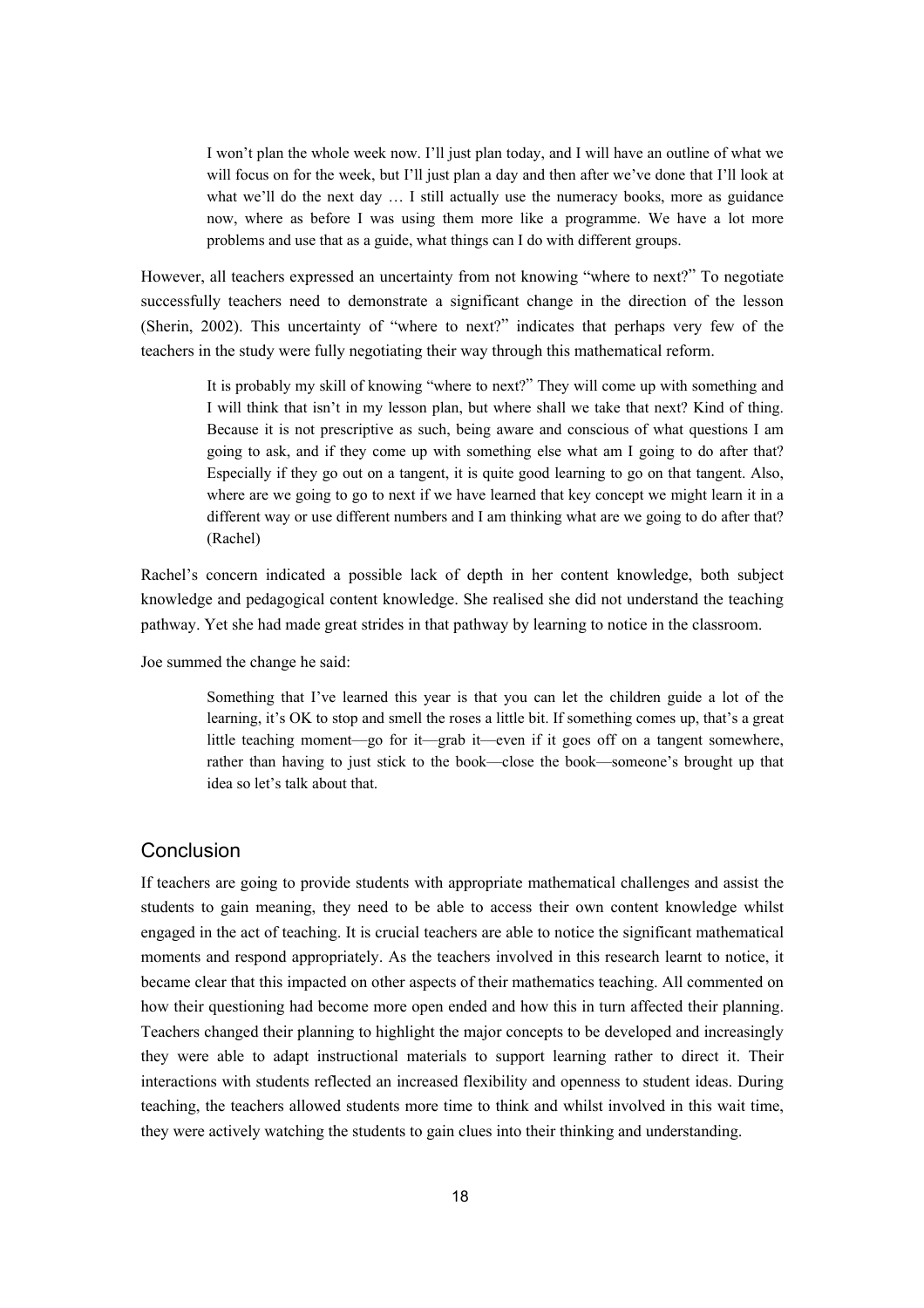### **Project 2: Mathematical practices**

### Summary of major findings

Building up student participation norms occurred over months not weeks as students gradually learnt what it means to question specific sections of explanation, expect justification and proof or argue mathematically. Engagement in quality mathematical practices was a result of the teacher steadily expecting increased levels of participation. The main findings were:

- Students need explicit scaffolding of ways in which they can use inquiry to work together when problem solving, enquire into the thinking of others in small groups and large groups, and challenge the thinking of others.
- Teachers need to provide students with time and space to think within inquiry classrooms and this thinking is facilitated on the basis of how each student interacts with others.
- y Over time, positioning in the classroom shifted as the teacher increasingly facilitated and the students increasingly expected mathematical explanations to be justified and if necessary proved using multiple ways.

The teachers in this study had been participants in the New Zealand Numeracy Development Project 2 years previously and used Numeracy Development Project lesson outlines in their Year 7 and Year 8 classrooms. The teachers had embraced reform to a degree but were ambivalent in their beliefs about the value of communication, and had voiced their concerns about the length of time mathematical discussions took in mathematics lessons. They reflected this in their classroom practices. The students were encouraged to generate a range of strategies and solutions which they then described to a larger group within a context of strategy reporting. The focus, however, was on taking turns. Opportunities to extend mathematical thinking from explanations were not used.

We report here on the pathway taken by one teacher (Moana) and the progress she made on developing mathematical thinking in her students during the research. During the research year Moana's use of discourse alternated between being a participant in the discourse, acting as a model for the discourse, and being a commentator on how students were talking using the mathematical discourse. In order to structure the discourse towards inquiry and challenge, Moana simultaneously employed talk as a tool to describe and to model the ways in which the students should engage in the discourse of inquiry and argumentation. Additionally, she used discourse as a tool to provide models of student use of the developing mathematical discourse.

At the beginning of the research, Moana's focus was on developing expectations of active and collective engagement of all students in the mathematical discourse:

I want you to talk to each other before you even touch the sticks. Lots of talking and listening. I might ask you what someone in your group said, not you, so you need to discuss things please and make sense of what someone else says. Listen carefully to each other. I want you to discuss what is happening in your patterns of two … and how many you have.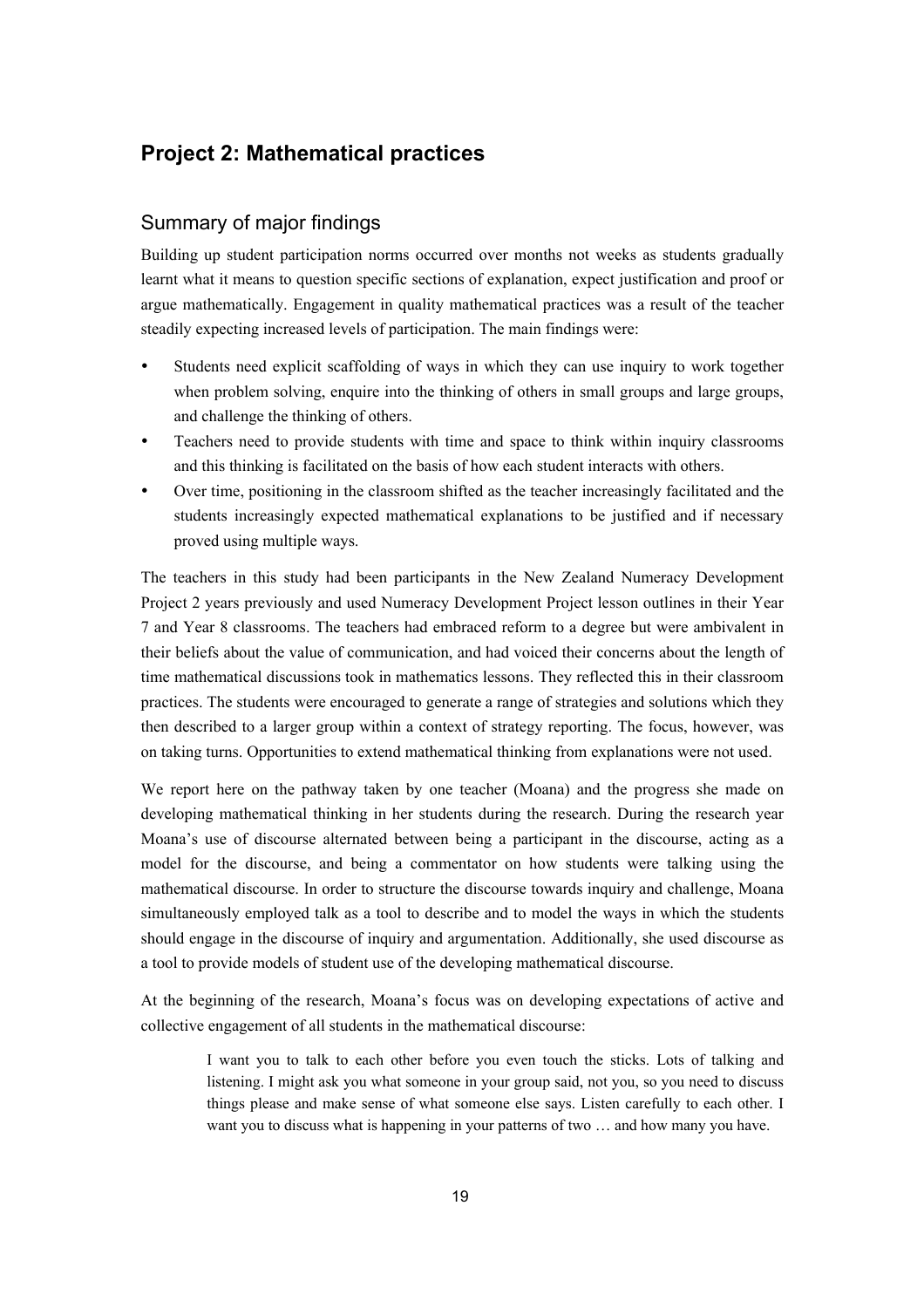To realise her immediate goal of building a supportive mathematics community Moana frequently used the words "we" and "us" when asking questions during discussions. By including herself in the discourse, she indicated that she considered herself a participant of the community with similar obligations to the students:

> Can you show us what four groups of four look like because we want to think of other ways than adding on or skip counting don't we?

At the same time, Moana scaffolded the students to use questions which elicited further explanatory information. Engaging in the discourse of inquiry was a new experience for many of these students and so it was not unusual for a student to begin an explanation, or start to question, then hesitate and stop and say "Oh I forgot". Within this supportive environment the students knew they could withdraw to rethink and reshape their thoughts without losing "face".

For the students, as novices in an environment of inquiry and challenge, explaining and answering questions about the mathematical thinking potentially posed considerable risks to their self-esteem. To encourage student confidence, Moana regularly described or affirmed incidences of risk taking she observed:

> Is there anyone else who can model another equivalent fraction? Good, Rona, for taking a risk like this, just go ahead and construct another fraction the same.

Students were also guided in ways they could "politely" question and challenge an explanation given by another student. Moana balanced a need for students to gain immediate clarification of sections of an explanation with a need to maintain the explainer's confidence. In the early stage of the research, the students would indicate that they wanted to speak by putting up their hands and Moana would act as a conduit. However, toward the end of the research period, she recorded a reflective statement that indicated that she saw need for changes to the communication and participation structure:

> The students are starting to engage in debate and risk taking. I am setting the scene to try and get this to happen more and more. Opportunities here exist for children to ask and dispute and so I need to let the children guide their own questioning and discussion more.

Moana recognised that within this safe learning environment the students were able to engage increasingly in the discourse of inquiry and debate. She recorded reflectively:

> A real need to move, shift from the surface questions or practising how to … to take a good look up close and personal, shift thinking to challenging, justifying, validating, creating other possibilities.

At a midpoint in the research year, discussion between Moana and the researcher, the use of video observation reviews, and Moana's reflections culminated in increased pressure on the students to justify their reasoning. She also spent time scaffolding the students in ways to engage in mathematical talk when working in small discussion groups. She gave direct attention to the development of specific patterns of discourse, as the students were coached in ways to question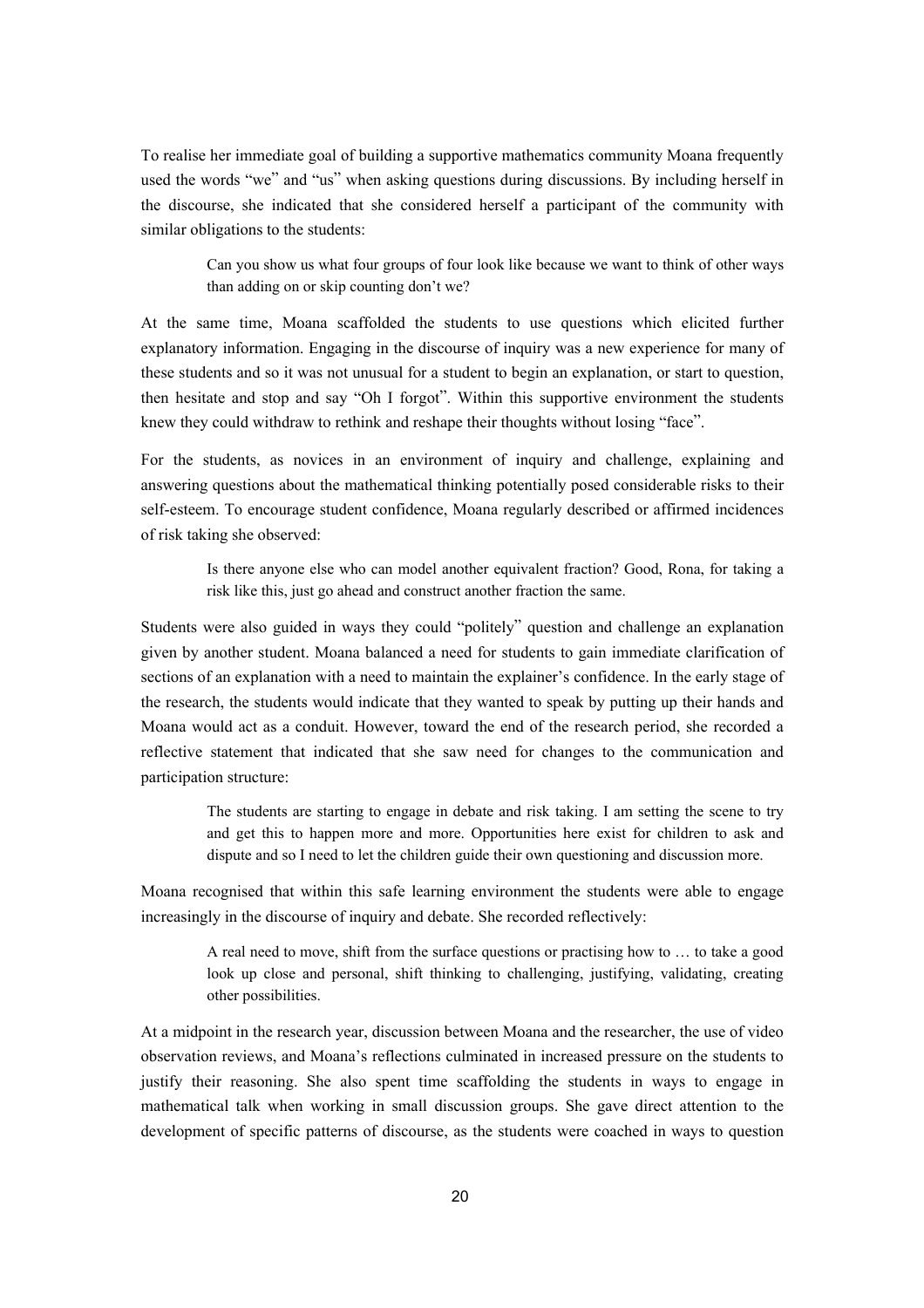each other, in order to deepen their reasoning. She reiterated the need for collaborative support, but also emphasised that sense making evolved from questioning and challenge:

> If you do not understand something ask somebody in your group because you know people everybody understands more when you work together with your talking and looking out for everybody in your group. That's your whanau [family]. You make sure they understand as much as you so Te Paaki asks Ioane and Ioane asks Anaru right? I do not want to see those looks of absolute confusion on peoples faces. I want to see faces where lots of talking, questioning and looking at the thinking, challenging the thinking has taken place.

Moana recognised the need for the students to learn how to disagree and challenge. However, she also indicated in an interview midway through the study that this was a practice with which students needed time to become more confident and comfortable. Moana effectively developed students' confidence by using models of student actions to show how they had worked together. She also affirmed specific individuals who had actively supported group members to challenge thinking or to promote argumentation:

> There's lots of really interesting korero going on. I really spent most of my time with this group because they were having problems and arguments and Wiremu was really good … you were really good in that position Wiremu, you were helping your group and you weren't giving out the answers and that's really good but you were really pushing them to think. Yes you had everyone talking about and discussing how they were going to sort out the ideas. You were challenging and other people were following your lead so the arguing was really kapai.

In accordance with the hypothetical trajectory that she had established with the researcher, Moana shifted the focus on to students providing explanatory justification of their reasoning. She included an expectation for them to be more precise with their questioning and a requirement to challenge other students' reasoning where appropriate. To realise these expectations Moana provided the students with explicit scaffolds:

> I want you people asking questions. After or throughout the explanation ask questions. Why did you come to that decision? Or why did you use those numbers? Or can you convince me that this one works?

For Moana, a noticeable shift (both observed and reported in self-reflections) had occurred at midpoint in the research study. This was evident in the nature of her questioning. Questions shifted towards asking students to make comparisons and analyse the reasoning. The students confidently agreed or disagreed, analysed the explanation of another group and provided convincing reasons to support the conjecture that the explanations were similar:

#### **Conclusion**

Reforming classroom cultures is challenging and complex. The use of a series of communication trajectories provided an important reflective tool for change. Within the teaching experiment, the communication and participation trajectory was successively reviewed and used to scaffold the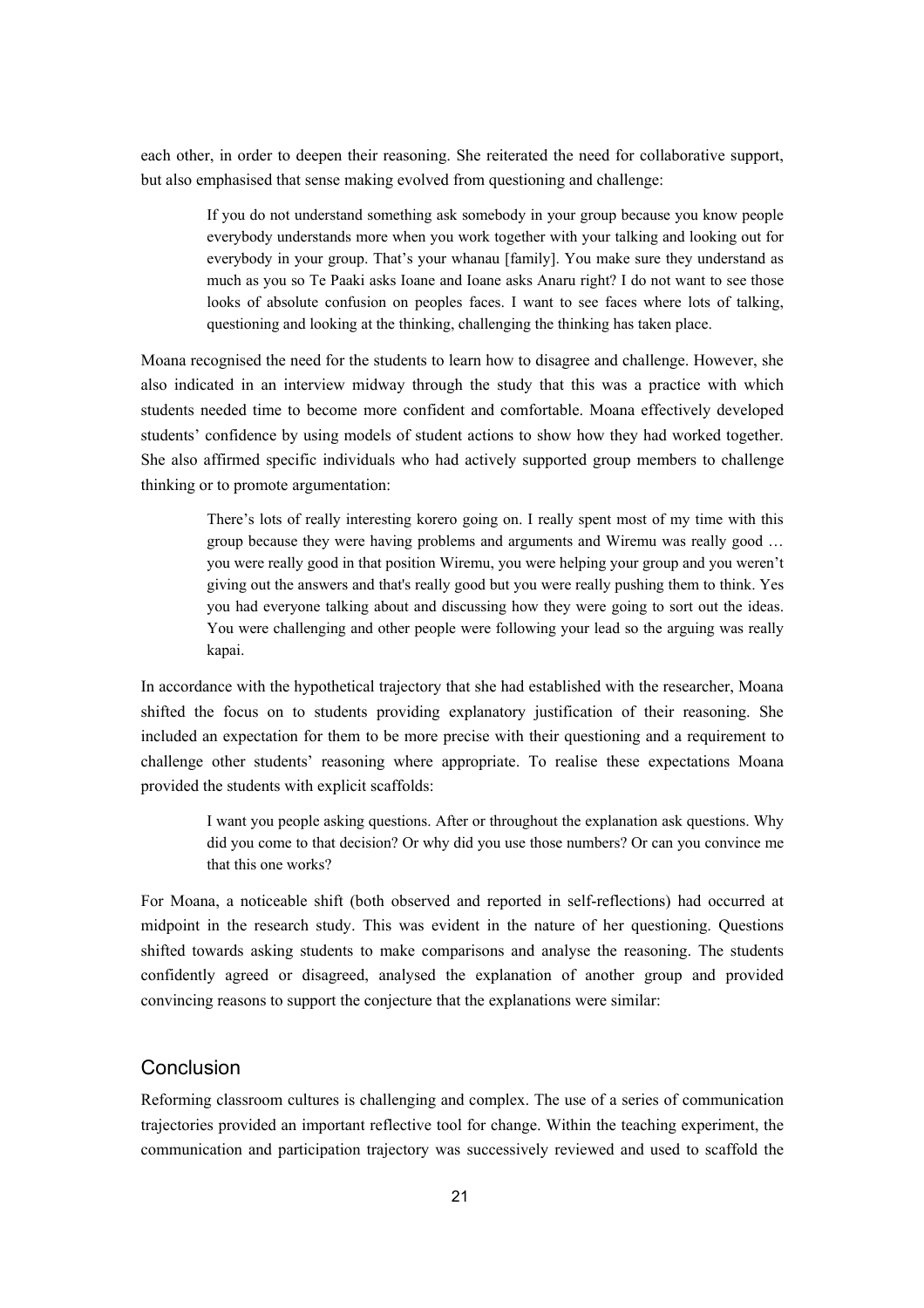teachers' enactment of an inquiry discourse, in their classroom. Over the year, the teachers were increasingly able to support groups of diverse students' as they engaged in productive mathematical inquiry and argumentation. Expectations and obligations for communicating and participating in mathematical reasoning were formulated and reformulated as the teachers shifted the mathematical classroom discourse from explaining and questioning to justifying and challenging reasoning.

As a teacher in the project reflected:

You know when we first started talking about these things called mathematical practices I don't think anyone of us really understood what they were and we were just going like yeah, yeah, yeah. But for me looking at the video clips of my classroom one day I heard myself ask some questions like why or how and then the kids were really getting into the maths. I think all three of us … and other teachers have taken them, too, have used the framework and I don't really use it all the time now but it does keep me thinking about how the kids are talking and that's how I have got them justifying.

### **Project 3: Numeracy practices from the learner's perspective**

Students were asked to comment on the experiences of a typical student in their mathematics class. They were asked to do this by imagining a new student arriving in their class. They described that student and the teacher and the range of activities and expectations that would happen in the mathematics lesson. They identified what mathematics the student did, how the lesson was organised, how groups were formed, and the participation and communication patterns in the classroom. They also talked about the mathematical strategies the student used, basic facts, the maths exercise book the student used and the equipment available for use in mathematics.

When asked to describe the imaginary student, the focus groups consistently described a student who was doing quite well in mathematics, "she gets most of her work correct". While many adults may remember mathematics as a hurdle and a challenge and with little relevance, results from the learner's perspective suggest that the Numeracy Development Project is helping change people's impressions. Students now look forward to mathematics. For many, mathematics is their favourite subject. In particular, students enjoy doing:

- "adding, subtraction ... doing his [the fictional student] pluses"
- "multiplying ... times tables ... basic facts tests"
- "games, some of them are really good for learning, like helping add numbers"
- "games where you win"
- "working on the mat, because she [the fictional student] gets to explore it more when she's with the teacher."

Students also reported awareness about the way the teacher talks to them and the way the teachers demonstrate caring about students' mathematics understanding.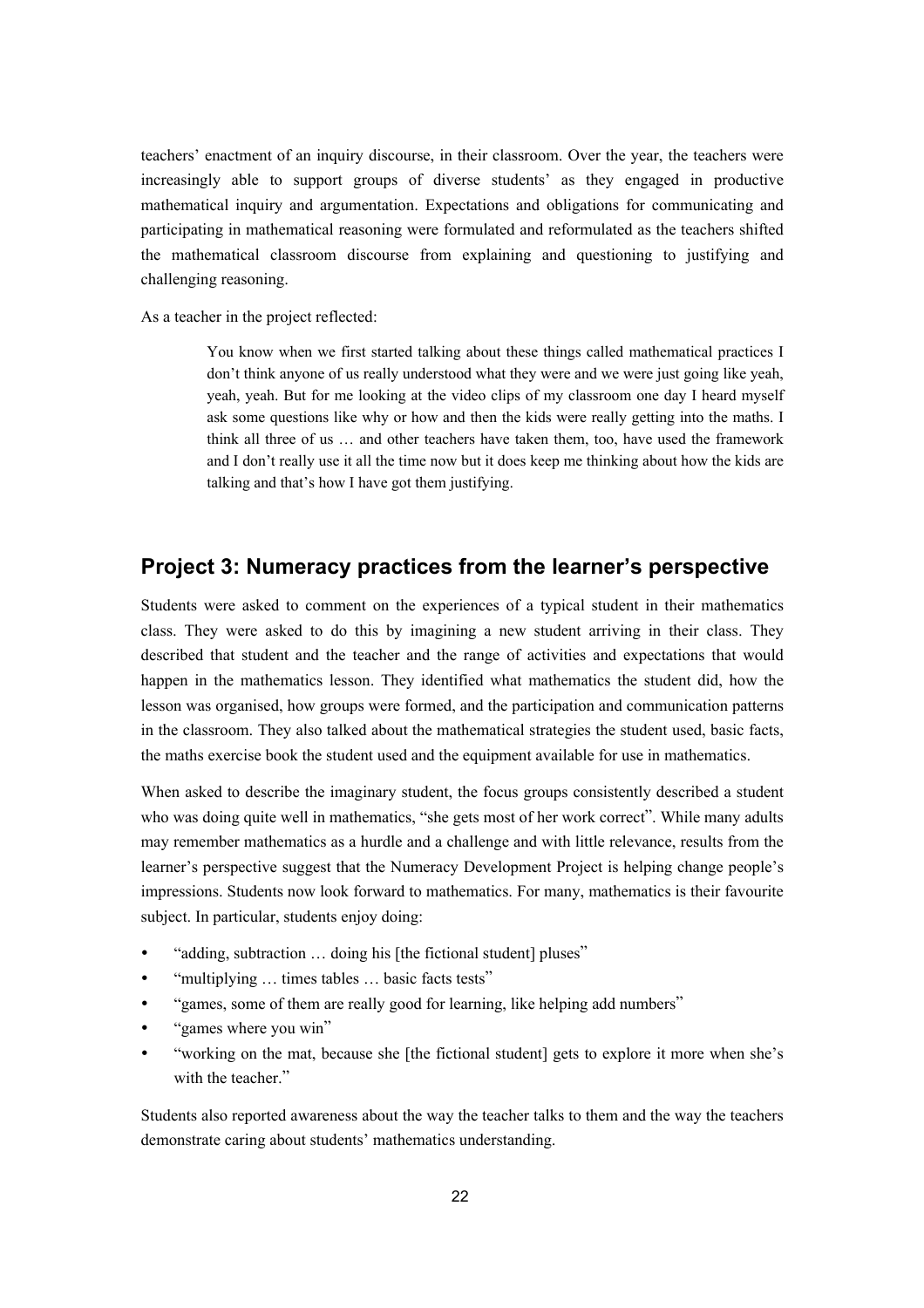- "She smiles; she's kind and not grumpy."
- "She might help you when no one knows in your group how to do something."
- "The teacher talks to them and tells them how to do things."
- "Sometimes she comes around and asks how we're going and we're solving out the problems and if she finds that we're finding them hard, then sometimes she gets involved."

Understandably, not everything has changed in mathematics classrooms. The exercise books still have little squares, and students still tend to draw a line down the middle of the page and work down the left then right sides. And there are some things that students do not enjoy:

- "*Figure it Out* books when you endlessly write questions and answers."
- "Tests where you write everything."
- "Take aways."

What has changed in all classrooms is the grouping arrangements. Students, unlike those in the past (as shown in classroom video work from ten years ago) are organised in groups, and report participating in whole-class discussions about mathematics. Within the classes, students are grouped for specific activities and for ease of access to the teacher: "We work in two groups—one on the mat with the teacher and one at their desks". For the most part students were very clear that grouping arrangements were determined by achievement levels, often formed on the basis of student competence as demonstrated by work on specific problems: "The people who aren't very good at maths go in the lower group and the people who are more skilled go in the highest group". Students accepted this arrangement, but with some reservations: "Jo's in the middle group … she doesn't really mind being the average because she can try and be in the top group".

In contrast to the mathematics classroom of the past, students expected to work with peers and in groups. Peers provide a structure that contributes towards students' learning. One student put it like this: "Jo [the fictional student] likes talking to her friends about solving and stuff". While the students reported that they found it helpful to work with others, they were also clear that it was also important to have time alone to think and work quietly away from the demands of others. As one student said: "For certain things, Jo likes working by him/herself, but Jo does quite enjoy group work".

Students talked about explaining their mathematical strategies to the rest of their small group or the class but just how these numeracy classrooms provided students with the incentives and scaffolding to work together at solving mathematical problems was not so transparent. For some students they appeared to be familiar and comfortable working in a collaborative arrangement:

- y "Jo [the fictional student] likes working in a group because she might get stuck on an answer, they might get together, say it was a really hard question, they might work out little bits and gather them together."
- y "It's interesting because what if they have a different way and Jo might try and work out how they do it as well."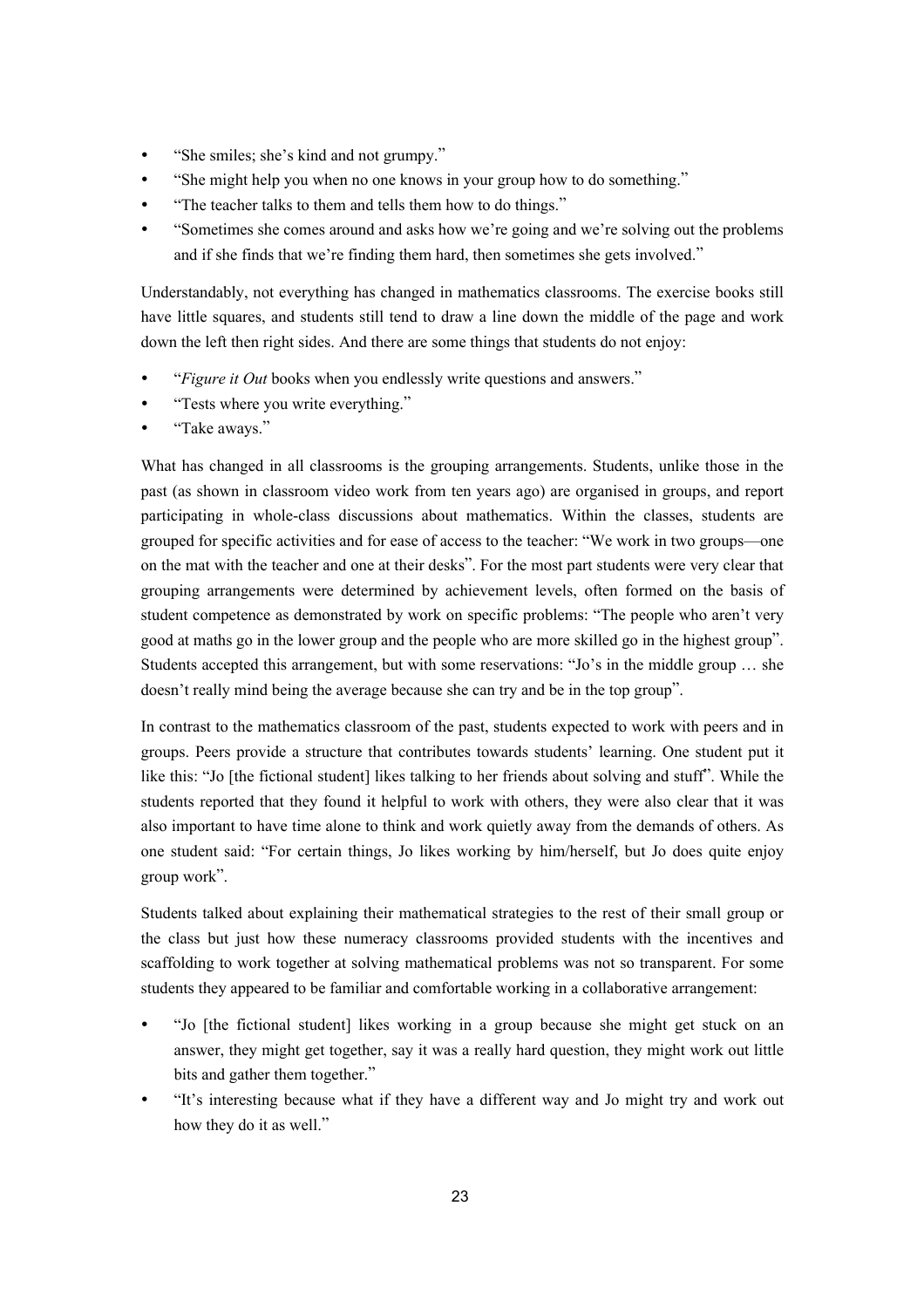But for other students the sharing of work meant teacher *validation* of one's thinking:

- "Like in the groups the teacher picks up the people who have worked hard and understand it and can share it to the class, like two or three people to explain it."
- "She [the fictional student] could read out her answers if the teacher's already marked them and said they were alright, she could read them out to the class so they could mark their work"

In these classrooms, the students with the mathematics expertise are used as a resource: "If he's' quite brainy they might learn something". The move to a more discussion-based classroom, whether it be peers, group or whole class, is a departure from mathematics primary classrooms of ten years ago—however, practices associated with public sharing of strategies need to be implemented with an ethic of care and respect. In both the individual interviews, with the second grouping of schools, and the focus group interviews, it was common for students—both self-reported high and lower achievers—to report considerable unease when required to explain their solution strategies or thinking process:

- y "I nearly started to cry in front of the whole class because Miss M put me under pressure. I had to answer one question that I didn't know."
- "Jo [the fictional student] feels a bit nervous sometimes."

While a few students felt confident, most felt that when talking publicly it was "best to think it out before you say it out loud". It was encouraging to talk with one group who reported that in their class "it was alright to get it wrong. Because the teacher said you can always learn from it; so it doesn't matter if you make a mistake".

The language involved in sharing strategies appeared to be based more on the "showing lots of different ways". Basic fact recall and knowledge was frequently reported as being the keystone to being a "good" mathematics student, but students also reported that "knowing how to work out stuff" was important. From student reports about the kind of things that they shared, there appeared to be little evidence that strategy-sharing practices in these classes had moved beyond explanations to a format of justification and argumentation of the mathematics involved. When asked to provide some examples of things that are important to know, and pressed for explanations about how they worked things out, we were reminded that knowledge at this stage of development is for many fragile and in progress. Students frequently provided examples of strategies being misapplied and there was little evidence that students were confident in selfchecking answers:

> I'm better at 9 time tables cos you just go say if it was 6 x 9 you just go 60 then you subtract 9. And I've been practising, Mum does these test things, she writes up times tables.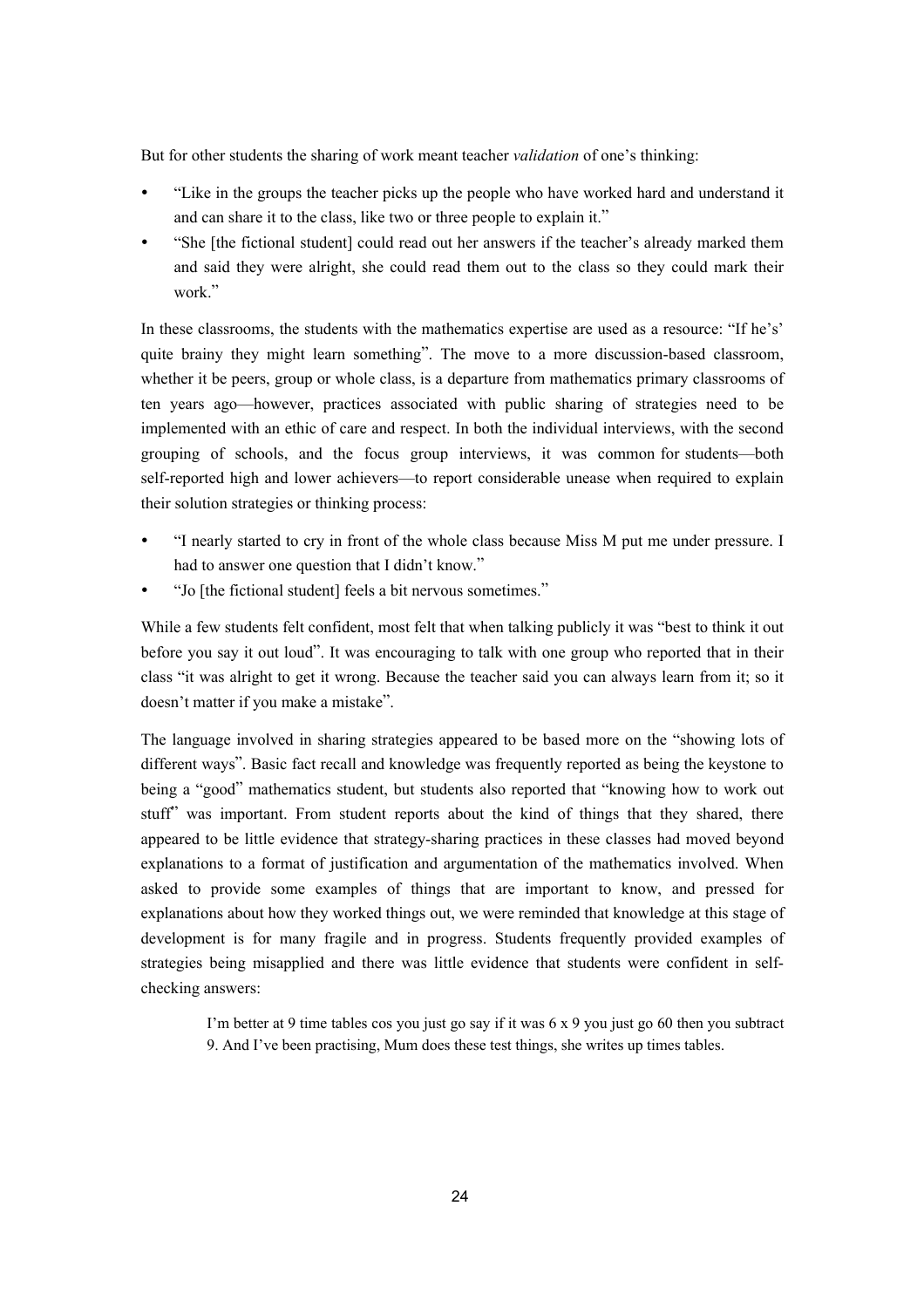Just as research in the past has found that students separate their informal knowledge and their school knowledge into discrete compartments, this was also evident in students' reports within this study.

We also asked students about the role of mathematics. Students believed that mathematics was important and useful both now and in the future:

- "It helps you work out lots of things."
- "When you're older you might be able to teach your kids—if they don't know how to do things for homework you could help them out a little bit."
- "If she [the fictional student] gets a job, she might have to work with money."
- "It's really important when you grow up, because if you love a competition it helps you win things."

### **Conclusion**

The project found evidence that students appeared, for the most part, to enjoy mathematics and feel actively involved in the process of learning mathematics. There is, within the numeracy classrooms, a real potential for students to develop a sense of ownership in their learning as a result of increased levels of classroom communication, a focus on sense making, and the provision of an enriching, caring environment that allows children to access important mathematical concepts and relationships. In this new environment students spend more time working with groups than with the whole class. Groups mean changes in the ways students interact with teachers. For some students, their reports suggested that group work appeared to be mostly a way of differentiating instructional provision. Within groups, many students reported a focus on individual task completion. There were few reported examples of students working collaboratively on extended problems.

Whether the practices in numeracy type classrooms are making a difference for children's mathematical learning is a question that needs further exploration. We know from research literature that an increase complexity in children's expressed mathematical thinking is closely related to the types of interaction patterns that differentiate class discussions. While we did not observe classroom lessons in this nested study, we did explore students' perceptions of how interacting with peers and teachers impacts on their mathematical identity and learning. It was clear from the students' responses, both in groups and individually, that different classroom cultures provided different opportunities for students to engage in mathematical practices involving inquiry and validation of mathematical knowledge. Those classrooms that are rich in opportunities for mathematical inquiry get to the heart of what being a "novice mathematician" truly entails.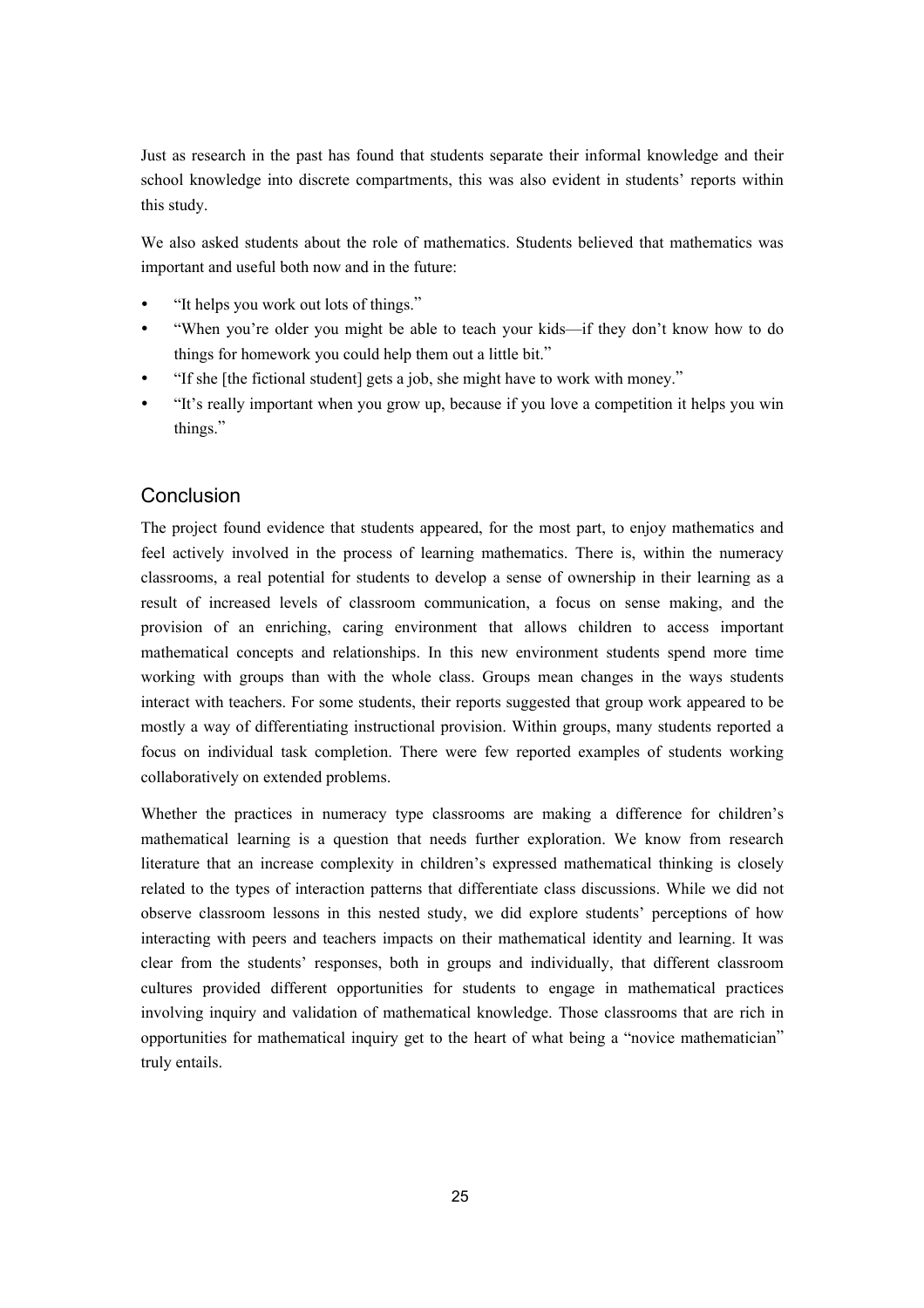### **Project 4: Teacher change**

The investigation examined the interplay of teachers' personal resources with "external" incentives. The findings offer an insight into what it means for teachers and school to get "on board" with numeracy reform ideas.

### Summary of major findings

We found that all schools have had to make changes to the way they plan their mathematics programme. We found, in particular, that:

- Schools have adapted the Numeracy Development Project in a wide variety of ways to meet their individual needs. For some schools the adaptation has been school wide and purposeful, and supported through various layers of leadership. In other schools, adaptation is unplanned, convenient, and individualised at the syndicate or classroom level.
- Teachers consistently reported that more talking about mathematics was a feature of their mathematics programmes.
- For many schools the lack of written evidence of students' learning is an issue that needs to be reconciled with parents' expectations.
- Many schools have found that the strategy stages of the Number Framework have been a useful indicator of students' progress. Some teachers have found that their use and purposes of the diagnostic interviews have changed over time.
- Some principals raised a concern about bringing new teachers on board with the project.
- Staff in several schools reported concerns about student transition to secondary schools.
- Teachers reported increased confidence and enjoyment in teaching mathematics and most teachers would welcome further professional development in numeracy teaching.
- For some teachers aspects of their reported teaching strategies indicated that they had adopted system features of the Numeracy Development Project (e.g., new resources, language, grouping by strategies) but not always changed ways they implemented mathematical practices based on community of inquiry.

### The teachers

All of the teachers interviewed expressed a willingness to reform their instruction in ways that they understood to be consistent with the Numeracy Development Project. There was no evidence of resistance to the reforms:

- y "It's teaching me the new skills as well because the way I work things out is different to how the kids are expected to. So it's a whole new change for me as well."
- "I just find it absolutely brilliant so I don't really have any negative things on it."
- "I found it really, quite different because I'm one sort of for the basics. So let's learn our times tables and that sort of thing. So it's just really a whole way of thinking."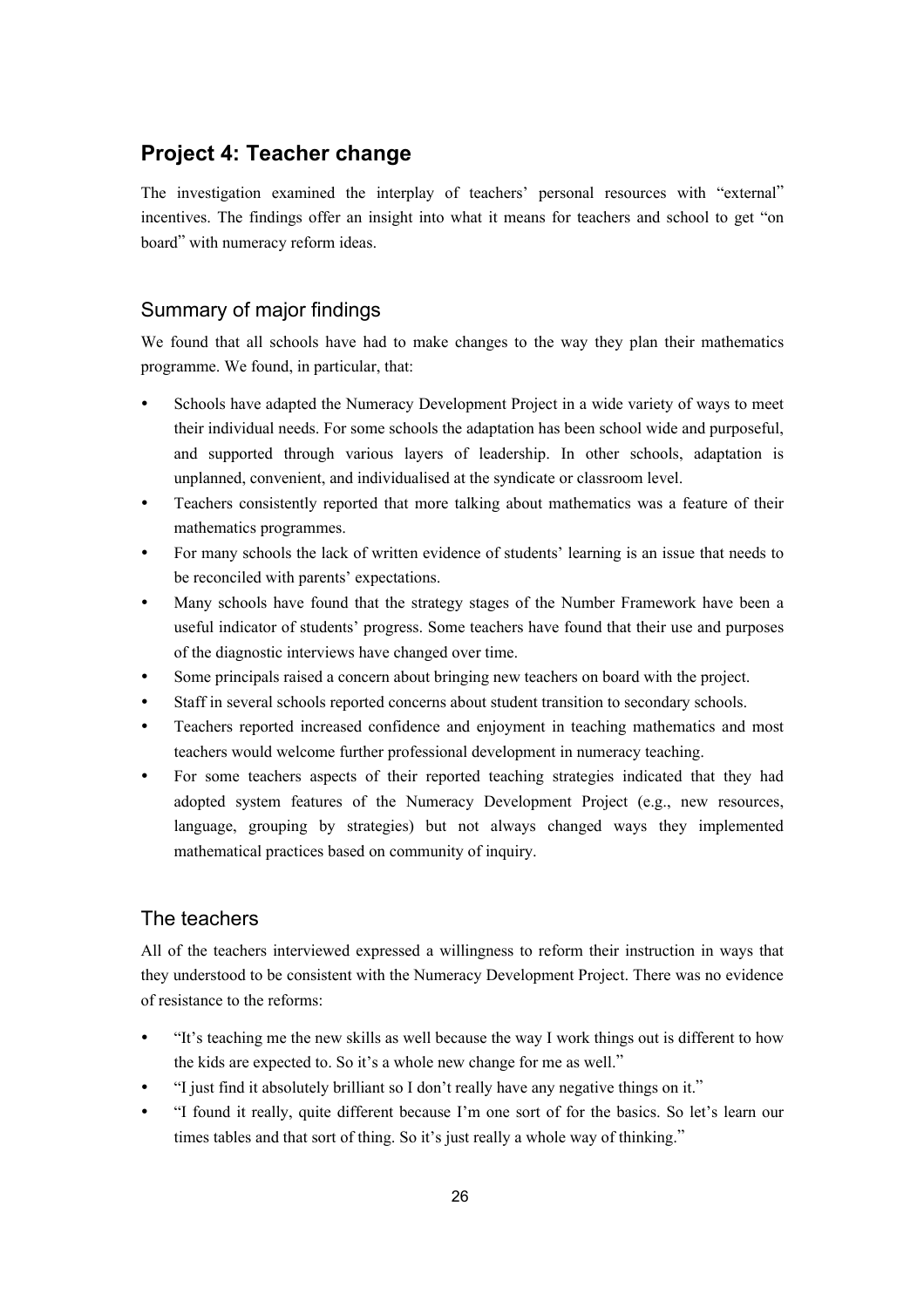Teachers undertook changes to practices but demonstrated differential effects at meeting the intent of the reform. They began the changes from different starting points:

- "I wasn't confident in maths when I first started."
- "I knew that there would have to be changes because there always is when new systems come in. You've got to make changes and you've got to rethink things that you are doing."
- "It built on my own philosophy of how children learn."
- "It provided new outlets for what I was already doing in the classroom."
- "I've certainly changed the way I do teach. I have a task board for the children with activities. We do a lot of starters, a lot of warm-ups, a lot of fun things with the kids and they don't actually know probably that it's got something behind it. And we have lots of games which reinforce our knowledge and our strategies. Yeah, I don't particularly teach to textbooks"

Teachers valued the work of numeracy facilitators to improve teachers' content and pedagogical knowledge. They appreciated the way facilitators explained new ways of doing things, guided planning, and offered teaching episodes to capture the intent of the programme. They talked highly of the professional development model that used both on-site workshops as well as in-class teaching demonstrations and that provided assistance with planning and decision making concerning the selection of problems and activities for classroom work.

### The schools and principals

All schools involved in the Numeracy Development Project took the intent of the programme seriously and had made a significant commitment to it in terms of finance, time, and resourcing. In some schools, expectations and accountability measures to some extent pressed on teachers to attend carefully to the reform proposals. As one principal noted:

> Twice a year we collect information from school-wide assessments and from that we set out as targets. At Year 8, I want them to be at a certain stage. I looked at our data and thought that's not good enough for them to be going off to high school.

One principal was prepared to commit "a lot of money" provided it offered a "better school direction" than the approach to mathematics that was taken in the school previously. He wanted it to meet the needs of the children. He attended the seminars held at the school to hear what the Numeracy Development Project offered for his particular school community. He suggested that "there's more emphasis on the children or teachers knowing exactly where each child is working". Apart from meeting the needs of children, the project "was something new and we wanted to be part of it".

Most principals had organised extensive support for teachers in the school. Professional support was centred initially on an expert working in isolated classrooms and modelling lessons. One principal put it like this: "It wasn't just 'go off, have a day and then go back and do it'. There was that ongoing thing". Colleagues, as well as expert facilitators, were central to schools' reform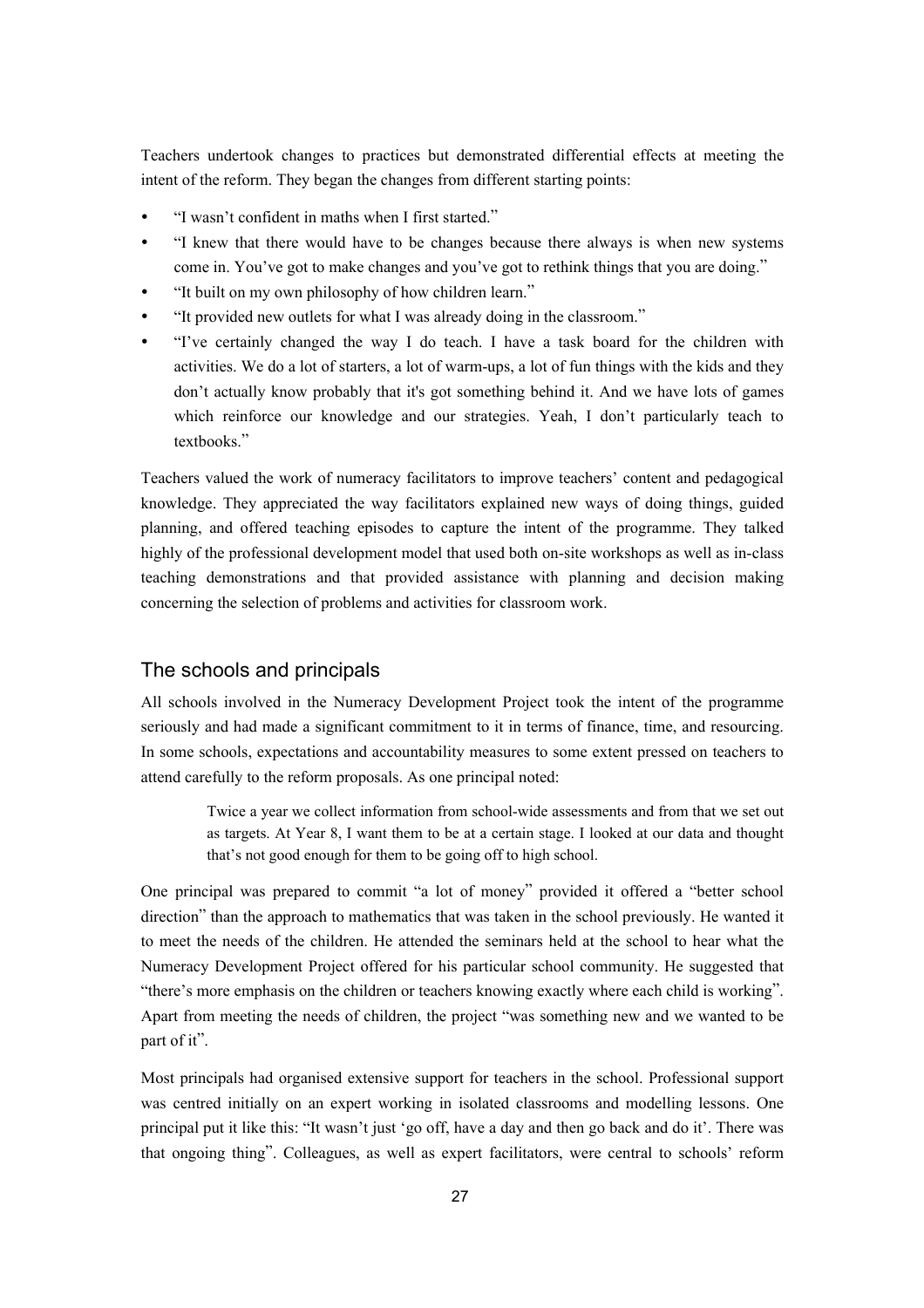efforts. Some principals organised classroom release for the lead teacher to co-ordinate the programme.

In one school, however, teachers reported very few deliberations about practice and few discussions about the ways in which the reform ideas might be enacted. Typically the work that these teachers did in classrooms was not known about or discussed in the staffroom or at team meetings. In effect, teachers were practising in isolation in their classrooms. As one teacher said: "I don't know about the others [teachers] … I'm probably missing out heaps of stuff I should be doing, but hopefully I'm trying to cover what I can and do the best I can". A new teacher at one school noted that "you've got to be talking with other people who are doing it".

Ongoing support after completion of the project in the school was offered in some schools through further courses. This was a commitment to mathematics taken at the expense of other curricular areas. For teachers new to some schools, provision was made to attend numeracy network meetings that were hosted in the area. One teacher noted: "I think being a new teacher, it's quite easy for me to slide into the Numeracy Project because I didn't have many previous experiences with mathematics. It's not like I've been teaching for five years and had to change all my beliefs or the approaches".

### Lead mathematics teachers

Some lead mathematics teachers took a whole-school approach to developing numeracy teaching: "We share across the school the different things that we were doing. And so we did things like that to help our planning and to help our organisation". Collegial feedback on practice as well sharing individual attempts to enact the proposals in their classrooms created incentives for teachers to revise their practice.

A system was developed at one school whereby individual teachers chose one senior teacher in the school to "come in and observe a specific aspect of the mathematics programme that the teachers decided on". Feedback was provided immediately afterwards. As the principal said, "that way we're actually continuing the professional development". Peer support and feedback not only allowed teachers to sort out pedagogical or content problems; it also provided teachers with the motivation to improve their practice.

In one school, facilitated by the lead mathematics teacher, the teachers had produced a document that captured their collective ideas about effective numeracy classrooms. The schedule established for them the characteristics of effective teaching and the numeracy learner, as well as the features of the environment. This document resulted from ongoing personal deliberations that were grounded in understanding the reform ideas relevant to their particular students.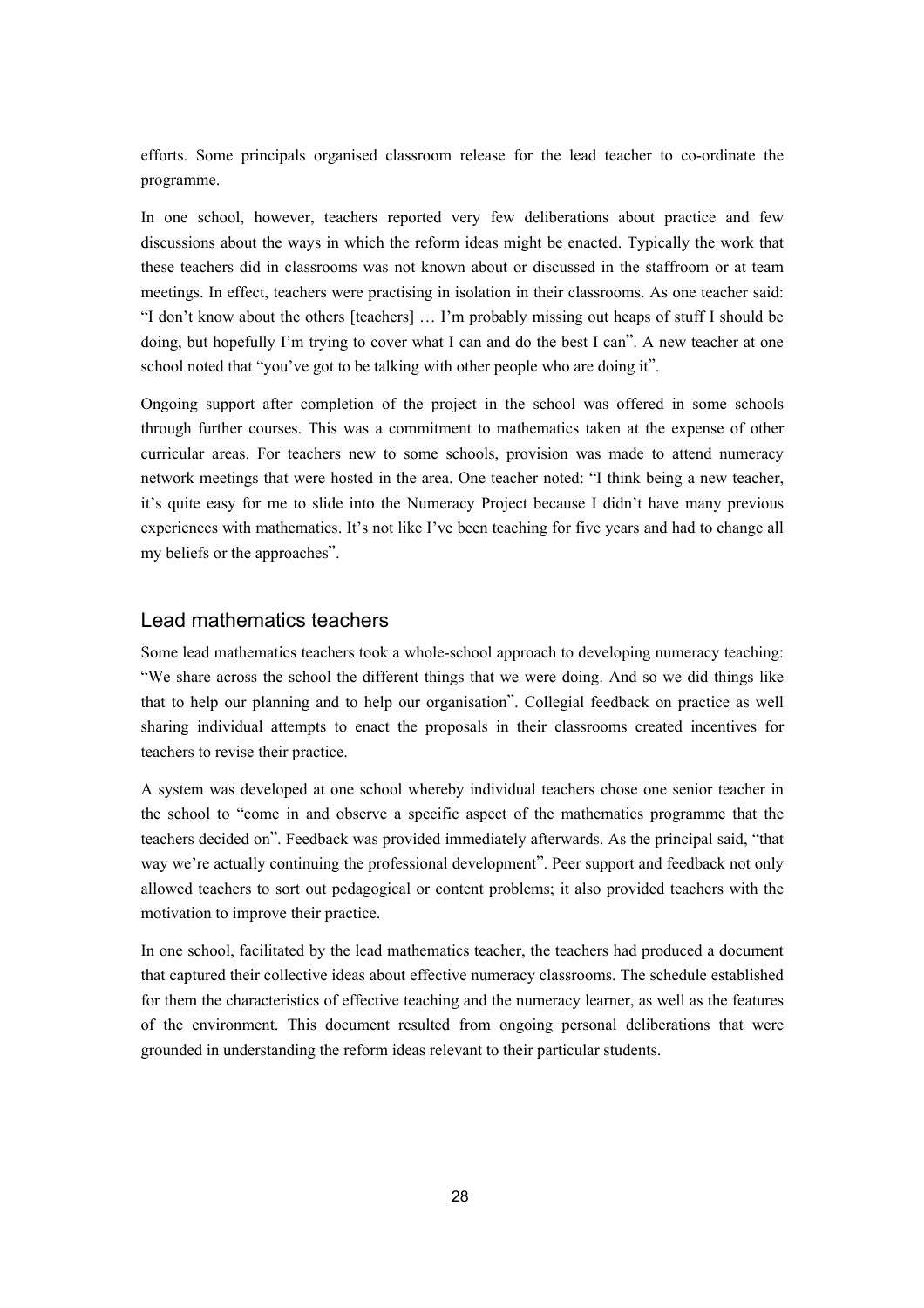#### The new vocabulary

Through their efforts to reform practice, the teachers had developed a new vocabulary consistent with the language in the project. The vocabulary that organised their new teaching and learning experiences included "strategies", "tens frames", "the abacus", "early additive", "advanced counters", "diagnostic interview", "flip numbers", "the slavonics", "tidy numbers", "number lines", "doubles", "number fans", "hundreds board", "making up to tens".

Some teachers, more than others, had assimilated the vocabulary into their own thinking and drew upon that language to represent their ideas about their practice. For other teachers, however, the language tended to capture the "tools" rather than the "big ideas" of the reform rhetoric itself. These teachers appeared to engage not so much with the core ideas about practice in which the numeracy reform is grounded, as the activities that accompany those ideas. Getting on board for them meant attendance at the professional development sessions and *adding in* the new resources and activities to their teaching repertoire. As one teacher noted, the biggest change "was accepting that I didn't have to see every group every day. And I feel I am doing better teaching that way because I'm not cramming".

#### **Conclusions**

All teachers spoke of their familiarity with key reform themes and believed that their own skills and knowledge base had been enhanced as a result of their involvement in the Numeracy Development Project. Teachers expressed their support of those reform ideas and claimed to be teaching mathematics in ways that approximated key aspects of the project's recommendations. Principals demonstrated a strong commitment to the project in terms of finance, resourcing, and time. Most lead teachers had organised extensive support and offered teachers ongoing deliberations with colleagues. Conversations with peers enabled teachers to grasp what the reforms meant for the core dimensions of teaching. Instituting collaborative work amongst teachers helped teachers to work in ways consistent with reformers' intents.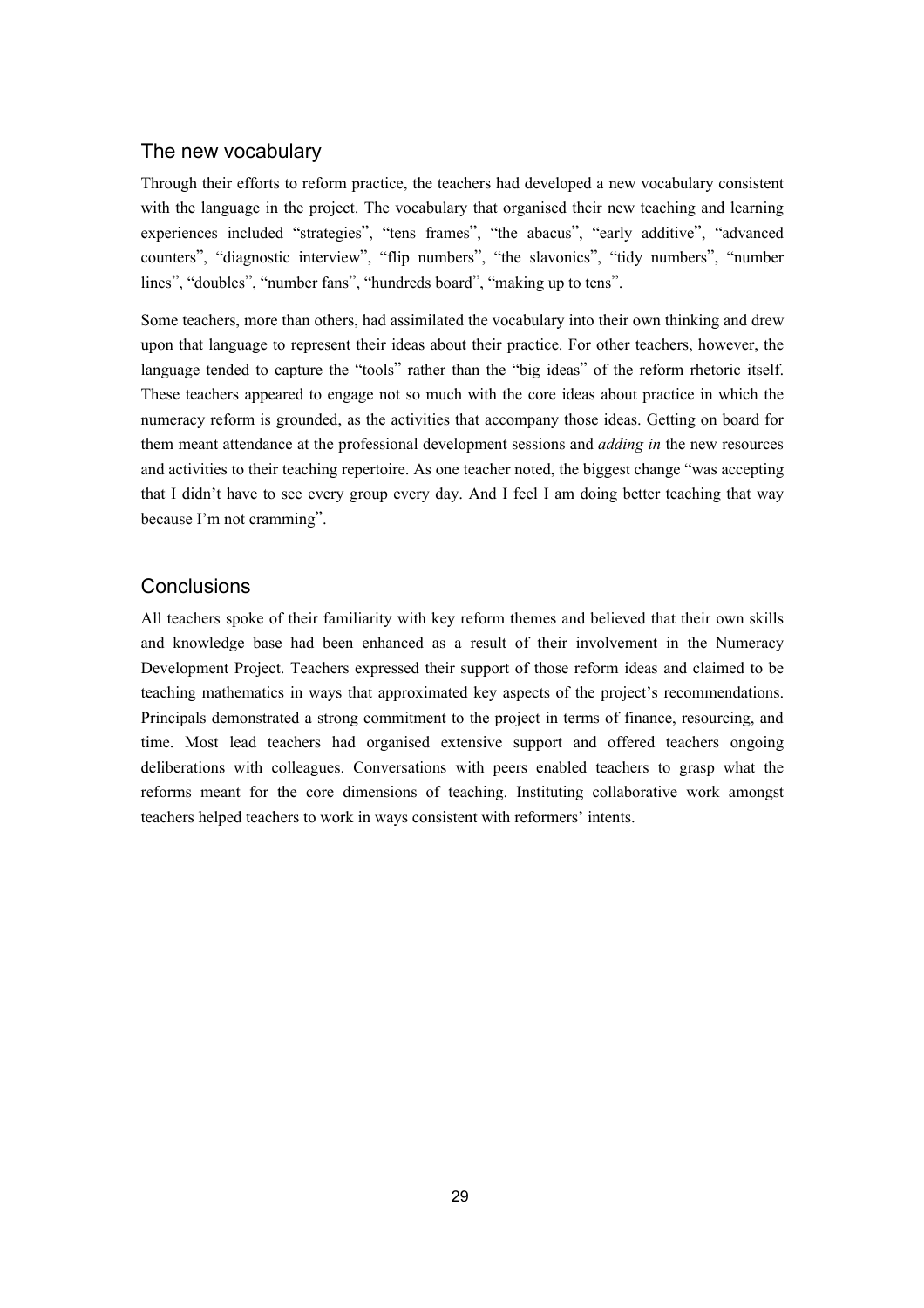# 5. Overall conclusions

We identified a number of common threads that ran across all four projects. We have learned how the Numeracy Development Project has created teaching and learning experiences which are potentially different from those experiences traditionally offered in mathematics classrooms. We have seen how teachers involved in professional development opportunities that are based on situated experiences have the opportunities to work through problems central to teaching and learning, and influence classroom mathematical practices to an extent that they impact their students' learning. But we have also seen how the reforms have affected the teaching and learning process in disproportionate ways. It was clear that different classroom cultures provided different opportunities for students to engage in the mathematical practices that were intended by the Numeracy Development Project. Practices associated with public sharing of mathematical strategies are much more effective if they take place within a classroom principled by an ethic of care and respect. Strategy sharing also has more impact when the teacher's specialised mathematical knowledge and pedagogical content knowledge allows the communication to be nudged in mathematically enriching ways.

Our findings add further evidence to findings about numeracy reform processes:

- The Numeracy Development Project in schools has had a positive impact. In particular, teachers believe that their own skills and knowledge base have been enhanced and students' love of mathematics has increased, that student outcomes have been enhanced (Young-Loveridge, 2006), and that students' love of mathematics has increased.
- Effective numeracy classroom teachers develop caring relationships that involve reciprocity and an attention to move students towards independence (Anthony & Walshaw, 2006).
- Developing a culture of mathematical exploratory talk, as evidenced in the nested project 2, is effective with Pasifika and Māori students. In this project, students' use of inquiry and argument increased their autonomy and deepened their collective responsibility to engage in mathematical practices. Irwin and Woodward (2006) recommend that the findings from this project (see Hunter, 2005) would be useful for the Numeracy Development Project to consider.
- y Sound teacher content-pedagogical knowledge is fundamental to an effective pedagogical practice (Hill, Rowan, & Ball, 2005; Sullivan, Siemon, Virgona, & Lasso, 2002).
- Changing practice is a slow process (Spillane, 1999). There is a general feeling that the changed expectations as to what counts as effective teaching and learning have brought with them periods of uncertainty as teachers and their students negotiate their way towards expected levels of engagement and new ways of doing things.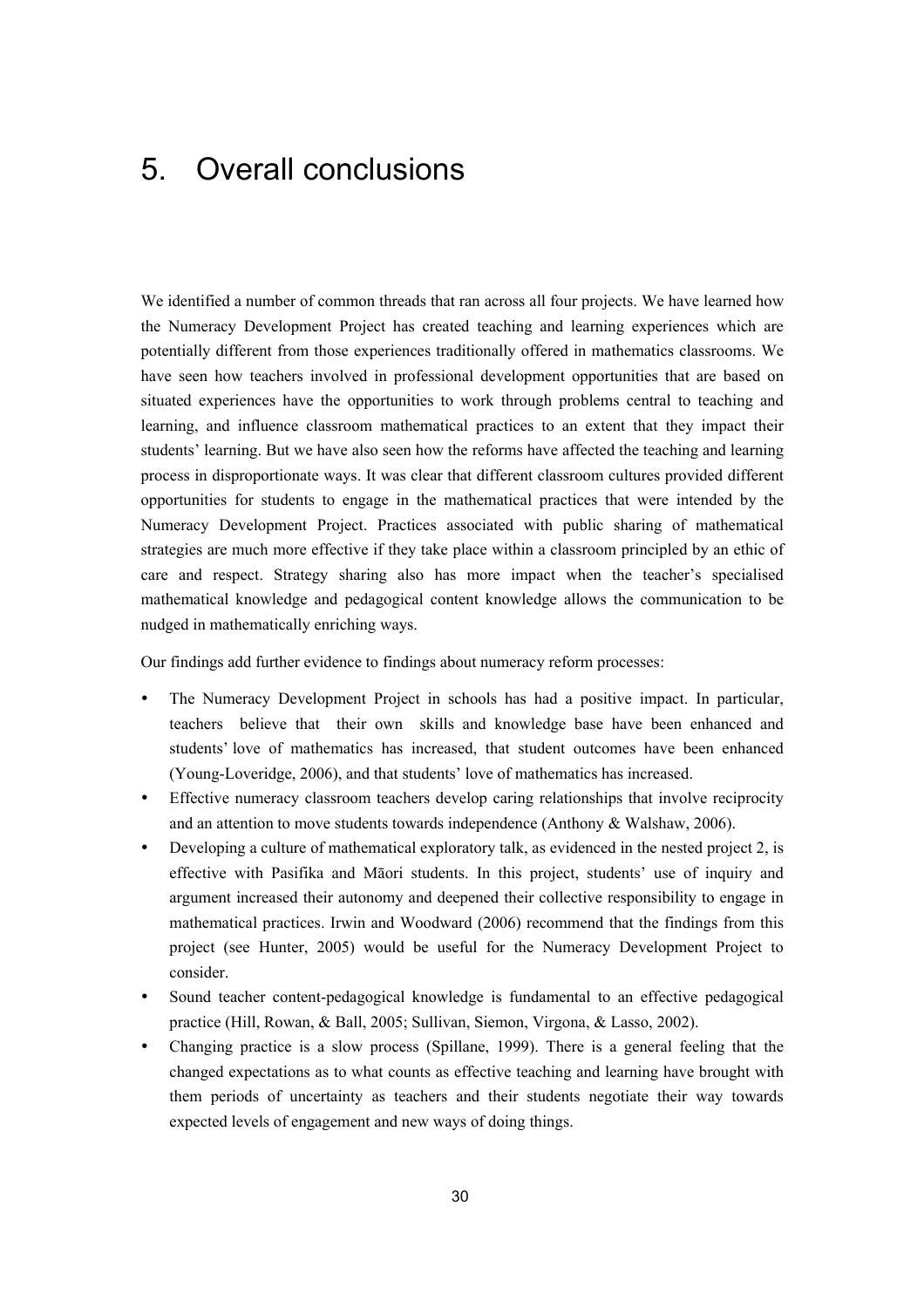• Teachers and principals are clear that ongoing professional development and assistance with self-reflection on teaching are essential for sustaining the Numeracy Development Project and making a difference to long-term teaching and learning in mathematics (Brown, Askew, & Millet, in press).

The data derived from the projects offer a strengthened basis of knowledge about the teaching and learning of numeracy in New Zealand. The findings provide knowledge about the engagement and sustainability of large-scale educational reform. The insights they provide into the role numeracy practices play in personal, school-wide, educational, and social processes allow some valuable conclusions to be drawn about how reform efforts might be sustained in schools. An understanding of those processes is critical to researchers, teachers, educators, and policy makers during this current period of mathematics reform.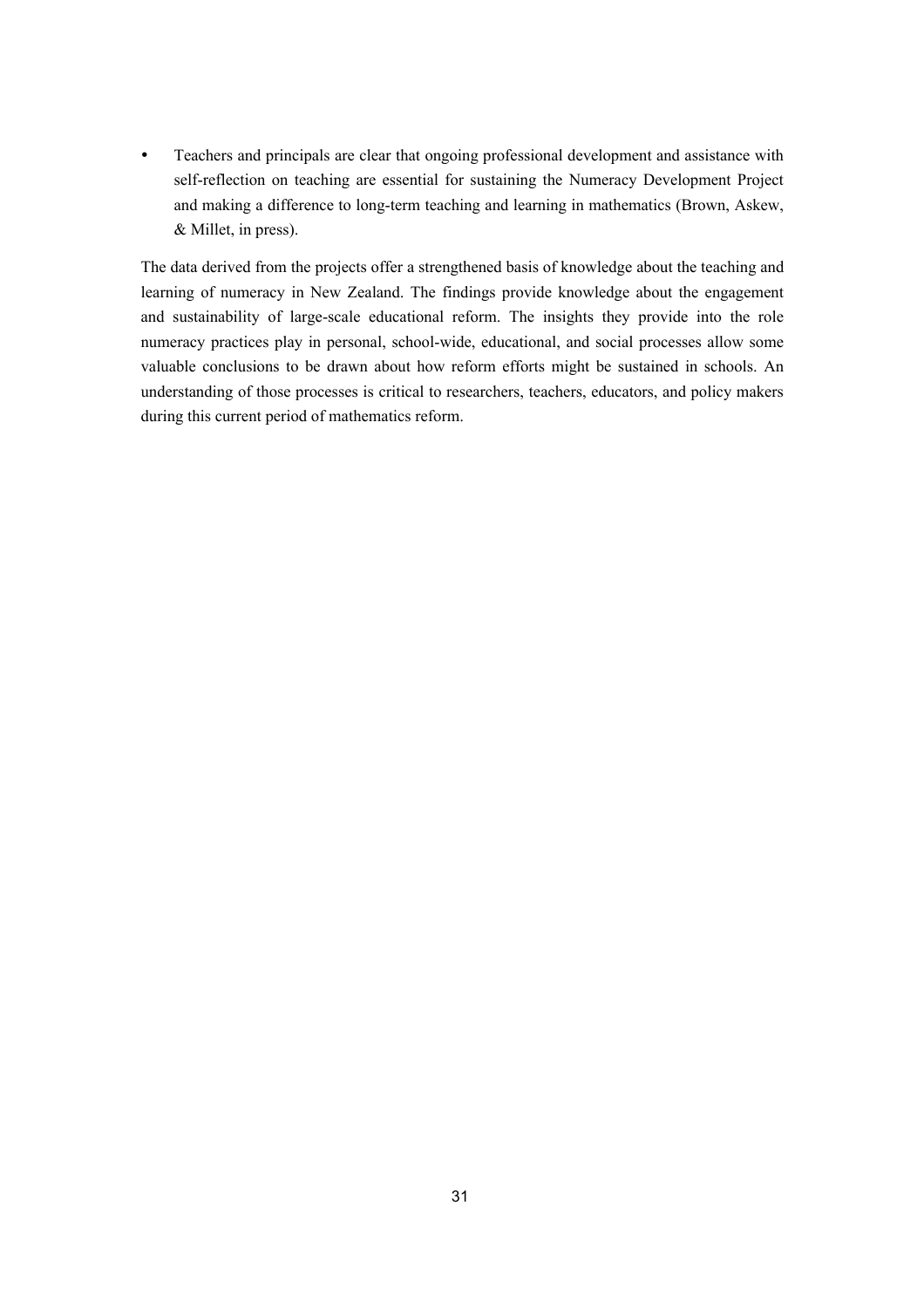# 6. Limitations of the project

Nested projects 1 and 2 addressed the classroom practices of a small number of teachers. While their respective methodologies were designed to address specific research questions, and while their findings are directly relevant to the participants, the extent to which they might be generalised to others is unclear. Nested projects 3 and 4 drew on larger, more representative samples of school decile rating and character and, in that sense, might have more application to schools generally in New Zealand.

### **Problems encountered**

Partnerships with schools have generally been very encouraging. Principals and teachers involved with nested projects 3 and 4 have been overwhelmingly positive about the research. However, because of the nature of the research and its partnerships with schools, the project brought some unexpected demands. One school that had made an early commitment to the project had to withdraw because one teacher was promoted to senior management and others left the school. Finding a replacement school took some considerable time.

The teachers participating in project 2 faced further stress from the everyday school pressures in other curriculum areas (e.g., speech contests, sports days, school trips, report writing, portfolios, parent interviews). Teacher illness and the prolonged absence of one principal resulted in more demanding responsibilities for one participating teacher and this created gaps in her participation. The transient nature of the students at the school (25–35% minimum) meant that the teachers were continually integrating new children and guiding them in particular in the communication and participation norms of their classroom. The problems encountered presented delays to the research timetable.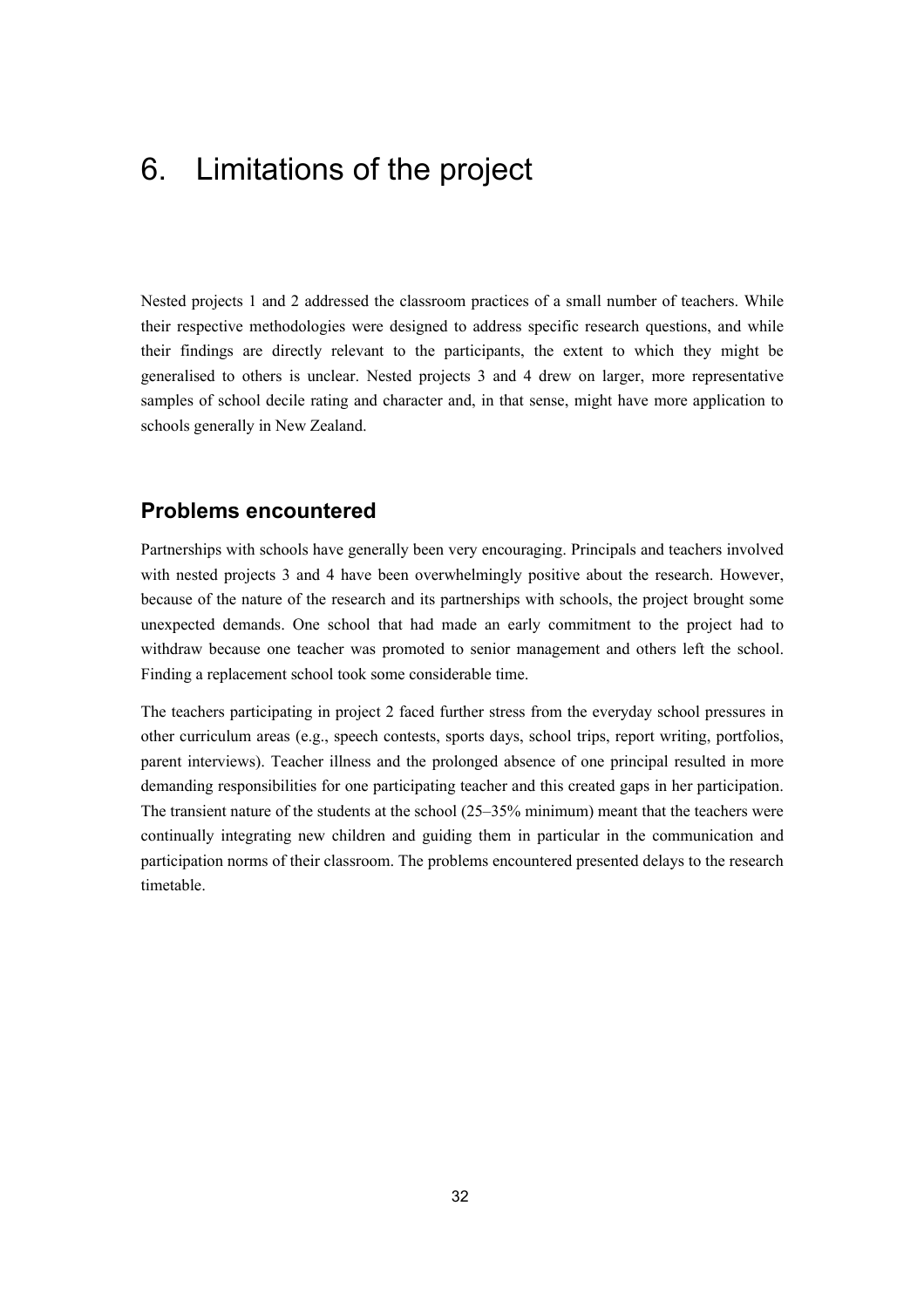# 7. Dissemination of Findings

### **Presentations**

- Overview of year's findings to schools involved in project 1.
- Report back to principals and teachers of schools involved in project 2.
- Summary sheet of findings to schools involved in project 3.
- Summary sheet of findings to schools involved in project 4.
- y New Zealand Association for Research in Education presentation for project 1, entitled "Learning to notice: One aspect of teacher's content knowledge in the numeracy classroom", Wellington, November 2004.
- New Zealand Association for Research in Education presentation for project 3, entitled "The Learners' Perspective of Numeracy", Wellington, November 2004.
- y A contribution to the *TLRI Partnership Newsletter,* November 2004, No. 2, "Making it work".
- Presentation of all four projects, entitled "Numeracy Change Practice" at a seminar hosted by the Mathematics Department, Otago University, 20 April 2005.
- Presentation for project 1 at the 28th annual conference of the Mathematics Education Research Group of Australasia, Melbourne, July 2005.
- Presentation for project 2 at the 28th annual conference of the Mathematics Education Research Group of Australasia, Melbourne, July 2005.
- Sharing ideas with the numeracy research community from the United Kingdom at a Numeracy Symposium at Massey University, July 2005.
- Presentation of project 1 to the New Zealand Association of Mathematics Teachers, September 2005.
- Presentation of project 3 to the New Zealand Association of Mathematics Teachers, September 2005.
- Presentation for project 2 at the 29th annual conference of the Mathematics Education Research Group of Australasia, Canberra, July 2006.
- Presentation for project 4 at the 30th annual conference of the International Group for the Psychology of Mathematics Education, Prague, July 2006.
- y Media reports on project 2: Massey Staff News (August, 2006); Dominion Press (August 16, 2006).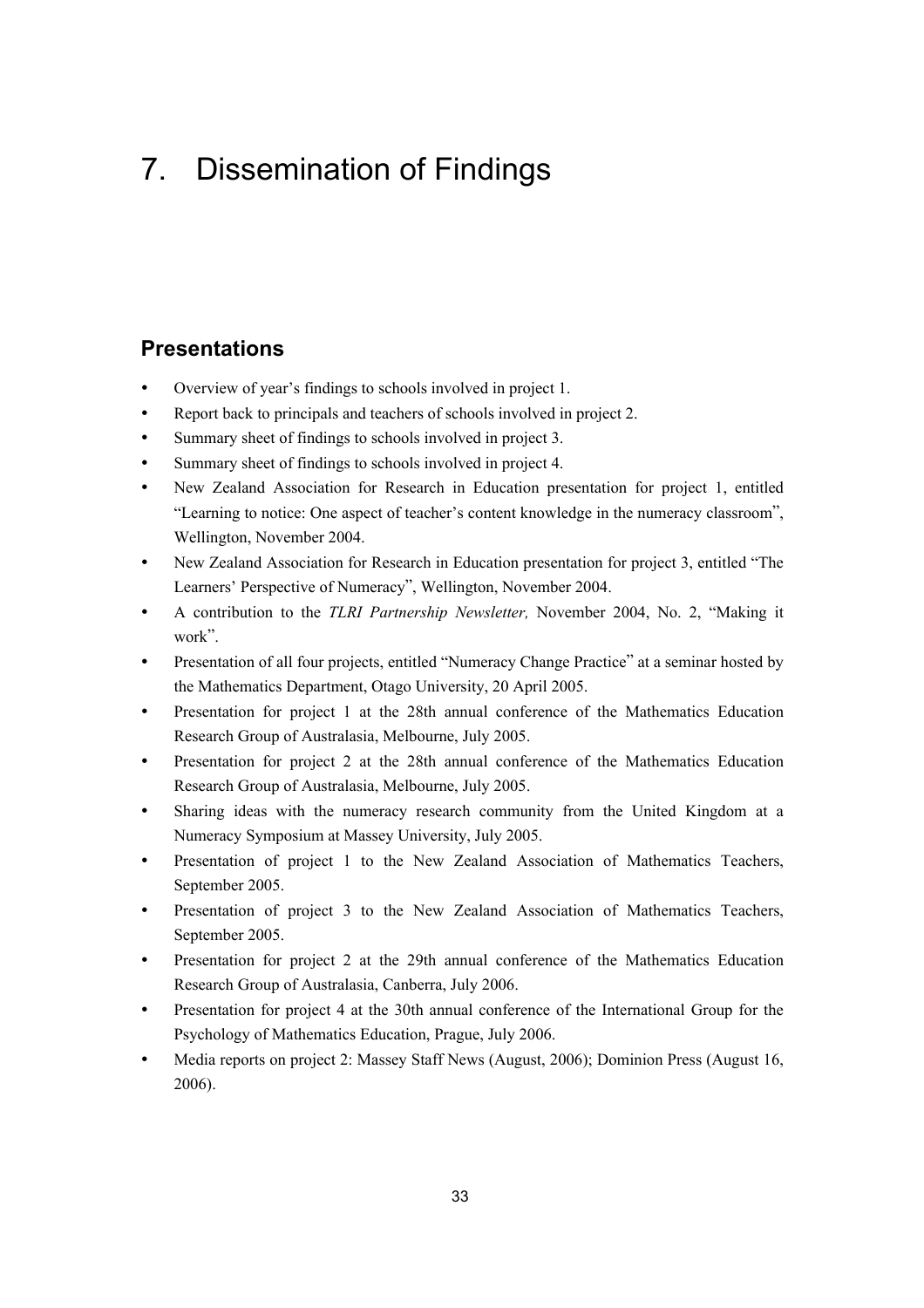### **Publications**

- Hunter, R. (2005). Reforming communication in the classroom: One teacher's journey of change. In P. Clarkson, A. Downton, D. Gronn, M. Horne, A. McDonough, R. Pierce, & A. Roche (Eds.), *Building connections: Theory, research and practice: Proceedings of the 28th annual conference of the Mathematics Education Research Group of Australasia* (pp. 451–458). Sydney: MERGA.
- Davies, N., & Walker, K. (2005). Learning to notice: One aspect of teachers' content knowledge in the numeracy classroom. In P. Clarkson, A. Downton, D. Gronn, M. Horne, A. McDonough, R. Pierce, & A. Roche (Eds.), *Building connections: Theory, research and practice: Proceedings of the 28th annual conference of the Mathematics Education Research Group of Australasia* (pp. 274–281). Sydney: MERGA.
- Hunter, R. (2006).<sup>3</sup> Structuring the talk towards mathematical inquiry. In P. Grootenboer, & R. Zevenbergen (Eds.), *Identities, cultures and learning spaces: Proceedings of the 29th annual conference of the Mathematics Education Research Group of Australasia* (pp. 527–534). Sydney: MERGA.
- Walshaw, M., & Anthony. G. (2006). Numeracy reform in New Zealand: The crucial role of the school. In J. Novotna, H. Moraova, M. Kratka, & N. Stehlikova (Eds.), *Mathematics in the centre: Proceedings of the 30th conference of the International Group for the Psychology of Mathematics Education* (pp. 361–368). Prague: PME.

-

<sup>3</sup> Awarded Early Career Award for this paper and presentation.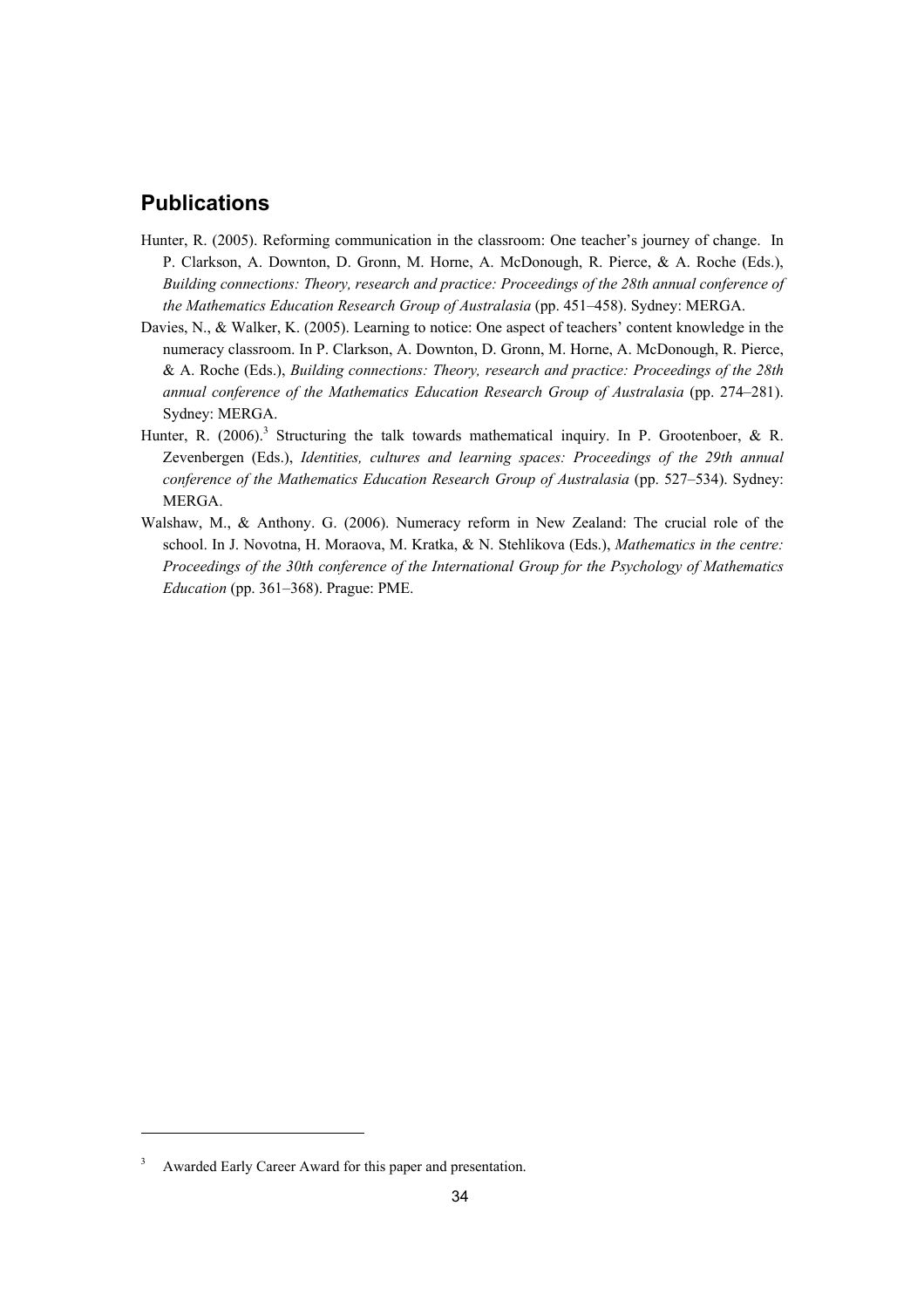## **References**

- Anthony, G., & Walshaw, M. (2007). *Effective pedagogy in Mathematics/Pāngarau: Best Evidence Synthesis Iteration [BES].* Wellington: Learning Media.
- Askew, M. (2001). Policy, practices and principles in teaching numeracy: What makes a difference? In P. Gates (Ed.), *Issues in mathematics teaching* (pp. 105–119). London: RoutledgeFalmer.
- Askew, M., Brown, M., Rhodes, V., Johnson, D., & Wiliams, D. (1997). *Effective teachers of numeracy.* London: King's College.
- Ball, D., & Bass, H. (2000). Making believe: The collective construction of public mathematical knowledge in the elementary classroom. In D. Phillips (Ed.), *Yearbook of the National Society for the Study of Education, Constructivism in education* (pp. 193–224). Chicago: University of Chicago Press.
- Ball, D., Lubienski, S., & Mewborn, D. (2001). Research on teaching mathematics: The unsolved problem of teachers' mathematical knowledge. In V. Richardson (Ed.), *Handbook of research on teaching* (4th ed., pp. 433–456). Washington, DC: American Educational Research Association.
- Barton et al. (1995). What do the doorknobs tell us about the Mansion? A report of a mathematics curriculum change longitudinal investigation. *Proceedings of the 18th annual conference of the Mathematics Education Research Group of Australasia* (pp. 66–72). Darwin: MERGA.
- Boaler, J. (2003). Exploring the nature of mathematical activity: Using theory, research and 'working hypotheses' to broaden conceptions of mathematics knowing. *Educational Studies in Mathematics, 51* (1–2), 3–21.
- Bobis, J. (2004). Time, resources, information overload and classroom management: Issues surrounding professional development. In A. Putt, R. Faragher, & M. McLean (Eds.), *Mathematics education for the third millennium towards 2010: Proceedings of the 27th annual conference of the Mathematics Education Research Group of Australasia* (pp. 103–110). Sydney: MERGA.
- Brown, M., Askew, M., & Millet, A. (Eds.) (in press). *Learning about number: Interactions and outcomes in primary classrooms.* Netherlands: Kluwer Academic Publications.
- Carpenter, T. & Romberg, T. (2004). *Powerful practices in Mathematics and Science.* Naperville: LearningPoint Associates.
- Cobb, P. (2000). Conducting teaching experiments in collaboration with teachers, In A. Kelly & R. Lesh (Eds.), *Handbook of research design in mathematics and science* (pp. 307–333). Mahwah, NJ: Lawrence Erlbaum.
- Cobb, P., Confrey, J., diSessa, A., Lehrer, R., & Schauble, L. (2003). Design experiments in educational research. *Educational Researcher, 32* (1), 9–13.
- Department of Education Training and Youth Affairs. (2000). *Numeracy, a priority for all: Challenges for Australian Schools.* Canberra: DETYA.
- Franke, M., Carpenter, T., Levi, L., & Fennema, E. (2001). Capturing teachers' generative change: A follow-up study of professional development in mathematics. *American Educational Research Journal, 38* (3), 653–689.
- Higgins, J., Bonne, L., & Fraser, K. (2004). *An evaluation of the Advanced Numeracy Project 2003.*  Wellington: Ministry of Education.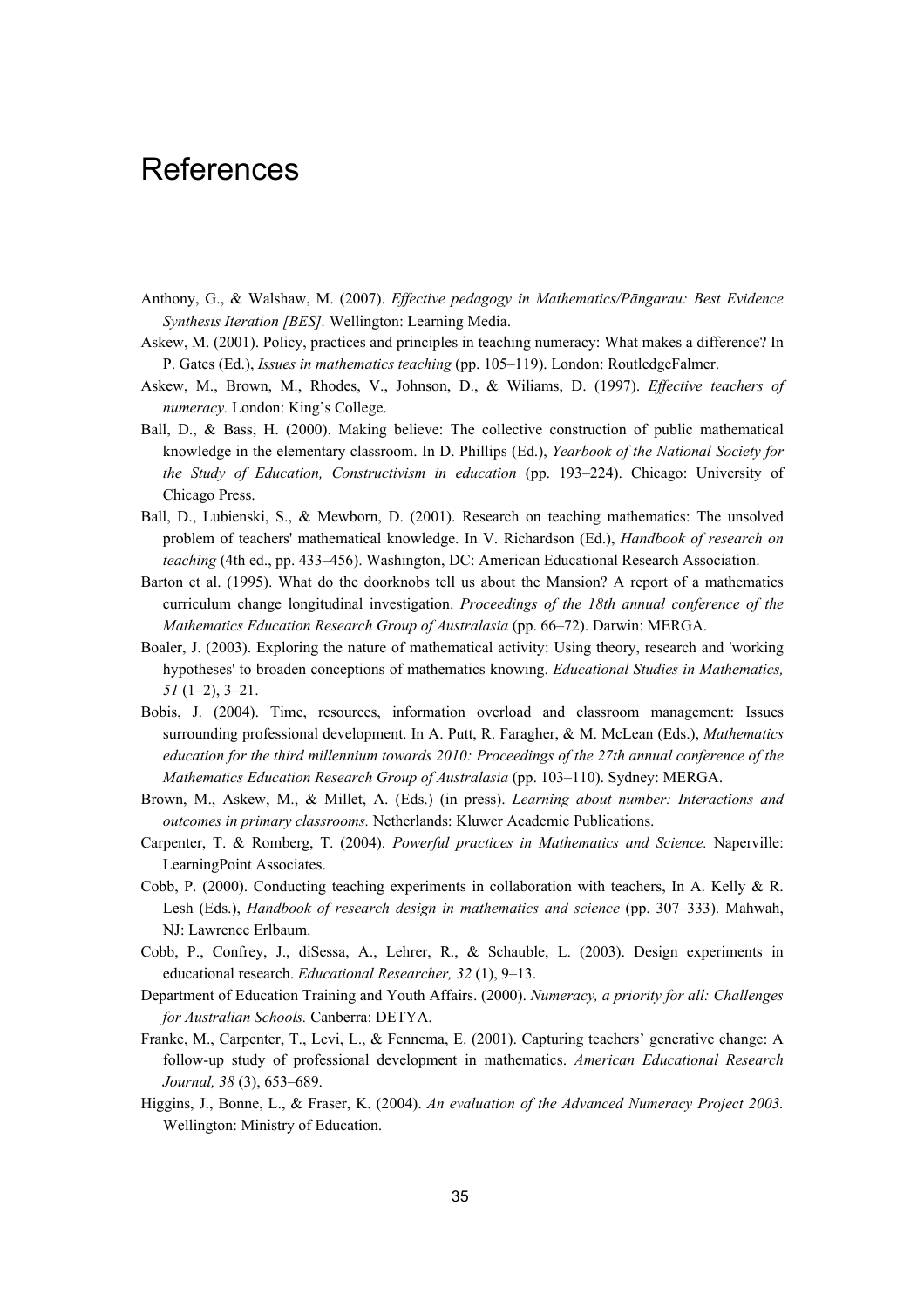- Hill, H., Rowan, B., & Ball, D. (2005). Effects of teachers' mathematical knowledge for teaching on student achievement. *American Educational Research Journal, 42* (2), 371–406.
- Hunter, R. (2005). Reforming communication in the classroom: One teacher's journey of change. In P. Clarkson, A. Downton, D. Gronn, M. Horne, A. McDonough, R. Pierce, & A. Roche (Eds.), *Building connections: Theory, research and practice: Proceedings of the 28th annual conference of the Mathematics Education Research Group of Australasia* (pp. 451–458). Sydney: MERGA.
- Irwin, K., & Niederer, K. (2002). *An evaluation of the Numeracy Exploratory Study (NEST) and the associated Numeracy Exploratory Study Assessment (NESTA) Years 7–10, 2001.* Wellington: Learning Media.
- Irwin, K., & Woodward, J. (2006). Advancing Pasifika students' mathematical thinking. In F. Ell, J. Higgins, K. Irwin, G. Thomas, T. Trinick, & J. Young-Loveridge (Eds.), *Findings from the New Zealand Numeracy Development Projects 2005* (pp. 80–90). Wellington: Learning Media.
- Jacobs, V., & Ambrose, R. (2003, April). *A framework for understanding teacher–student interactions during mathematical problem solving.* Paper presented at the American Educational Research Association, Chicago.
- Lubienski, S. (2000). A clash of social class cultures? Students' experiences in a discussion-intensive seventh-grade mathematics classroom. *The Elementary School Journal, 100* (4), 377–403.
- Ministry of Education. (2002). *Numeracy Development Project: Draft materials for teachers.*  Wellington: Learning Media.
- Ministry of Education. (2005). *The New Zealand Numeracy Development Project.* Wellington: Learning Media.
- Rand Report. (2003). *Mathematical proficiency for all students: Toward a strategic research and development program in mathematics education.* Pittsburgh: RAND Education Institute.
- Reay, D., & Wiliam, D. (1999). 'I'll be a nothing': Structure, agency and the construction of identity through assessment. *British Educational Research Journal, 25* (3), 343–354.
- Sherin, M. (2002). When teaching becomes learning. *Cognition and Instruction, 20* (2), 119–150.
- Sherin, M., Mendez, E., & Louis, D. (2004). A discipline apart: The challenge of 'Fostering a Community of Learners' in a mathematics classroom. *Journal of Curriculum Studies, 36* (2), 207–232.
- Simon, M. (1995). Reconstructing mathematics pedagogy from a constructivist perspective. *Journal for Research in Mathematics Education, 26* (2), 114–145.
- Spillane, J. (1999). External reform initiatives and teachers' efforts to reconstruct their practice: the mediating role of teachers' zones of enactment. *Journal of Curriculum Studies, 31* (2), 143–175.
- Steen, L. (1999, October). Numeracy: the new literacy for a data-drenched society. *Educational Leadership,* 8–13.
- Sullivan, P., Siemon, D., Virgona, J., & Lasso, M. (2002). Exploring teachers' knowledge for teaching mathematics. In B. Barton, K. Irwin, M. Pfannkuch, & M. Thomas (Eds.), *Mathematics Education in the South: Proceedings of the 26th conference of the International Group for the Psychology of Mathematics Education* (pp. 641–648). Sydney: MERGA.
- Thomas, G., & Tagg, A. (2005). Evidence for expectations: Findings from the Numeracy Project longitudinal study. In *Findings from the New Zealand Numeracy Development Project 2004* (pp. 35–46). Wellington: Ministry of Education.
- Trinick, T., & Stevenson, B. (2006). An evaluation of Te Poutama Tau 2005. In F. Ell, J. Higgins, K. Irwin, G. Thomas, T. Trinick, & J. Young-Loveridge (Eds.), *Findings from the New Zealand Numeracy Development Projects 2005* (pp. 34–45). Wellington: Learning Media.
- van den Heuvel-Panhuizen, M. (Ed.). (2001). *Children learn mathematics.* Utrecht: Freudenthal Institute.